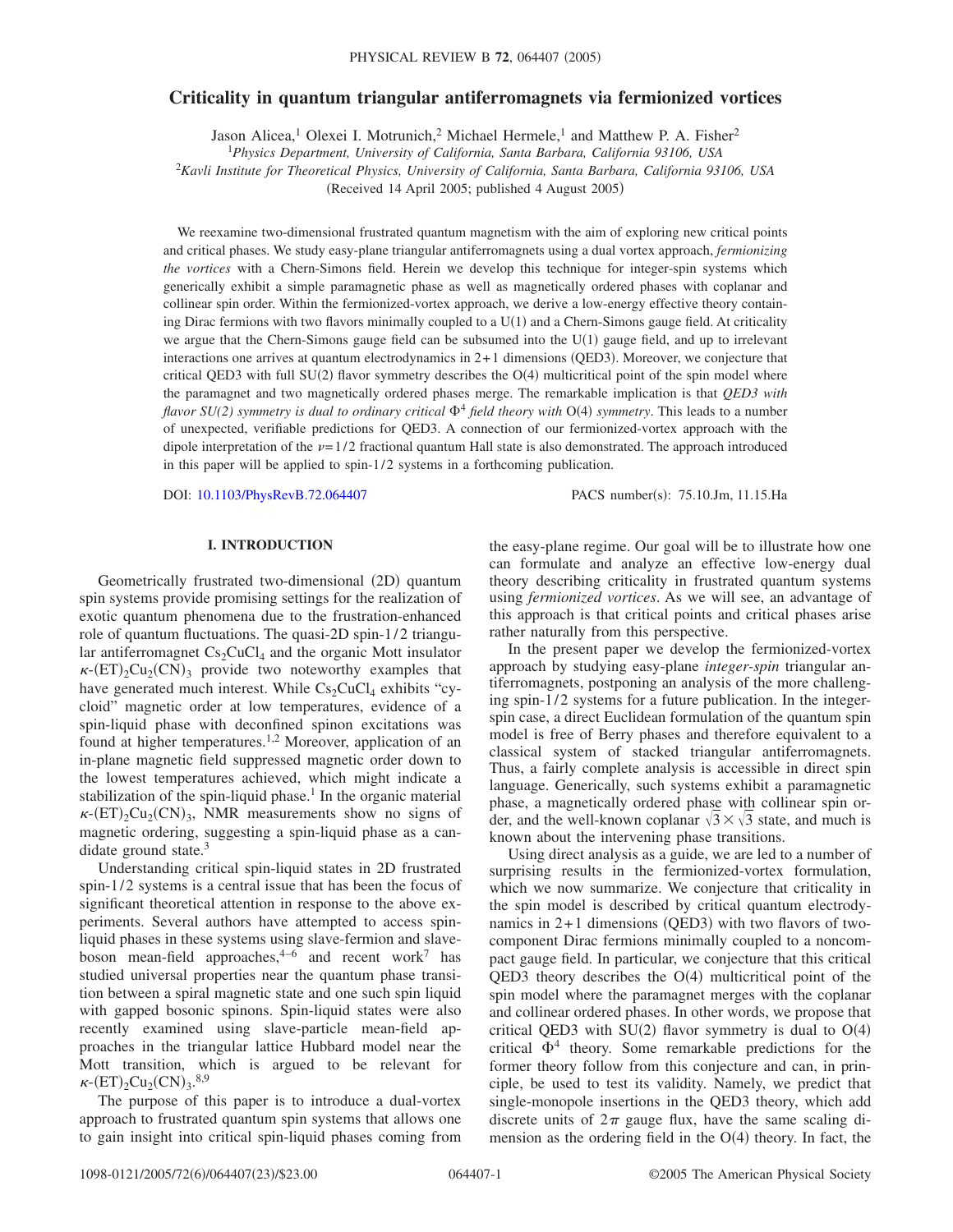correspondence between the two theories can be stated by observing that there are two distinct monopole insertions in the QED3, associating a complex field with each monopole and grouping the two complex fields into an  $O(4)$  vector. Furthermore, fermionic bilinears  $\bar{\psi}\tau\psi$ , which are not part of any conserved current, and double-strength monopoles in QED3 are predicted to have *identical* scaling dimensions, equal to that of the quadratic anisotropy fields at the  $O(4)$ fixed point. It would be quite remarkable if the scaling dimensions for these seemingly unrelated operators indeed merge at the QED3 fixed point.

Given the length of this paper, it will be worthwhile to now provide an overview of the fermionized-vortex approach and describe the main steps that lead to our results for the integer-spin triangular antiferromagnet. We will first illustrate how one obtains a low-energy description of fermionized vortices and then present a more detailed summary of the integer-spin case. We will also mention below an application of this approach in a different context—namely, treating bosons at filling factor  $\nu=1$ , which reproduces the socalled "dipole picture" of the compressible quantum Hall fluid.

We start by highlighting the difficulties associated with frustration encountered in a conventional duality approach. Frustrated easy-plane spin models are equivalent to systems of bosons hopping in a magnetic field inducing frustration and can be readily cast into a dual-vortex representation.10 A crucial feature of the resulting dual theory is that the vortices are at *finite density* due to the underlying frustration. The finite vortex density together with the strong vortex interactions present a serious obstacle in treating the bosonic vortices, as it is not clear how one can obtain a low-energy description of such degrees of freedom that describes criticality in the spin system. However, we will demonstrate that *fermionizing* the vortices via Chern-Simons flux attachment allows one to successfully construct a low-energy dual-vortex description in both the integer-spin *and* spin-1/2 cases. From the viewpoint of spin systems the principal gain here is the ability to describe the latter, as a direct analysis in the spin-1/2 case is plagued by Berry phases. Nevertheless, even in the case of integer-spin systems, the dual approach leads to interesting and unexpected predictions as mentioned above.

The formulation of a low-energy dual theory proceeds schematically as follows. Let us focus on the easy-plane triangular lattice antiferromagnet (either integer-spin or spin-1/2), which dualizes to a system of half-filled bosonic vortices on the honeycomb lattice with "electromagnetic" interactions. First, the bosonic vortices are converted into fermions carrying  $2\pi$  fictitious flux via a Jordan-Wigner transformation.<sup>11</sup> At this stage, the dual theory describes fermionic vortices hopping on the dual lattice, coupled to a Chern-Simons field and  $U(1)$  gauge field that mediates logarithmic vortex interactions. Next, one considers a mean-field state in which fluctuations in the gauge fields are ignored and the flux is taken as an average background. Such "fluxsmeared" treatments have been successful in the compositeparticle approach to the fractional quantum Hall effect.<sup>12</sup> Pursuing a similar approach in the context of spin systems, Lopez *et al.*<sup>13</sup> developed a theory of the square-lattice Heisenberg antiferromagnet in terms of fermions coupled to a Chern-Simons field. Compared with the latter application, we have an advantage working with vortices as there is an additional  $U(1)$  gauge field which gives rise to long-range interactions that strongly suppress vortex density fluctuations. This fact will play a central role in our analysis. Exchange statistics are consequently expected to play a lesser role compared with the case of weakly interacting fermions. Replacing the Chern-Simons flux by its average should then be a good starting point for deriving a low-energy theory, and the resulting continuum theory should be more tractable.

It is straightforward to diagonalize the "flux-smeared" mean-field hopping Hamiltonian, which at vortex half-filling reveals two Dirac nodes in the integer-spin case and four Dirac nodes in the spin- $1/2$  case. Focusing on excitations in the vicinity of these nodes and restoring the gauge fluctuations, one finally arrives at a low-energy Dirac theory with either two or four species of fermions coupled to the Chern-Simons and  $U(1)$  gauge fields. In the absence of the Chern-Simons field, the theory becomes identical to QED3.

In the spin- $1/2$  case, this dual theory has a very rich structure and describes either a critical point in the spin model or a new critical spin-liquid phase. As mentioned above, we defer an analysis of spin- $1/2$  systems to a subsequent paper, focusing instead on the integer-spin case. Integer-spin systems provide an ideal setting for us to establish the dual approach introduced here, as much is known about their critical behavior from a direct analysis of the spin model. Viewed another way, using the known results from a direct approach leads us to the remarkable predictions described above for the dual critical theory, which are highly nontrivial from the latter perspective. We proceed now by providing a more detailed summary of the dual analysis for the integerspin case, beginning with the spin model to make the preceding discussion more concrete.

Throughout the paper, the easy-plane spins are cast in terms of quantum rotors. The integer-spin Hamiltonian with nearest-neighbor interactions then reads

$$
H_{XY} = J \sum_{\langle \mathbf{rr}' \rangle} \cos(\varphi_{\mathbf{r}} - \varphi_{\mathbf{r}'}) + U \sum_{\mathbf{r}} n_{\mathbf{r}}^2,\tag{1}
$$

where  $n_r$  is the density,  $\varphi_r$  is the conjugate phase, and *J*, *U*  $> 0$ . For small *U/J* i.e., low temperatures in the corresponding  $(2+1)D$  classical system], this model realizes the wellknown  $\sqrt{3} \times \sqrt{3}$  coplanar ordered phase, although deformations of the model can give rise to collinear magnetic order as well. For large *U*/*J* the paramagnetic phase arises. The dual-vortex Hamiltonian obtained from Eq. (1) can be conveniently written

$$
\mathcal{H}_{\text{dual}} = -2t_v \sum_{\langle \mathbf{x} \mathbf{x}' \rangle} \cos(\theta_{\mathbf{x}} - \theta_{\mathbf{x}'} - a_{\mathbf{x} \mathbf{x}'}) + \sum_{\mathbf{x} \mathbf{x}'} (N_{\mathbf{x}} - 1/2)
$$
  
 
$$
\times V_{\mathbf{x} \mathbf{x}'} (N_{\mathbf{x}'} - 1/2) + U' \sum_{\mathbf{r}} (\Delta \times a)_{\mathbf{r}}^2 + J' \sum_{\langle \mathbf{x} \mathbf{x}' \rangle} e_{\mathbf{x} \mathbf{x}'}^2,
$$
 (2)

with *J'*,  $U' > 0$ . Here  $a_{xx'} \in \mathbb{R}$  is a gauge field residing on the links of the dual honeycomb lattice and  $e_{xx}$  is the conjugate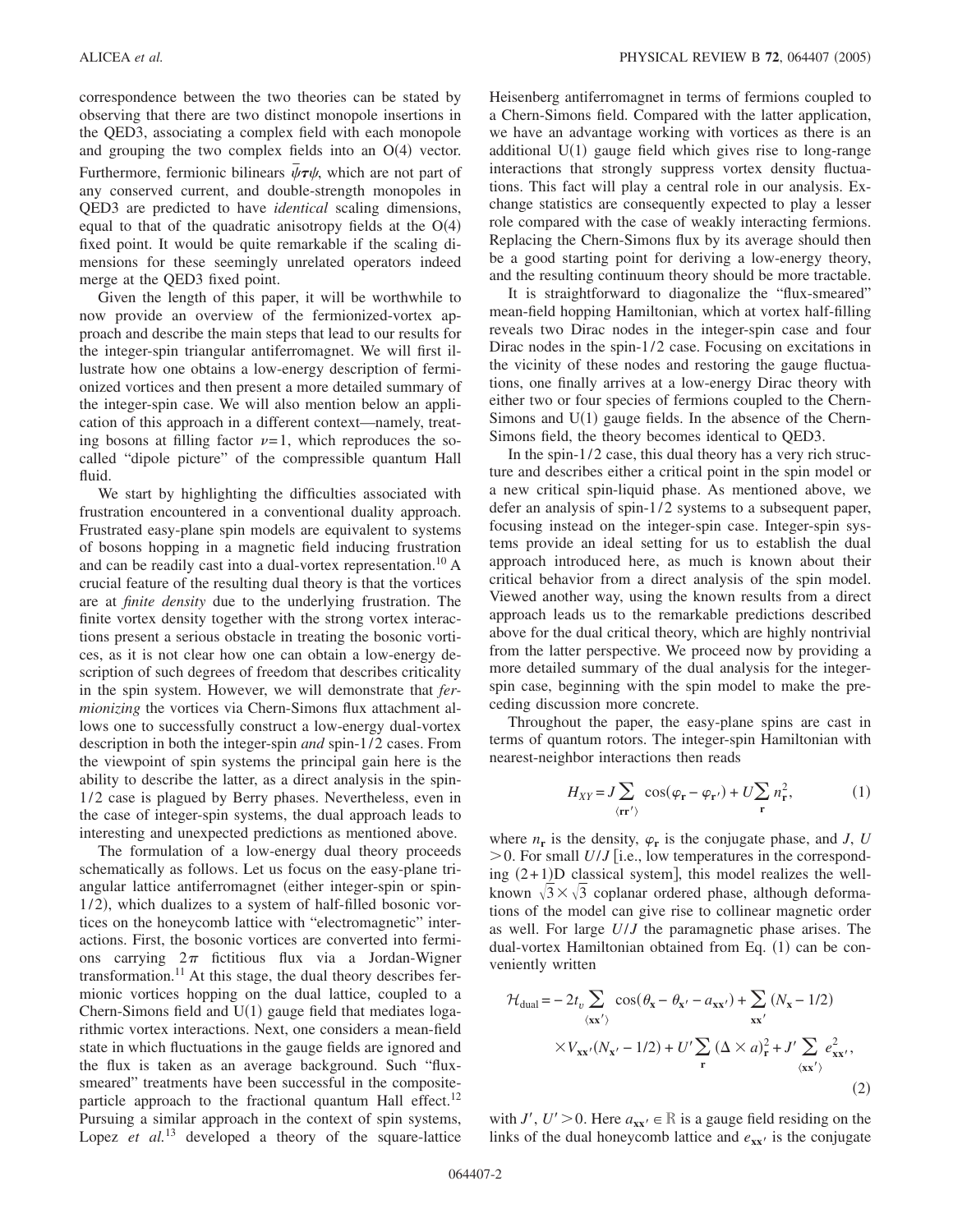electric field,  $e^{i\theta_{\mathbf{x}}}$  is a vortex creation operator, and  $N_{\mathbf{x}}$  is the vortex number operator.  $(\Delta \times a)_r$  in the last line denotes a lattice curl around each hexagon of the dual lattice. The *t<sup>v</sup>* term allows nearest-neighbor vortex hopping, and  $V_{xx}$  encodes the logarithmic vortex interactions. The form of the vortex interaction displayed in the dual Hamiltonian makes manifest the half-filling of the vortices due to vortex particlehole symmetry.

To proceed, the vortices are converted into fermions coupled to a Chern-Simons gauge field. Because the vortices are half-filled, the Chern-Simons flux through each dual plaquette averages to  $2\pi$ , which on the lattice is equivalent to zero flux. Hence, in the flux-smeared mean-field state we simply set the gauge fields to zero. We emphasize again that this is expected to be a good approximation due to the vortex interactions, which strongly suppress density fluctuations. One then has fermions at half-filling hopping on the honeycomb lattice. Diagonalizing the resulting hopping Hamiltonian, one finds two Dirac nodes. These nodes occur at the *same wave vectors*—namely, the  $\sqrt{3} \times \sqrt{3}$  ordering wave vectors—that characterize the low-energy physics in the Landau approach to the spin model, which are not apparent in the dual theory of bosonic vortices but arise naturally in the fermionized representation. A low-energy description can be obtained by focusing only on excitations near these nodes, and upon restoring gauge fluctuations one finds the Euclidean Lagrangian density

$$
\mathcal{L} = \bar{\psi}_a \gamma^\mu (\partial_\mu - ia_\mu - iA_\mu) \psi_a + \frac{1}{2e^2} (\epsilon_{\mu\nu\lambda} \partial_\nu a_\lambda)^2
$$

$$
+ \frac{i}{4\pi} \epsilon_{\mu\nu\lambda} A_\mu \partial_\nu A_\lambda + \mathcal{L}_{4f}.
$$
 (3)

Here  $\psi_{R/L}$  denote the two-component spinors corresponding to each node, the flavor index  $a = R/L$  is implicitly summed, and *A* is the Chern-Simons field. The usual form for the Chern-Simons action above enforces the flux attachment that restores the bosonic exchange statistics to the vortices. Finally,  $\mathcal{L}_{4f}$  represents four-fermion terms arising from shortrange interactions allowed in the microscopic model.

The phases of the original spin model correspond to massive phases for the fermions in this formulation. The paramagnetic phase is realized in the dual-fermionic language as an integer quantum Hall state, with gapped excitations corresponding to the magnon of the paramagnet. The magnetically ordered states correspond to spontaneous mass generation driven by fermion interactions; the  $\sqrt{3} \times \sqrt{3}$  spin state is obtained as a vortex "charge-ordered" state, while the collinearly ordered states are realized as vortex valence bond solids.

Since the fermionized dual formulation faithfully captures the phases of the original spin model, it is natural to ask about the phase transitions in this framework. Our exploration of criticality begins by implementing the following trick. First, note that the fermions couple to the combination  $\tilde{a}_{\mu}$  $=a_{\mu}+A_{\mu}$ . Rewriting the Lagrangian in terms of this sum field, we then integrate out the Chern-Simons field to arrive at a Lagrangian of the form

$$
\mathcal{L} = \bar{\psi}_a \gamma^\mu (\partial_\mu - i \tilde{a}_\mu) \psi_a + \frac{1}{2e^2} (\epsilon_{\mu\nu\lambda} \partial_\nu \tilde{a}_\lambda)^2 + \mathcal{L}_{4f}
$$
  
+  $i \frac{\pi}{e^4} (\nabla \times \tilde{a}) \cdot (\nabla \times \nabla \times \tilde{a}).$  (4)

Remarkably, the lowest-order term generated by this procedure is the last Chern-Simons-like term containing three derivatives, which at criticality is irrelevant by power counting compared to the Maxwell term. It is therefore tempting to drop this term altogether, which is tantamount to discarding the bosonic exchange statistics and replacing the bosonic vortices by fermions without any statistical flux attachment or, more precisely, a complete "screening" of the statistical gauge field. Such a replacement leads to an additional symmetry corresponding to the naive time reversal for fermions *without* any Chern-Simons field, a symmetry which the higher-derivative term violates. The unimportance of exchange statistics and concomitant emergence of this additional time-reversal symmetry at criticality seem plausible on physical grounds since the logarithmic vortex interactions strongly suppress density fluctuations. Indeed, the trick performed above is only possible because of the additional  $U(1)$ gauge field that mediates these interactions. We postulate that it is indeed legitimate at criticality to drop this higherderivative term and that the resulting QED3 theory

$$
\mathcal{L}_{QED3} = \bar{\psi}_a \gamma^\mu (\partial_\mu - i \tilde{a}_\mu) \psi_a + \frac{1}{2e^2} (\epsilon_{\mu\nu\lambda} \partial_\nu \tilde{a}_\lambda)^2 + \mathcal{L}_{4f} \quad (5)
$$

contains a description of criticality in the spin model. Furthermore, we boldly conjecture that the critical QED3 theory with the full  $SU(2)$  symmetry describes the  $O(4)$  multicritical point of the spin model where the paramagnet and two magnetically ordered phases meet.

We support the above conjecture by establishing the symmetry equivalence of operators in the spin model with operators in QED3. Specifically, we identify the two complex order parameter fields of the spin model with the two leading monopole insertions of QED3, which add discrete units of  $2\pi$  gauge flux. Moreover, we establish the equivalence of the various spin bilinears with fermionic bilinears and doublestrength monopole operators of QED3. At the multicritical point, all of the spin bilinears (except the energy) must have the same scaling dimension due to the emergent global  $O(4)$ symmetry. This leads us to another bold prediction: specific fermionic bilinears and double-strength monopole insertions in QED3 with two fermion species have the same scaling dimension. We again remark that this would be quite surprising, as from the perspective of the dual theory there is *a priori* no apparent relation between these operators.

The above predictions are in principle verifiable in lattice QED3 simulations.<sup>14</sup> However, this likely requires finetuning of the lattice model to criticality, since we expect that the system generically ends up in a phase with spontaneously generated mass driven by the fermion interactions that become relevant for the low number of fermion flavors in our theory. In particular, based on the correspondence with the O(4) fixed point, we expect two four-fermion interactions to be relevant at the QED3 fixed point (one strongly relevant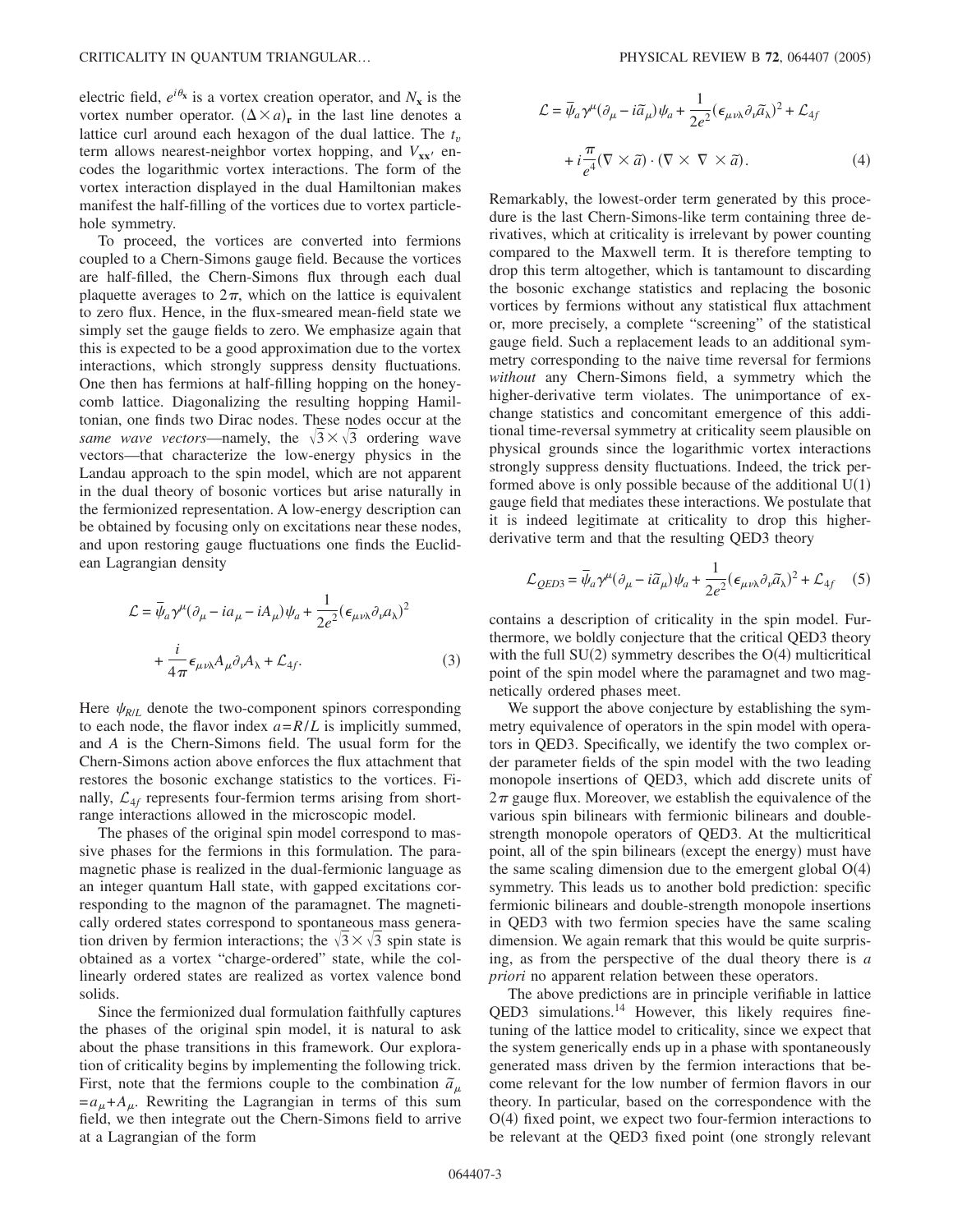and one weakly relevant). We note that we have performed a leading-order "large-*N*" analysis to assess the stability of the QED3 fixed point in the limit of a large number of fermion flavors, where gauge fluctuations are suppressed. This analysis suggests that only one interaction in the two-flavor theory is relevant; however, higher-order corrections could certainly dominate and lead to two relevant interactions as predicted above.

We now want to give a physical view of the fermionized vortices and also point out a connection with the so-called dipole interpretation of a Fermi-liquid-like state of bosons at filling factor  $\nu = 1$ .<sup>15,16</sup> This system was studied in connection with the Halperin, Lee, and Read (HLR) theory<sup>17</sup> of a compressible fractional quantum Hall state for electrons at  $\nu$  $= 1/2$ . In the direct Chern-Simons approach, the two systems lead to very similar theories, but many researchers have argued the need for improvement over the HLR treatment (for a recent review see Ref. 18). A detailed picture for bosons at  $\nu$ =1 is developed in Refs. 15 and 16 working in the lowest Landau level. The present approach of fermionizing vortices rather than the original bosons provides an alternative and perhaps more straightforward route for describing this system and obtaining the results of Ref. 16. Our approach is closest in spirit to Ref. 19, which also uses duality to represent vortices. The fermionized vortices appear to be "natural" fermionic degrees of freedom for describing the compressible quantum Hall state. We also note an early work<sup>20</sup> where the qualitative possibility of fermionic vortices was raised in a context closer to frustrated easy-plane magnets.

The vortex fermionization procedure is essentially the same as for the spin model described above. More details for this case can be found in Appendix A. Dualizing the  $\nu=1$ bosons, one obtains a theory of bosonic vortices at filling factor  $v_{\text{dual}} = 1/v = 1$ , with mean vortex density equal to the density of the original bosons  $\bar{\rho}$ . Again, unlike the original bosons, the vortices interact via a 2D electromagnetic interaction, and fermionization of vortices gives a more controlled treatment. We obtain fermions in zero average field, coupled to a  $U(1)$  gauge field  $a$  and a Chern-Simons gauge field  $A$ . This theory is very similar to Eq.  $(3)$ , but with nonrelativistic fermions at density  $\bar{\rho}$ . With this theory, one can, for example, reproduce the physical response properties expected of the compressible state<sup>16</sup> by using a random phase approximation (RPA) for integrating out the fermions.

It is useful to exhibit the equivalent of Eq. (4) in the present case,

$$
\mathcal{L}_{\nu=1} = \psi^{\dagger} \left( \partial_{\tau} - \frac{\left[ \nabla - \tilde{a} \right]^2}{2m_{\text{vort}}} \right) \psi - i \tilde{a}_0 (\psi^{\dagger} \psi - \bar{\rho}) + \cdots. \tag{6}
$$

Here  $m_{\text{vort}}$  is a phenomenological vortex mass. As before,  $\tilde{a}$  $=a+A$ , and the Chern-Simons field has been integrated out. The final action has nonrelativistic fermions coupled to the and the *a*. As detailed in Appendix A, in the lowest Landau level limit there is *no* Chern-Simons-like term for the field  $\tilde{a}$  in contrast to Eq. (4), and the theory has the same structure as in Ref. 16.

In the present formulation, the fermions are neutral and do not couple directly to external fields. However, their dynamics dictates that they carry *electrical dipole moments* oriented perpendicular to their momentum *k* and of strength proportional to  $|k|$ , which can be loosely viewed as a dumbbell formed by an original boson and a vortex. This can be seen schematically as follows. First we note that the flux of  $\tilde{a}$  is equal to the difference in the boson and vortex densities:

$$
\nabla \wedge \widetilde{a} = \nabla \wedge a + \nabla \wedge A = 2\pi (\rho_{\text{bos}} - \rho_{\text{vort}}). \tag{7}
$$

Here  $\nabla \wedge \tilde{a} = \epsilon_{ij} \partial_i \tilde{a}_j$  denotes a 2D scalar curl; we also define  $(\wedge v)_i = \epsilon_{ij}v_j$  for a 2D vector *v*. Consider now a wave packet moving with momentum  $k$  in the  $\hat{y}$  direction, and imagine a finite extent in the  $\hat{x}$  direction. In the region of the wave packet, we have  $\tilde{a}_y = |\mathbf{k}|$ , while  $\tilde{a}_y$  is zero to the left and to the right of the wave packet. Then  $\nabla \wedge \tilde{a} \sim \partial_x \tilde{a}_y$  is positive near the left edge and negative near the right edge; i.e., the boson density is higher than the vortex density on the left side of the moving fermion and vice versa on the right side. A more formal calculation is presented in Appendix A and gives the following *dipolar* expression for the original boson density in terms of the fermionic fields:

$$
\delta \rho_{\rm bos}(q) = iq \cdot \int \frac{d^2k}{(2\pi)^2} \frac{\wedge k}{2\pi \overline{\rho}} \psi_{k-q/2}^{\dagger} \psi_{k+q/2}.
$$
 (8)

Thus, by fermionizing the vortices we indeed obtain a description of the compressible  $\nu=1$  state very similar to the dipole picture, and this is achieved in a rather simple way without using the lowest Landau level projection. The success of our approach in this case makes us more confident in the application to frustrated spin systems.

The remainder of the paper focuses on the integer-spin triangular antiferromagnet and is arranged as follows. In Sec. II we review the phases and critical behavior that arise from a direct analysis of the spin model. The duality mapping is introduced in Sec. III. In Sec. IV the fermionized-vortex formulation is developed. A low-energy continuum theory is obtained here, and we also discuss how to recover the phases of the spin model from the fermionic picture. An analysis of the QED3 theory conjectured to describe criticality in the spin model is carried out in Sec. V. We conclude with a summary and discussion in Sec. VI.

## **II. DIRECT LANDAU THEORY**

#### **A. Model**

In this paper we focus on quantum triangular *XY* antiferromagnets with integer spin, described by the Hamiltonian

$$
H = J/2 \sum_{\langle \mathbf{r} \mathbf{r}' \rangle} (S_{\mathbf{r}}^{+} S_{\mathbf{r}'}^{-} + S_{\mathbf{r}}^{-} S_{\mathbf{r}'}^{+}) + U \sum_{\mathbf{r}} (S_{\mathbf{r}}^{z})^{2},
$$
 (9)

with *J*,*U*>0,  $S_r^{\pm} = S_r^x \pm iS_r^y$ , and  $[S_r^{\alpha}, S_{r'}^{\beta}] = i\delta_{rr'} \epsilon_{\alpha\beta\gamma} S_r^{\gamma}$ . Rather than working with spin models, it will be particularly convenient to instead model such easy-plane systems with rotor variables, introducing an integer-valued field  $n_r$  and a  $2\pi$ -periodic phase variable  $\varphi_r$ , which satisfy  $[\varphi_r, n_r] = i\delta_{rr'}$ . Upon making the identification,  $S_{\mathbf{r}}^{+} \to e^{i\varphi_{\mathbf{r}}}$  and  $S_{\mathbf{r}}^{z} \to n_{\mathbf{r}}$ , the appropriate rotor *XY* Hamiltonian reads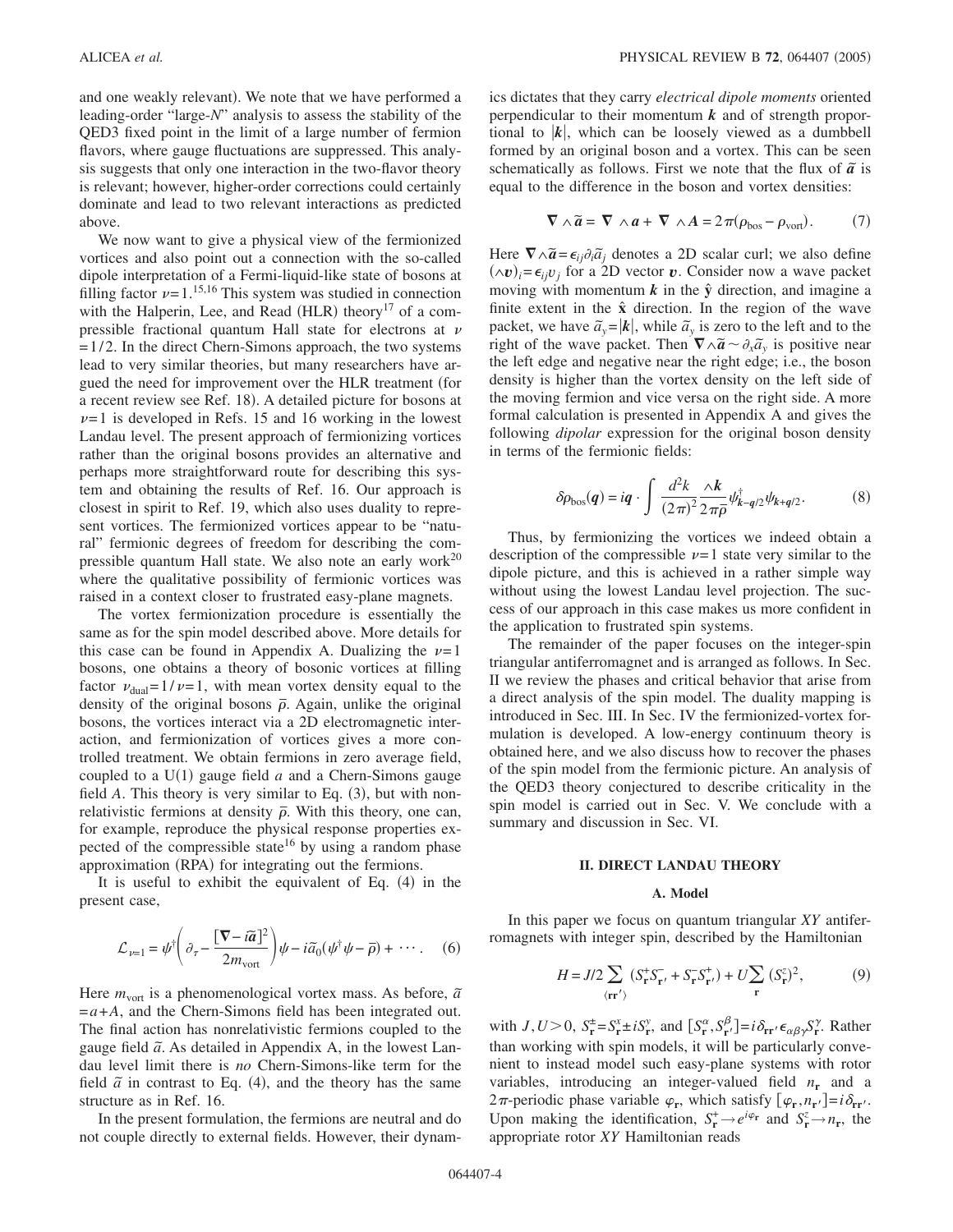$$
H_{XY} = J \sum_{\langle \mathbf{rr}' \rangle} \cos(\varphi_{\mathbf{r}} - \varphi_{\mathbf{r}'}) + U \sum_{\mathbf{r}} n_{\mathbf{r}}^2.
$$
 (10)

Equation (10) can equivalently be written

$$
H_{XY} = -J\sum_{\langle \mathbf{rr}' \rangle} \cos(\phi_{\mathbf{r}} - \phi_{\mathbf{r}'} + \mathcal{A}_{\mathbf{rr}'}^0) + U\sum_{\mathbf{r}} n_{\mathbf{r}}^2, \quad (11)
$$

where we have introduced new phase variables  $\phi_r$  and a static vector potential  $A_{rr}^0$ , which induces  $\pi$  flux per triangular plaquette. In this form, the nearest-neighbor couplings can be viewed as ferromagnetic, with frustration arising instead from the flux through each plaquette. The model can alternatively be viewed as bosons at integer-filling hopping on the triangular lattice in an external field giving rise to one-half flux quantum per triangular plaquette.

A closely related model also described by Eq. (11) is the fully frustrated *XY* model on a square lattice, which has applications to rectangular Josephson junction arrays. The techniques applied to the triangular antiferromagnets in this paper can be extended in a straightforward manner to this case as well.

Within a Euclidean path integral representation, the 2D quantum model becomes identical to a vertical stacking of classical triangular *XY* antiferromagnets with ferromagnetic *XY* coupling between successive planes, imaginary time giving one extra classical dimension. This classical model has been extensively studied, and much is known about the phases and intervening phase transitions. We will be particularly interested in the phase transitions, which are quantum transitions in the spin model. In this section we will briefly review the known results obtained from a Landau-Ginzburg-Wilson analysis<sup>21</sup> and from Monte Carlo studies. This summary of the direct approach to these models will later serve as a useful counterpart to our dual approach.

#### **B. Low-energy Landau theory**

A low-energy effective theory for the triangular *XY* antiferromagnet can be obtained by introducing a Hubbard-Stratonovich transformation that replaces  $e^{i\varphi_i}$  by a "soft spin"  $\Phi_i^*$  with the same correlations. This leads to a Euclidean action of the form

$$
S = \int_{\tau} \left[ \sum_{\mathbf{r}} (|\partial_{\tau} \Phi_{\mathbf{r}}|^2 + m |\Phi_{\mathbf{r}}|^2 + u |\Phi_{\mathbf{r}}|^4) + \mathcal{J} \sum_{\langle \mathbf{r} \mathbf{r}' \rangle} (\Phi_{\mathbf{r}}^* \Phi_{\mathbf{r}'} + \text{c.c.}) \right],
$$
 (12)

with  $J>0$ . [Note that we used the angle variables appearing in Eq. (10) to implement this transformation.] Diagonalizing the kinetic part of the action in momentum space, one finds two global minima at wave vectors ±**Q**, where **Q**  $=(4\pi/3,0)$ . The low-energy physics can be captured by expanding the fields around these wave vectors by writing

$$
\Phi(\mathbf{r}) \approx e^{i\mathbf{Q}\cdot\mathbf{r}} \Phi_R(\mathbf{r}) + e^{-i\mathbf{Q}\cdot\mathbf{r}} \Phi_L(\mathbf{r}),\tag{13}
$$

where  $\Phi_{R/L}$  are complex fields assumed to be slowly varying on the lattice scale.

To explore the phases of the system within a Landau-Ginzburg-Wilson framework, one needs to construct an effective action for these fields that respects the microscopic symmetries of the underlying lattice model. In particular, the action must preserve the following discrete lattice symmetries: translation by triangular lattice vectors  $\delta \mathbf{r}$  ( $T_{\delta \mathbf{r}}$ ), x reflection  $[\mathcal{R}_x:(x,y) \rightarrow (-x,y)]$ , and  $\pi/3$  rotation about a lattice site  $(R_{\pi/3})$ . Additionally, the action must be invariant under a number of internal symmetries, specifically a global U(1) symmetry,  $\varphi_r \rightarrow \varphi_r + \alpha$ ; a "particle-hole" or "charge" conjugation  $(C)$  symmetry,

$$
C: \quad n_{\mathbf{r}} \to -n_{\mathbf{r}}, \quad \varphi_{\mathbf{r}} \to -\varphi_{\mathbf{r}}; \tag{14}
$$

and spin time reversal (*T*) which sends  $S_r^{\alpha} \rightarrow -S_r^{\alpha}$ ,

$$
T: n_{\mathbf{r}} \to -n_{\mathbf{r}}, \quad \varphi_{\mathbf{r}} \to \varphi_{\mathbf{r}} + \pi, \quad i \to -i. \tag{15}
$$

Under these symmetry operations, the continuum fields  $\Phi_{R/L}$ transform according to

$$
T_{\delta r} : \Phi_{R/L} \to e^{\pm i \mathbf{Q} \cdot \delta \mathbf{r}} \Phi_{R/L},
$$
  
\n
$$
\mathcal{R}_x, R_{\pi/3} : \Phi_R \leftrightarrow \Phi_L,
$$
  
\n
$$
U(1) : \Phi_{R/L} \to e^{i\alpha} \Phi_{R/L},
$$
  
\n
$$
\mathcal{C} : \Phi_{R/L} \to \Phi_{L/R}^*,
$$
  
\n
$$
\mathcal{T} : \Phi_{R/L} \to \Phi_{R/L}^*.
$$
 (16)

In the last line above, we followed time reversal by a  $U(1)$ transformation to remove an overall minus sign.

These symmetry constraints lead to a continuum action of the form

$$
S_{eff} = \int_{\mathbf{r},\tau} \left\{ \sum_{a=R/L} (|\partial_{\mu} \Phi_a|^2 + r |\Phi_a|^2) + u_4 (|\Phi_R|^2 + |\Phi_L|^2)^2 + v_4 |\Phi_R|^2 |\Phi_L|^2 - v_6 [(\Phi_R^* \Phi_L)^3 + \text{c.c.})] \right\}.
$$
 (17)

The  $v_6$  term has been included since it is the lowest-order term that reduces the symmetry down to the global  $U(1)$  of the microscopic model. Note that when  $v_4 = v_6 = 0$  the action acquires an  $O(4)$  symmetry. On the other hand, when  $v_6 = 0$ and  $v_4 = -2u_4$  the action reduces to two decoupled U(1) models.

We now proceed to explore the phases that arise from Eq. (17) within mean-field theory, assuming  $u_4$  > 0 but allowing  $r$ ,  $v_4$ , and  $v_6$  to be either positive or negative.

## **C. Phases**

(a) The simplest phase arises when  $r > 0$  so that  $\langle \Phi_a \rangle = 0$ . This corresponds to the quantum paramagnet with  $\langle S^{-} \rangle = 0$  at each site.

When  $r<0$ , magnetic order develops, with the character depending on the sign of  $v_4$ :

(b) The case  $r < 0$ ,  $v_4 > 0$  favors a state with  $\langle \Phi_R \rangle \neq 0$  and  $\langle \Phi_L \rangle$ =0 (or vice versa). Taking  $\langle \Phi_R \rangle$ =1, the order parameter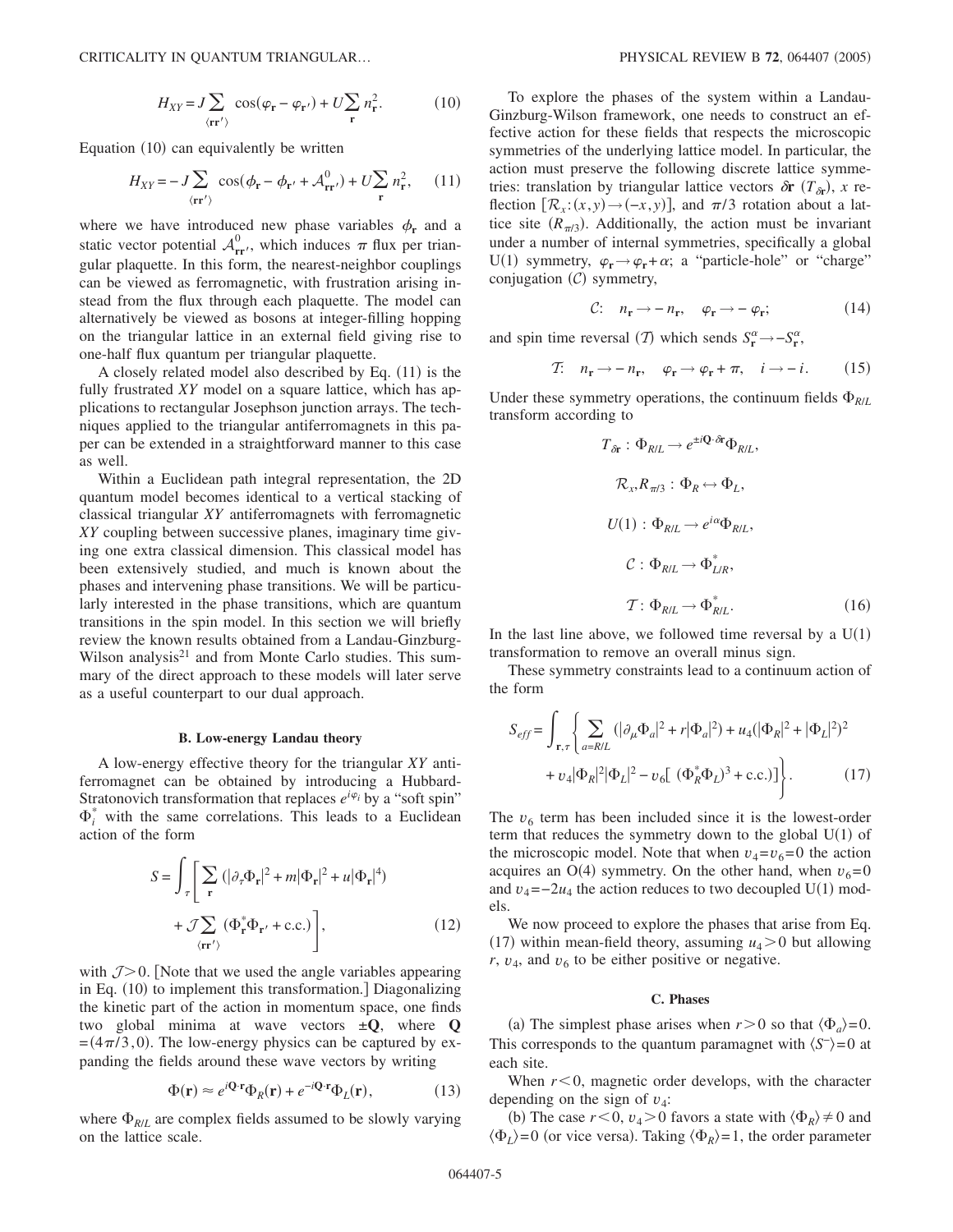

FIG. 1. (a) Coplanar spin configuration in the  $\sqrt{3} \times \sqrt{3}$  ordered state. (b) Dice-lattice collinear antiferromagnetic state. Bold lines denote satisfied bonds, which form a dice lattice, while the remaining bonds are frustrated.  $|\langle S^{-} \rangle|$  is roughly twice as large on sites with long arrows than on sites with short arrows. (c) Hexagonal collinear antiferromagnetic state. Circles represent fluctuating spins with  $\langle S^{-} \rangle = 0$ . Satisfied bonds denoted by bold lines form a hexagonal lattice.

in terms of the original spin variables is  $\langle S_{\mathbf{r}}^{-} \rangle = e^{i\mathbf{Q} \cdot \mathbf{r}}$ . This corresponds to the  $\sqrt{3} \times \sqrt{3}$  state with 120° coplanar order, whose spin configuration is illustrated in Fig.  $1(a)$ .

(c) When *r*,  $v_4 < 0$ , states with  $\langle \Phi_{R/L} \rangle \sim e^{i \theta_{R/L}} \neq 0$  emerge. These states are characterized by collinear spin order, which can be obtained from

$$
\langle S_{\mathbf{r}} \rangle \sim e^{i\theta_{+}/2} \cos(\mathbf{Q} \cdot \mathbf{r} + \theta_{-}/2), \tag{18}
$$

where  $\theta_{\pm} \equiv \theta_R \pm \theta_L$ . Two types of collinear spin states can occur depending on the phase difference  $\theta$ <sub>-</sub>, which is determined by the sign of  $v_6$ . (i) For  $v_6 > 0$ , the action is minimized with a phase difference of  $\theta = 2n\pi/3$ , where *n* is an integer. The resulting spin order on the three sublattices of the triangular lattice can be written schematically as  $(1, -\frac{1}{2},)$  $-\frac{1}{2}$ ). This can be viewed as the dice-lattice collinear antiferromagnetic state depicted in Fig. 1(b), where "happy" nearest-neighbor bonds with spins aligned antiparallel form a dice lattice as shown by the solid lines. There are three distinct such ground states [in addition to broken global  $U(1)$ symmetry] corresponding to the three inequivalent values of  $\theta$ <sub>-</sub>. (ii) When *v*<sub>6</sub> < 0, a phase difference of  $\theta$ <sub>-</sub> =  $(2n+1)\pi/3$  is preferred. The spin order on the three sublattices is then 1,−1,0-, which can be viewed as hexagonal collinear antiferromagnetic order as illustrated in Fig.  $1(c)$ . In this state, spins on one of the three honeycomb subnetworks of the triangular lattice order antiferromagnetically, while spins on the remaining sites fluctuate around zero average. Here also there are three distinct ground states arising from the inequivalent values of  $\theta$ .

One can also distinguish between the coplanar and collinear magnetic orders by considering *chirality* and *bond energy*



FIG. 2. (a) Sketch of the phase diagram in the vicinity of the coplanar-collinear transition. (b) Putative renormalization group flows in the  $(r, v_4)$  plane assuming a continuous transition from both the coplanar and collinear states to the paramagnet.

*wave* operators. Spin chirality  $\kappa_p$  at each triangular plaquette *p* can be defined by

$$
\kappa_p \sim \sum_{\langle \mathbf{rr}' \rangle \in p} \sin(\varphi_{\mathbf{r}'} - \varphi_{\mathbf{r}}), \tag{19}
$$

where the sum is over the links of the plaquette oriented counterclockwise. A local chirality operator is obtained by summing  $\kappa_p$  over local "up" triangles. A bond energy wave operator may be defined as

$$
B_{\mathbf{r}\mathbf{r}'} \sim e^{i\mathbf{Q}\cdot(\mathbf{r}+\mathbf{r}')} \cos(\varphi_{\mathbf{r}} - \varphi_{\mathbf{r}'}). \tag{20}
$$

In terms of the continuum fields  $\Phi_{R/L}$ , we identify

$$
\kappa \sim |\Phi_R|^2 - |\Phi_L|^2 \equiv K_z,
$$
  

$$
B \sim \Phi_R^* \Phi_L \equiv (K_x + iK_y)/2.
$$
 (21)

Here we have introduced a three-component vector field

$$
\mathbf{K} = \Phi_a^* \boldsymbol{\tau}_{ab} \Phi_b,\tag{22}
$$

with  $\tau = (\tau^x, \tau^y, \tau^z)$  a vector of Pauli matrices. In the coplanar phase, the vector  $\vec{K}$  points in the  $\pm K_z$  direction, while in the collinear phase it lies in the  $(K_x, K_y)$  plane. The degeneracy in the plane is lifted by the  $v<sub>6</sub>$  term, leaving three possible ordering directions  $\theta$  for each collinear phase as discussed above.

Microscopically, the coplanar, collinear, and paramagnetic phases can be realized in the classical stacked triangular *XY* antiferromagnet with an additional "boson pair hopping" term,

$$
H_{cl} = -J\sum_{\mathbf{r},z} \cos[\varphi_{\mathbf{r},z+1} - \varphi_{\mathbf{r},z}] + J\sum_{\langle \mathbf{r} \mathbf{r}' \rangle, z} \cos[\varphi_{\mathbf{r},z} - \varphi_{\mathbf{r}',z}]
$$

$$
-J'\sum_{\langle \mathbf{r} \mathbf{r}' \rangle, z} \cos[2(\varphi_{\mathbf{r},z} - \varphi_{\mathbf{r}',z})], \qquad (23)
$$

where  $J' > 0$  and the *z* coordinate labels the different triangular lattice planes. The  $\sqrt{3} \times \sqrt{3}$  coplanar phase is the ground state when  $J' \ll J$ . As  $J'$  increases, collinear antiferromagnet order eventually becomes more energetically favorable. Of course, at high enough temperature we obtain the paramagnetic phase. A sketch of the phase diagram containing the three phases is shown in Fig.  $2(a)$ .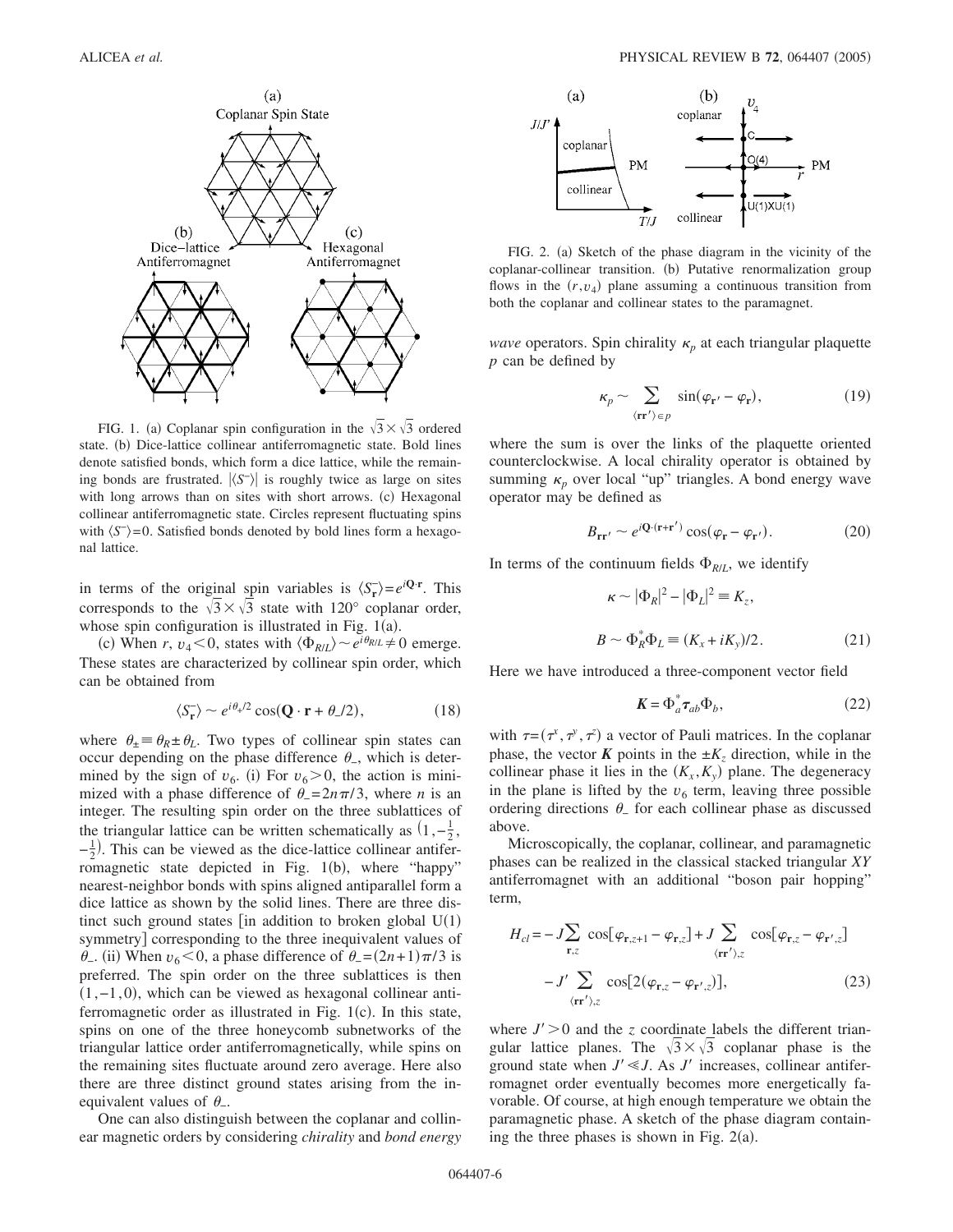TABLE I. Transformation properties of the bosonic fields and bilinears under the microscopic symmetries. Here  $K_{+} = K_{x} \pm iK_{y}$  and  $I_{+} = I_{x} \pm iI_{y}$ . For brevity, the lattice coordinates which should transform appropriately under the lattice symmetries have been suppressed. We also show field transformations under the modified reflection  $\tilde{\mathcal{R}}_x = \mathcal{R}_x \mathcal{C} \mathcal{T}$ , which will be useful later.

|                          | $T_{\delta r}$                                          | $R_{\pi/3}$ , $\mathcal{R}_x$ |                  |                | $\mathcal{R}_{\rm r}$ |
|--------------------------|---------------------------------------------------------|-------------------------------|------------------|----------------|-----------------------|
| $\Phi_{R/L} \rightarrow$ | $e^{\pm i{\bf Q}\cdot\delta{\bf r}}\Phi_{R/L}$          | $\Phi_{L/R}$                  | $\Phi_{L/R}^*$   | $\Phi_{R/L}^*$ | $\Phi_{R/L}$          |
| $K_z \rightarrow$        | K.,                                                     | $-K_{\tau}$                   | $-K_{\tau}$      | $K_{\tau}$     | $K_{\tau}$            |
| $K_{\pm}$ $\rightarrow$  | $e^{\mp 2i \mathbf{Q} \cdot \delta \mathbf{r}} K_{\pm}$ | $K_{\pm}$                     | $K_{+}$          | $K_{\pm}$      | $K_{\pm}$             |
| $I_z \rightarrow$        |                                                         | 17                            | $-I_{\pi}$       |                | $-I_z$                |
| $l_{+} \rightarrow$      | $e^{\pm 2i\mathbf{Q}\cdot\delta\mathbf{r}}I_{\pm}$      | $-l_{\pm}$                    | $\epsilon$ $\pm$ |                | $-l_{+}$              |

### **D. Critical behavior**

Significant numerical and analytical effort has been directed towards understanding the phase transitions occurring in classical stacked triangular *XY* antiferromagnets. For a recent review, the reader is referred to Refs. 22–25. Here, we shall only highlight the known results that are pertinent to the present work. A brief discussion of our own exploratory Monte Carlo study of the classical model Eq. (23) that realizes both the coplanar and collinear (hexagonal) spin-ordered phases will also be given. $26$ 

In mean-field theory, the paramagnet to magnetically ordered transitions are continuous, while the transition from the coplanar to the collinear state is first order.

The transition between the paramagnet and the collinear state also appears to be continuous in our Monte Carlo study of the model Eq. (23) near the multicritical point where the three phases meet. Moreover, such a continuous transition is expected to be governed by a  $U(1) \times U(1)$  fixed point with  $v_4^*$  =−2 $u_4^*$  and  $v_6^*$  =0. Small deviations from the condition  $v_4$  $=-2u_4$  give rise to energy-energy coupling of the two U(1) models, which is irrelevant at the decoupled fixed point in three dimensions.<sup>23,27</sup> It should be noted that a 4 –  $\epsilon$  expansion in the  $v_4$ <0 case predicts a continuous transition characterized by a *different* stable fixed point, while the  $U(1)$  $\times$  U(1) fixed point is found to be unstable in that approach.<sup>21,23</sup> Thus in this case the 4 –  $\epsilon$  expansion does not capture the critical physics in three dimensions.

The nature of the transition between the paramagnetic and coplanar phases is controversial.<sup>23-25</sup> Starting with Kawamura, several Monte Carlo simulations on the stacked triangular *XY* antiferromagnet conclude that the transition is continuous,28–31 which also appears to be the case in our Monte Carlo simulations in the vicinity of the multicritical point. However, recent simulations on larger lattices claim a very weak first-order transition,  $32,33$  and simulations of modified *XY* systems expected to be in the same universality class have also seen a first-order transition.<sup>33,34</sup> On the other hand, Ref. 25 claims a continuous transition in the vicinity of the O(4) fixed point in a model which is a lattice discretization of the action Eq.  $(17)$ .

Analytical results for the paramagnet-to-coplanar transition are conflicting as well. For instance, recent six-loop perturbative renormalization group calculations in  $d=3$ dimensions<sup>35,36</sup> find a stable "chiral" fixed point as conjectured by Kawamura.<sup>21</sup> On the other hand, "nonperturbative" renormalization group techniques predict a weak first-order transition.<sup>24</sup> The 4 –  $\epsilon$  expansion in the *XY* case  $(n=2 \text{ case in})$ Ref. 21) finds runaway flows for  $v_4 > 0$ , which would be interpreted as predicting a first-order transition.

Finally, the multicritical point where the three phases meet is described by an O(4) fixed point with  $v_4^* = v_6^* = 0$ ; this fixed point is unstable towards introducing a small nonzero *v*<sup>4</sup> term.

Figure 2(b) contains a sketch of the renormalization group flows in the  $(r, v_4)$  plane expected if the transition from the paramagnet to the coplanar state is indeed continuous and governed by the corresponding fixed point, labeled *C*. In the figure, the  $u_4$  axis is perpendicular to the plane, and we are considering fixed points that are stable in this direction.) The fixed point *C* would disappear if this transition is first order, leading to unstable flows toward  $v_4 \rightarrow \infty$ . We note the possibility of observing crossover behavior controlled by the unstable O(4) fixed point shown in Fig. 2(b) by fine-tuning both  $r$  and  $v_4$ . This can be explored with Monte Carlo simulations of *Hcl* by observing scaling in the vicinity of the multicritical point where the paramagnet, coplanar, and collinear phases meet in Fig.  $2(a)$ .

To examine the  $O(4)$  symmetry at the multicritical point, it is convenient to express  $\Phi_{R/L}$  as

$$
\Phi_R = \chi_1 + i\chi_2, \quad \Phi_L = \chi_3 + i\chi_4,\tag{24}
$$

where  $\chi_j$  are real fields. One expects that  $\vec{\chi}$  $\equiv (\chi_1, \chi_2, \chi_3, \chi_4)$  should transform as an O(4) vector, and the ten independent bilinears  $\chi_i \chi_j$  can be decomposed into an  $O(4)$  scalar,

$$
K_0 \equiv \Phi_a^* \Phi_a = \vec{\chi}^2,\tag{25}
$$

and a traceless, symmetric  $4 \times 4$  matrix that transforms as a second-rank tensor representation of  $O(4)$ . It will be useful later to observe that these nine bilinears can be arranged into the SU(2) vector  $K$  defined in Eq. (22), together with two other SU(2) vectors,

$$
\mathbf{I} = \Phi_a [\boldsymbol{\tau} \boldsymbol{\tau}^y]_{ab} \Phi_b, \tag{26}
$$

and its Hermitian conjugate  $I^*$ . Under global  $U(1)$  symmetry one has  $K \rightarrow K$  and  $I \rightarrow e^{2i\alpha}I$ . For future comparisons the transformation properties of these nine bilinears under the remaining microscopic symmetries are shown in Table I. The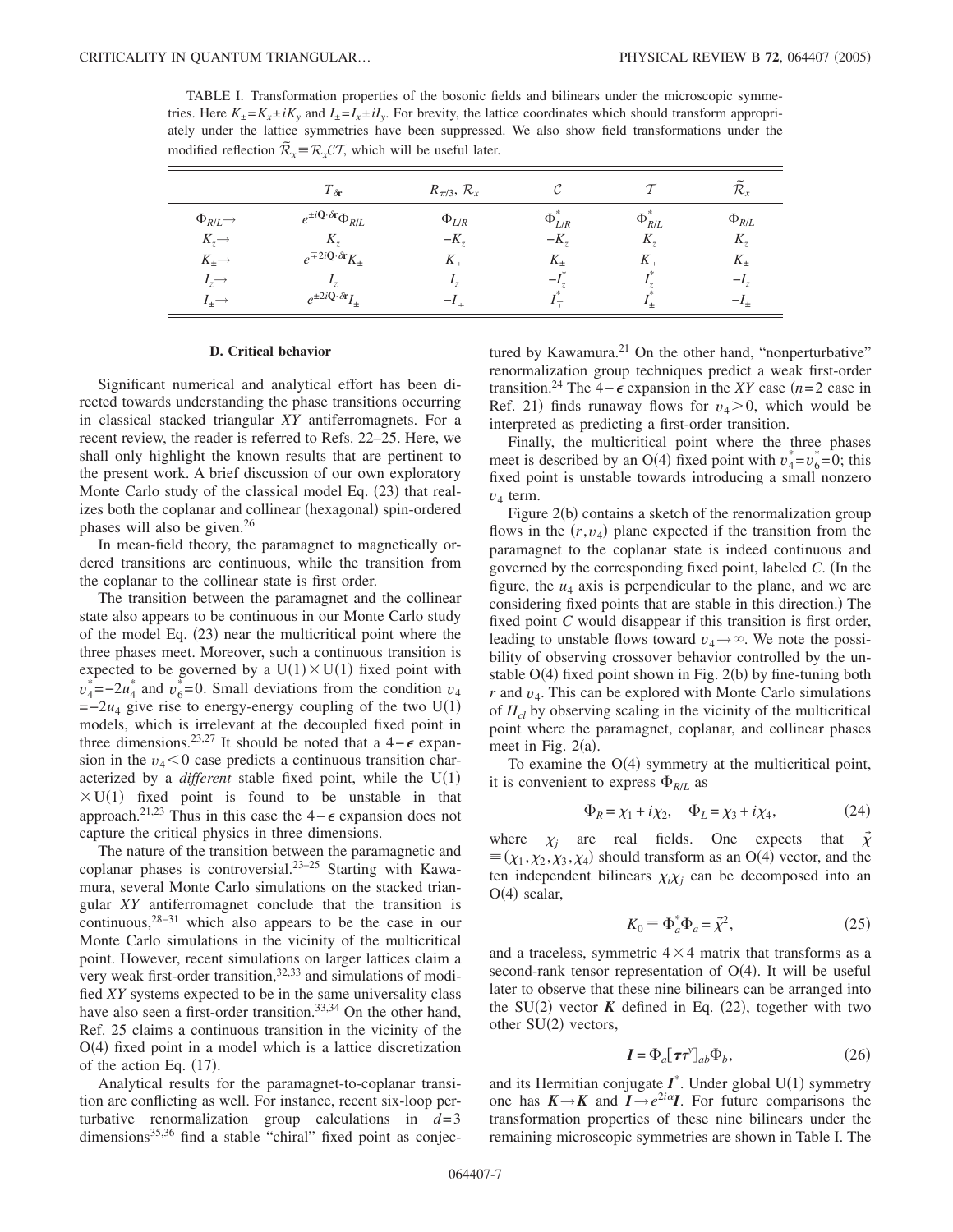

FIG. 3. Triangular lattice (dashed lines) and its dual honeycomb lattice (solid lines). The shaded region indicates the two-site unit cell taken for the honeycomb, with the bottom site "1" and the top site "2" labeling the respective sublattices referenced in the main text.

 $O(4)$  scalar  $K_0$  defined in Eq. (25) is invariant under all of the above microscopic symmetries.

One can furnish explicit microscopic realizations of the bilinears  $I$  and  $I^*$ , just as we did in Eq. (21) for the bilinears K. In our Monte Carlo study of the model Eq. (23), we monitored the apparent scaling dimensions of the nine bilinears and find that these indeed merge upon approaching the multicritical point, consistent with the expectation for the  $O(4)$ fixed point.

#### **III. DUAL-VORTEX THEORY**

## **A. Duality mapping**

In this section we introduce the dual formalism that will be used throughout the remainder of the paper. At this point, it will prove convenient to work with the Hamiltonian as written in Eq. (11), where frustration arises from the flux induced by the vector potential  $A_{rr'}^0$ . We will implement the standard *XY* duality,<sup>10</sup> expressing the Hamiltonian in terms of gauge fields residing on the links of the dual lattice, which in the case of the triangular lattice is the honeycomb (see Fig. 3).

As a first step, we define oriented gauge fields  $\tilde{e}_{xx}$  $\in [-1/2, 1/2)$  and  $a_{xx} \in 2\pi\mathbb{Z}$  residing on the links of the honeycomb lattice, where **x** and **x**' label nearest-neighbor dual lattice sites. We reserve "**x**" and "**r**" for sites of the honeycomb and triangular lattices, respectively.) The dual "electric field"  $\tilde{e}_{xx}$  and "vector potential"  $a_{xx}$  satisfy the commutation relation  $[\tilde{e}_{xx}, a_{xx}$ <sup>-</sup> $] = i$  on the same link and commute on different links.

The boson number and phase are related to the dual fields as follows:

$$
n_{\mathbf{r}} = \frac{1}{2\pi} (\Delta \times a)_{\mathbf{r}} \equiv \frac{1}{2\pi} \sum_{\langle \mathbf{x} \mathbf{x}' \rangle \in p_{\mathbf{r}}} a_{\mathbf{x} \mathbf{x}'},\tag{27}
$$

$$
e^{i\phi_{\mathbf{r}}} = \prod_{\mathbf{r}} e^{2\pi i \tilde{e}_{\mathbf{x}\mathbf{x}'}}.
$$
 (28)

On the right-hand side of Eq.  $(27)$ , the sum is over the counterclockwise-oriented links of the dual plaquette  $p_r$  enclosing site **r** of the triangular lattice. The product in Eq. (28) is carried out over an arbitrary string running along the triangular lattice from site **r** to spatial infinity. A factor of  $e^{2\pi i \tilde{e}_{xx'}}$  appears in the product for every link on the dual lattice bisected by the string, with **x** on the "right"-hand side of the string and **x**' on the "left."

To ensure the uniqueness of the phases  $\phi_r$  obtained from Eq. (28), the dual Hilbert space is constrained so that the operator

$$
N_{\mathbf{x}} \equiv (\Delta \cdot \tilde{e})_{\mathbf{x}} = \sum_{\mathbf{x}'} \tilde{e}_{\mathbf{x}\mathbf{x}'}
$$
 (29)

has integer eigenvalues for all **x**. On the right-hand side of Eq. (29), the sum is over the three nearest-neighbor sites of **x**. The meaning of  $N_x$  can be understood by using Eq. (28) to show that

$$
N_{\mathbf{x}} = \frac{1}{2\pi} \sum_{\langle \mathbf{rr}' \rangle \in p_{\mathbf{x}}} (\phi_{\mathbf{r}'} - \phi_{\mathbf{r}})_{[-\pi,\pi)},
$$
(30)

where the sum is over the counterclockwise-oriented links of the triangular plaquette  $p_x$  enclosing site **x** and the phase difference between adjacent sites is taken to lie in the interval  $[-\pi,\pi)$ . The eigenvalues of this operator therefore encode *vorticity*—i.e., the winding number of the phase around the triangular plaquette enclosing **x**.

To complete the duality transformation, define a static electric field  $e_{xx}^0$ , related to the vector potential  $\mathcal{A}_{rr}^0$ , of Eq.  $(11)$  by

$$
e_{\mathbf{x}\mathbf{x}'}^{0} = -\frac{1}{2\pi} \mathcal{A}_{\mathbf{r}\mathbf{r}'}^{0},\tag{31}
$$

where  $e_{xx}^0$  and  $A_{rr}^0$  live on intersecting links of the honeycomb and triangular lattices. Since  $A_{rr}^0$  generates  $\pi$  flux per plaquette of the triangular lattice, we require  $(\Delta \cdot e^0)_x$  to be half-integer valued. A convenient gauge choice we will now employ is  $A_{rr}^0 = \pm \pi/3$  on each nearest-neighbor link, directed clockwise around "up" triangles and counterclockwise around "down" triangles. In this gauge,  $e_{xx}^0$  = 1/6 along the arrows shown in Fig. 3 so that  $(\Delta \cdot e^0)_x = +1/2$  on sublattice 1 while  $(\Delta \cdot e^0)_x = -1/2$  on sublattice 2.

Upon defining  $e_{xx} = \tilde{e}_{xx} - e_{xx}^0$ , we thereby arrive at a simple form for the dual Hamiltonian,

$$
\mathcal{H} = -J \sum_{\langle \mathbf{x} \mathbf{x}' \rangle} \cos(2\pi e_{\mathbf{x} \mathbf{x}'}) + U' \sum_{\mathbf{r}} (\Delta \times a)_{\mathbf{r}}^2, \qquad (32)
$$

with  $U' = U/(2\pi)^2$ . This Hamiltonian is supplemented by the constraint that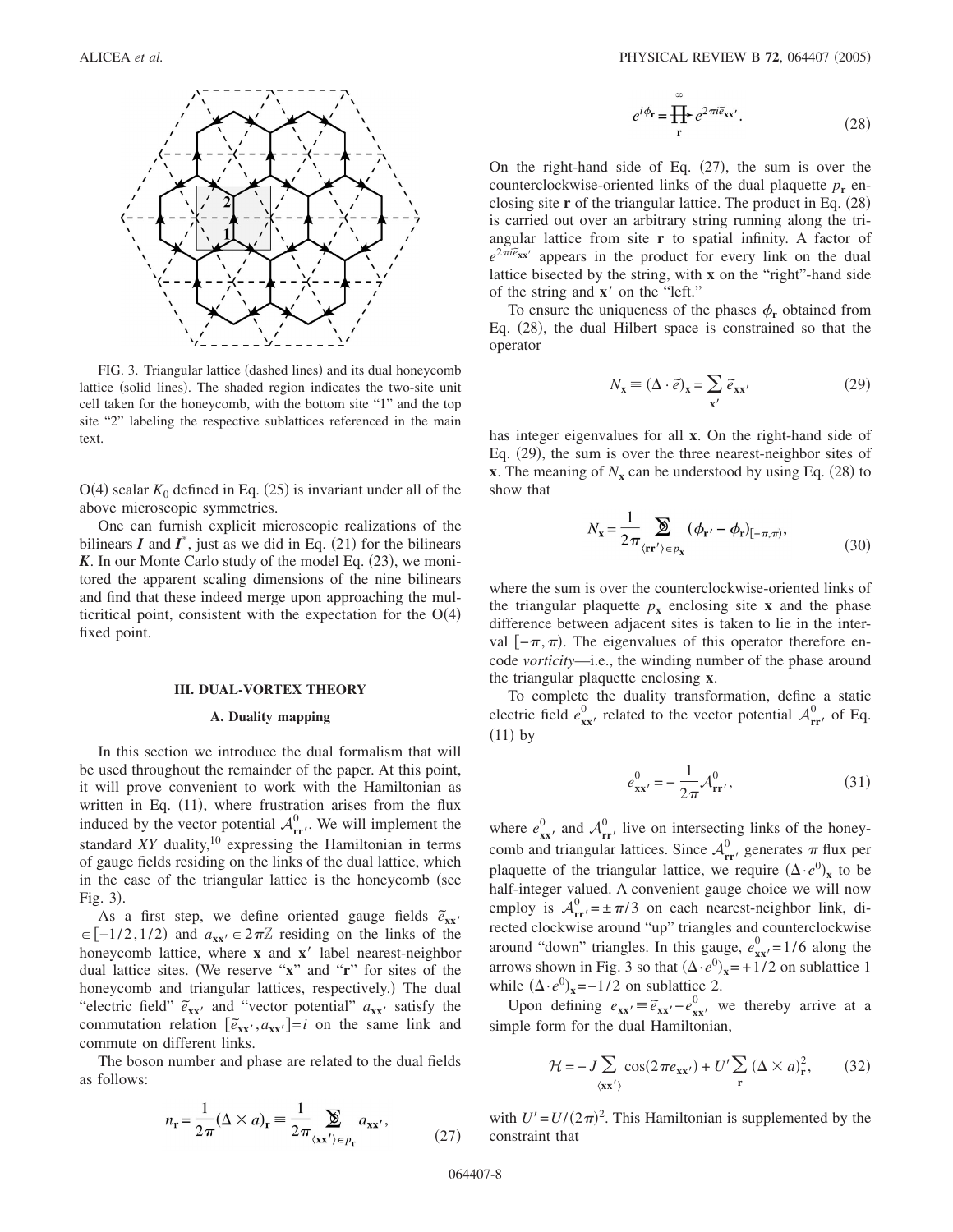$$
(\Delta \cdot e)_x = N_x - 1/2, \tag{33}
$$

where we have found it convenient to shift the integer field  $N_x \rightarrow N_x - 1$  for all **x** on sublattice 2.

As it stands, this Hamiltonian is difficult to work with due to the integer constraint on the field  $a_{xx'}/(2\pi)$ . It is therefore highly desirable to "soften" this constraint, allowing  $a_{xx}$  to roam over all real numbers. To be consistent  $e_{xx}$  must also be taken on the real numbers, and it is then legitimate to expand the cosine term in Eq.  $(32)$  to obtain

$$
\widetilde{\mathcal{H}} = \sum_{\langle \mathbf{x} \mathbf{x}' \rangle} \left[ J' e_{\mathbf{x} \mathbf{x}'}^2 - 2t_v \cos(\theta_\mathbf{x} - \theta_{\mathbf{x}'} - a_{\mathbf{x} \mathbf{x}'}) \right] + U' \sum_{\mathbf{r}} (\Delta \times a)_{\mathbf{r}}^2,
$$
\n(34)

with  $J' \approx 2\pi^2 J$ . Here we have added a cosine term acting on the field  $a_{xx}$  to implement the integer constraint softly<sup>10</sup> and explicitly expressed the longitudinal piece of  $a_{xx}$  as a lattice derivative of a "phase" field  $\theta_x \in [-\pi,\pi)$  residing on the dual lattice sites. The dual Hilbert space satisfies the constraint Eq. (33) with the vortex number operator  $N_x \in \mathbb{Z}$  conjugate to  $\theta_x$ . The operator  $e^{i\theta_x}$  creates a vortex at site **x** and satisfies the commutation relations  $[N_x, e^{i\theta_x}] = \delta_{xx'} e^{i\theta_x}$ . The  $t_v$ term above thus allows nearest-neighbor vortex hopping in addition to energetically favoring integer values for the density  $n_r$ .

Generically, we should also allow short-range vortex interaction of the form

$$
\sum_{\mathbf{x}\mathbf{x}'} (N_{\mathbf{x}} - 1/2) V_{\mathbf{x}\mathbf{x}'}^{\mathrm{sr}} (N_{\mathbf{x}'} - 1/2), \tag{35}
$$

in addition to the retarded long-range interaction mediated by the gauge fields. For a static configuration of vortices or in the instantaneous limit when the "speed of light"  $(U'/J')^{1/2}$  is infinite, the latter interaction becomes a 2D lattice Coulomb potential varying as  $V_{xx}^{Coul} \sim -J' \ln |x-x'|$ .

## **B. Phases in the dual-vortex variables**

Physically, the dual Hamiltonian describes vortices hopping on the sites of the dual honeycomb lattice, interacting via a 2D "electromagnetic" interaction. Most importantly, the vortices are at *half-filling*, which can be directly traced to the frustration on the original triangular lattice plaquettes. This highlights the distinction between the triangular lattice *XY* antiferromagnet and its unfrustrated counterparts, which have a dual-vortex theory with an integer mean vortex number.

To illuminate the challenge in treating the strongly interacting vortex system when at half-filling, it is instructive to consider how the various phases of the original model are described in terms of the dual variables. The magnetically ordered states correspond to "insulating" phases of the dual vortices. For example, the ordered phase with 120° coplanar order of the *XY* spins corresponds to a "vortex-densitywave" state in which the vortices sit preferentially on one of the two sublattices of the dual honeycomb lattice. On the other hand, the ordered states with collinear order correspond to "vortex-valence-bond" phases; one signature of these phases is the bond energy density order, which can be measured both in terms of the vortices and in terms of the original spins. Specifically, the bond energy wave operator for the vortices takes a similar form as in Eq.  $(20)$ , except with the vortex-bond energy operator inserted,

$$
B_{\mathbf{r}\mathbf{r}'} \sim e^{i\mathbf{Q}\cdot(\mathbf{r}+\mathbf{r}')} \cos(\theta_{\mathbf{x}} - \theta_{\mathbf{x}'} - a_{\mathbf{x}\mathbf{x}'}). \tag{36}
$$

Here, the nearest-neighbor pairs  $\mathbf{r}$ ,  $\mathbf{r}'$  and  $\mathbf{x}$ ,  $\mathbf{x}'$  are bridged by intersecting links of the triangular and honeycomb lattices.

In all of these magnetically ordered phases, since the dual vortices are "insulating" and immobile, the "photon" in the dual fields  $a_{xx}$  and  $e_{xx}$  can freely propagate. This "photon" mode corresponds to the Goldstone spin-wave mode of the original *XY* spins. On the other hand, the paramagnetic phase for the *XY* spins corresponds to a phase within which the dual vortices have condensed,  $\langle e^{i\theta_x} \rangle \neq 0$ . In this dual-vortex "superfluid" the dual-gauge flux is expelled and the dualgauge field  $a_{xx}$  picks up a Higgs mass; thus, the spectrum is gapped in this phase as expected in the spin paramagnet.

The quantum phase transitions separating the paramagnet from the coplanar- and collinear-ordered spin states correspond to "superfluid-insulator" transitions for the dual vortices. But all of these vortex "insulators" involve a spontaneous breaking of lattice translational symmetries, due to the fact that the vortices are at half-filling. Due to these complications, it is not at all clear how one can possibly access the critical properties of these transitions from this dual-vortex formulation. In the next section we demonstrate how this can be achieved, by fermionizing the vortices. Before undertaking this rather tricky business, we first summarize how the vortex fields transform under all of the lattice and internal symmetries.

#### **C. Symmetry transformations for vortices**

The transformation properties of the dual vortex and gauge fields can be deduced upon inspection of their defining equations, Eqs. (27) and (28), together with the transformation properties of the rotor fields  $\phi_r$  and  $n_r$ . For example, lattice translations  $T_{\delta r}$  and  $\pi/3$  rotations  $R_{\pi/3}$  transform the dual coordinates (e.g.,  $\mathbf{x} \rightarrow \mathbf{x} + \delta \mathbf{r}$  under  $T_{\delta \mathbf{r}}$ ), but do not transform the dual gauge fields  $a$ ,  $e$  or vortex fields  $\theta$ ,  $N$  as shown in Table II. Here and in what follows, our coordinate origin is always at a triangular lattice site. Under charge conjugation C, however, the fields *a*, *e*,  $\theta$  change sign while  $N \rightarrow 1 - N$ . Similarly, time reversal  $\mathcal T$  changes the sign of the dual fields  $a, \theta$  but leaves  $e, N$  unchanged. Since  $T$  is accompanied by complex conjugation, the vortex creation operator  $e^{i\theta}$  remains invariant under time reversal.

For lattice reflections it is convenient for later developments to henceforth consider a modified (antiunitary) transformation,  $\tilde{\mathcal{R}}_x$ , which is defined as  $\mathcal{R}_x$  combined with C and  $\tau$ 

$$
\widetilde{\mathcal{R}}_{x} \equiv \mathcal{R}_{x}\mathcal{C}\mathcal{T}.\tag{37}
$$

The dual fields transform under  $\tilde{\mathcal{R}}_x$  in the same way they transform under time reversal, with the dual coordinates ad-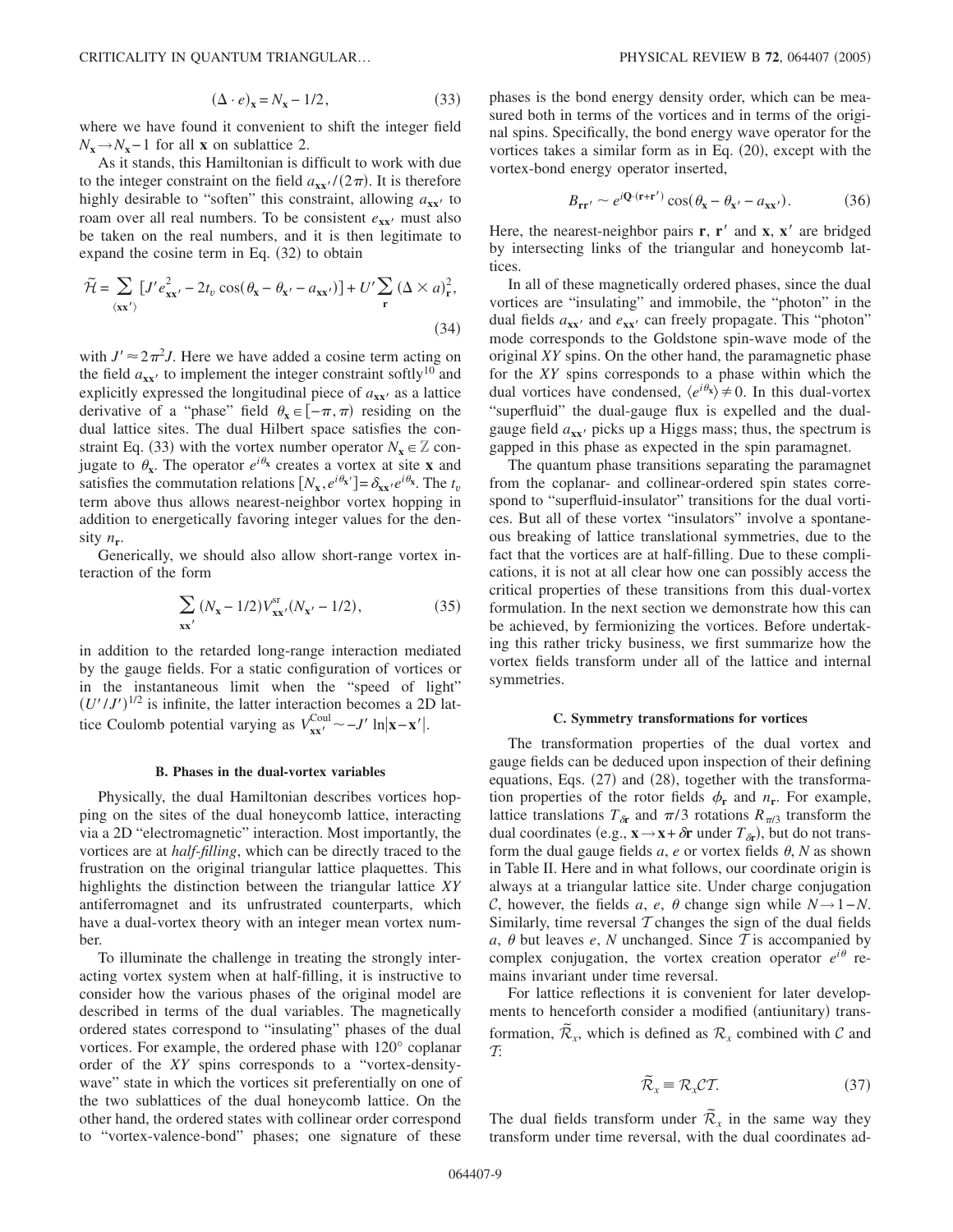TABLE II. Transformation properties of the dual fields under the microscopic symmetries. For brevity, the lattice coordinates, which also transform appropriately under the lattice symmetries, have been suppressed on all fields. Here we use a modified reflection  $\tilde{\mathcal{R}}_x$ , which is a combination of  $\mathcal{R}_x$ , C, and T. Both T and  $\tilde{\mathcal{R}}_x$  are accompanied with a complex conjugation, so that, e.g.,  $e^{i\theta}$  is invariant.

| $T_{\delta r}$ , $R_{\pi/3}$ | C                            | $\widetilde{\mathcal{R}}_{r}$ , T |
|------------------------------|------------------------------|-----------------------------------|
| $a \rightarrow a$            | $a \rightarrow -a$           | $a \rightarrow -a$                |
| $e \rightarrow e$            | $e \rightarrow -e$           | $e \rightarrow e$                 |
| $\theta \rightarrow \theta$  | $\theta \rightarrow -\theta$ | $\theta \rightarrow -\theta$      |
| $N \rightarrow N$            | $N \rightarrow 1 - N$        | $N \rightarrow N$                 |

ditionally *x* reflected. The complete set of symmetry transformations for the dual fields is summarized in Table II.

Finally, we remark that the global  $U(1)$  or  $XY$  spin symmetry corresponding to  $e^{i\phi} \rightarrow e^{i(\phi + \alpha)}$  is not directly manifest in the dual-vortex formulation, as can be seen by examining Eq.  $(28)$ . This global U(1) symmetry reflects the underlying conservation of the boson number  $n_r$  (or the  $S^z$  component of spin) and is replaced in the dual formulation by the conservation of the dual flux  $(\Delta \times a)_r$ . Note also that the dual theory has a  $U(1)$  gauge redundancy (not a physical symmetry) given by  $a_{xx} \rightarrow a_{xx} + \Lambda_x - \Lambda_{x}$  and  $\theta_x \rightarrow \theta_x + \Lambda_x$ , where  $\Lambda_{\mathbf{x}} \in \mathbb{R}$ .

## **IV. FERMIONIZATION OF VORTICES**

## **A. Chern-Simons flux attachment**

As described in Sec. III B, an analysis of the phase transitions in the dual-bosonic-vortex theory is highly nontrivial because the vortices are at half-filling, and we do not know how to formulate a continuum theory of such bosonic degrees of freedom. We will sidestep difficulties associated with the finite vortex density by *fermionizing* the vortices, which as we will demonstrate enables one to make significant progress in this direction. Specifically, we first treat the vortices as hard-core bosons, with the identification

$$
b_{\mathbf{x}}^{\dagger} \sim e^{i\theta_{\mathbf{x}}}, \quad N_{\mathbf{x}} = b_{\mathbf{x}}^{\dagger} b_{\mathbf{x}} = 0, 1. \tag{38}
$$

This is a reasonable approximation due to the repulsive vortex interactions, and the hard-core condition does not affect generic behavior. We then perform a two-dimensional Jordan-Wigner transformation,<sup>11</sup>

$$
b_{\mathbf{x}}^{\dagger} = d_{\mathbf{x}}^{\dagger} \exp\left[i \sum_{\mathbf{x}' \neq \mathbf{x}} \arg(\mathbf{x}, \mathbf{x}') N_{\mathbf{x}'}\right],\tag{39}
$$

$$
N_{\mathbf{x}} = b_{\mathbf{x}}^{\dagger} b_{\mathbf{x}} = d_{\mathbf{x}}^{\dagger} d_{\mathbf{x}}.
$$
 (40)

Here,  $arg(x, x')$  is an angle formed by the vector  $x - x'$  with some fixed axis. It is simple to check that  $d$ **x** are fermionic operators satisfying the anticommutation relations  $\{d_{\mathbf{x}}, d_{\mathbf{x}'}^{\dagger}\}$  $=\delta_{xx'}$ . The vortex hopping part of the Hamiltonian becomes

$$
-t_{v} \sum_{\langle \mathbf{x}_{1} \mathbf{x}_{2} \rangle} [d_{\mathbf{x}_{1}}^{\dagger} d_{\mathbf{x}_{2}} e^{-iA_{\mathbf{x}_{1}} \mathbf{x}_{2}} e^{-i a_{\mathbf{x}_{1}} \mathbf{x}_{2}} + \text{H.c.}]. \tag{41}
$$

The Chern-Simons field

$$
A_{\mathbf{x}_1 \mathbf{x}_2} = \sum_{\mathbf{x}' \neq \mathbf{x}_1, \mathbf{x}_2} [\arg(\mathbf{x}_2, \mathbf{x}') - \arg(\mathbf{x}_1, \mathbf{x}')] N_{\mathbf{x}'}
$$
(42)

resides on the links of the honeycomb lattice and is completely determined by the positions of the particles. In this transformation, we have essentially expressed hard-core bosons on the lattice as fermions each carrying a fictitious  $2\pi$  flux. We used the Hamiltonian language in order to facilitate our discussion of the discrete symmetries below.

The Chern-Simons field satisfies

$$
(\Delta \times A)_{\mathbf{r}} = \frac{2\pi}{3} \sum_{\mathbf{x} \in p_{\mathbf{r}}} (N_{\mathbf{x}} - 1/2); \tag{43}
$$

i.e., the fictitious  $2\pi$  flux attached to a fermion can be viewed as equally shared among its three adjacent plaquettes. In the above equation, we subtracted  $1/2$  from each  $N_{\bf{x}}$  to remove an unimportant  $2\pi$  flux from each hexagon. This constitutes a convenient choice such that the Chern-Simons flux piercing the dual lattice vanishes on average since the vortices are half-filled. There are further restrictions on the Chern-Simons field which we write schematically as  $\Delta \cdot A$ = 0 appropriate in the continuum limit.

The complete Hamiltonian describes half-filled fermions with nearest-neighbor hopping on the honeycomb lattice, coupled to the  $U(1)$  gauge field  $a_{xx'}$  and the Chern-Simons field  $A_{xx}$ . We can crudely say that the gauge field  $a_{xx}$  gives rise to repulsive logarithmic interactions between the fermions.

Under the microscopic symmetries, the fields in this fermionized representation transform as shown in Table III. The symmetry properties of the fermion operators under translation, rotation, and modified reflection are readily obtained by inspecting Eq. (39) [throughout, we ignore a possible global  $U(1)$  phase]. In each case, the transformation of the Chern-Simons field is obtained from Eq. (42).

Charge conjugation and time reversal require some explanation. From Eq. (39), we have for particle-hole symmetry

$$
\mathcal{C}:\!d_{\mathbf{x}} \to d_{\mathbf{x}}^{\dagger} \exp\bigg[i\sum_{\mathbf{x}' \neq \mathbf{x}} \arg(\mathbf{x}, \mathbf{x}')\bigg] = d_{\mathbf{x}}^{\dagger} \exp[i\gamma_{\mathbf{x}}].\tag{44}
$$

The phase  $\gamma_x$  is constant in time but depends on the lattice site. For two nearest-neighbor sites on the honeycomb lattice we have

$$
\gamma_{\mathbf{x}_1} - \gamma_{\mathbf{x}_2} = \arg(\mathbf{x}_1, \mathbf{x}_2) - \arg(\mathbf{x}_2, \mathbf{x}_1) + \sum_{\mathbf{x}' \neq \mathbf{x}_1, \mathbf{x}_2} [\arg(\mathbf{x}_1, \mathbf{x}')
$$

$$
- \arg(\mathbf{x}_2, \mathbf{x}')] = \pi - 2A_{\mathbf{x}_1 \mathbf{x}_2} [N_{\mathbf{x}'} \equiv 1/2].
$$

With our convention in Eq. (43) where the Chern-Simons field fluctuates around zero, we conclude that  $e^{i\gamma_x}$  changes sign going between nearest neighbors. The resulting  $e^{i\gamma_x}$  is written as  $(-1)^j$  in Table III, where  $j=1,2$  refers to the sublattice index of site **x**.

Finally, time reversal acts as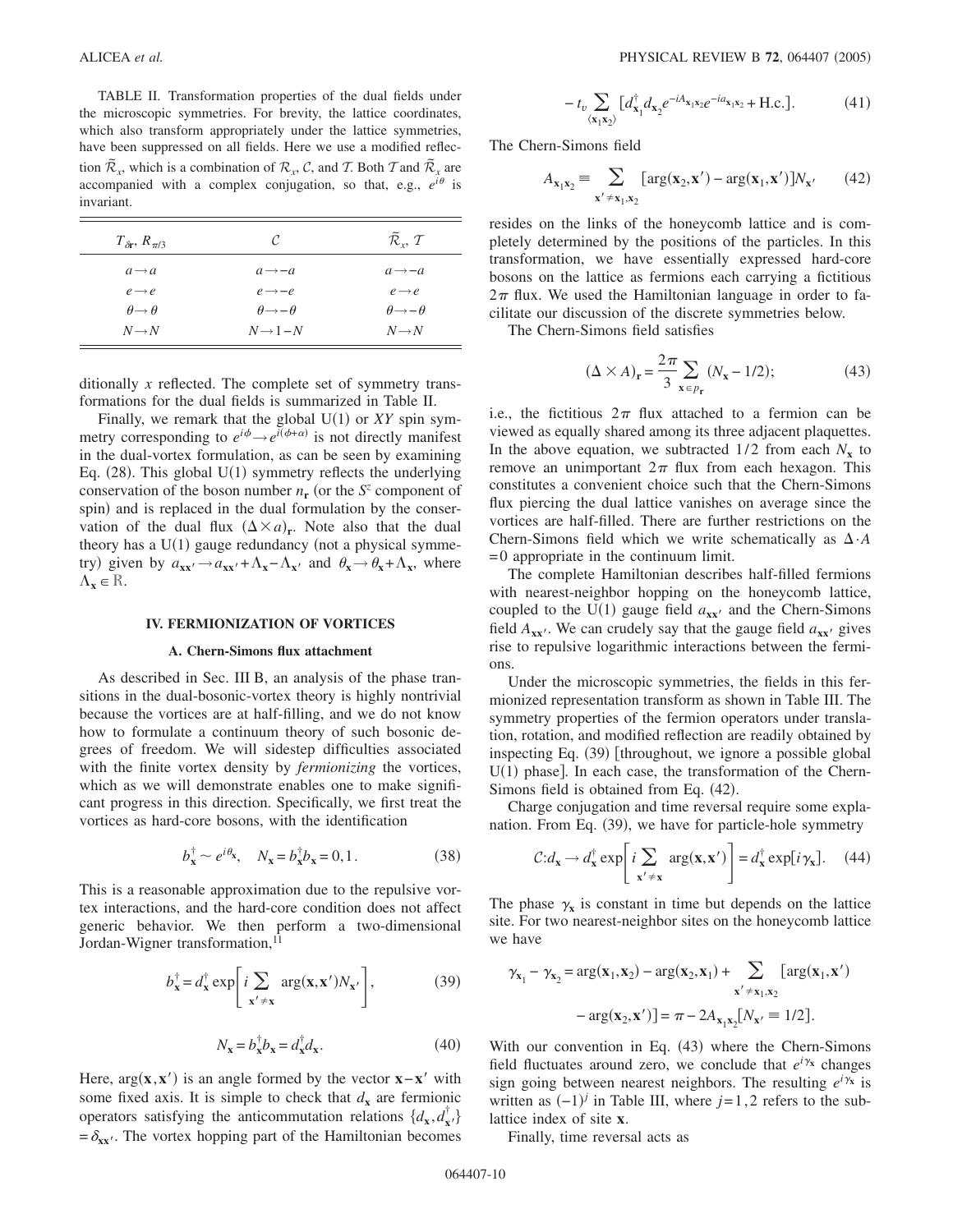TABLE III. Symmetry transformation properties of the fields in the fermionized representation. The transformation properties of *a*, *e* are the same as in Table II. In the C column,  $j=1,2$  refers to the sublattice index on the honeycomb lattice (site index in the unit cell pictured in Fig. 3). The additional column  $\tau_{\text{ferm}}$ corresponds to the naive time reversal for the lattice fermions and is *not* a symmetry of the vortex Hamiltonian.

|                              | $T_{\delta r}, R_{\pi/3}$ | $\mathcal{R}_{\rm r}$ | U                     |                                                                                                      | $I_{\text{ferm}}$ |
|------------------------------|---------------------------|-----------------------|-----------------------|------------------------------------------------------------------------------------------------------|-------------------|
| $a \rightarrow$              | a                         | $-a$                  | $-a$                  | $-a$                                                                                                 | $-a$              |
| $e \rightarrow$              | $\epsilon$                | $\epsilon$            | $-e$                  | e                                                                                                    | e                 |
| $d_{\mathbf{x}} \rightarrow$ | $\iota$                   | a                     | $(-1)^{j}d^{\dagger}$ | $d_{\mathbf{x}}e^{-2i\Sigma_{\mathbf{x}'}\neq \mathbf{x}arg(\mathbf{x},\mathbf{x}')N_{\mathbf{x}'}}$ | а                 |
| $A \rightarrow$              |                           | $-A$                  | $-A$                  | Α                                                                                                    |                   |

$$
T: d_{\mathbf{x}} \to d_{\mathbf{x}} \exp\bigg[-2i\sum_{\mathbf{x}' \neq \mathbf{x}} \arg(\mathbf{x}, \mathbf{x}')N_{\mathbf{x}'}\bigg].\tag{45}
$$

This is a formally exact implementation of the symmetry, but the phases multiplying the fermion operators now depend on the positions of all the vortices. This nonlocal transformation represents a serious difficulty once we derive a low-energy continuum theory in the next subsection. In particular, it will not be possible to correctly represent the time-reversal transformation  $T$  using only the continuum fields. Since our treatment below will involve crucial assumptions regarding this issue, it is useful to also give a formulation of time-reversal symmetry in first-quantized language. Focusing on the particle degrees of freedom, the Jordan-Wigner transformation expresses the wave function for the bosonic vortices as

$$
\Psi_{\text{boson}}(\mathbf{x}_1, \mathbf{x}_2, \dots) = \prod_{i < j} e^{-i \arg(\mathbf{x}_i, \mathbf{x}_j)} \Psi_{\text{ferm}}(\mathbf{x}_1, \mathbf{x}_2, \dots). \tag{46}
$$

When the Chern-Simons phase factor is not affected by a symmetry transformation, the properties of the bosonic and fermionic wave functions coincide under the transformation. However, time reversal sends *i*→−*i*; hence, the requirement that the bosonic wave function be real implies that

$$
\Psi_{\text{ferm}}^*(\mathbf{x}_1, \mathbf{x}_2, \dots) = \prod_{i < j} e^{-2i \arg(\mathbf{x}_i, \mathbf{x}_j)} \Psi_{\text{ferm}}(\mathbf{x}_1, \mathbf{x}_2, \dots). \tag{47}
$$

Thus, the time-reversal invariance of the bosonic wave function is a highly nontrivial condition for the fermionic wave function.

For this reason, it is convenient to define a *modified* timereversal transformation, which corresponds to naive time reversal for the lattice fermions:

$$
\mathcal{T}_{\text{ferm}}: d_{\mathbf{x}} \to d_{\mathbf{x}}, \quad a \to -a, \quad e \to e, \quad i \to -i. \tag{48}
$$

In first-quantized language  $T_{\text{ferm}}$  corresponds to complex conjugation of the wave function for the fermionized vortices,  $\Psi_{\text{ferm}} \rightarrow \Psi_{\text{ferm}}^*$ . It is important to emphasize that this transformation is *not* a symmetry of the fermionic Hamiltonian, since under  $T_{\text{ferm}}$  the field *a* changes sign while the Chern-Simons field A from Eq. (42) remains unchanged.

However, as we shall argue further below, since the vortices interact logarithmically, their density fluctuations are greatly suppressed, and it is plausible that the phase factors in Eqs. (45) and (47) might be essentially the same for all vortex configurations that carry substantial weight. For an extreme example, if the vortices form a perfect chargeordered state, then the Chern-Simons phase factor is constant. We conjecture below that this is also the case at the critical points separating the spin-ordered states from the spin paramagnet. In any event, in situations where the Chern-Simons phase factors are roughly constant for all important configurations, the physical and modified time-reversal transformations become essentially identical. It is then legitimate to require that the theory be invariant under  $T_{\text{ferm}}$ . This will be useful when we describe a conjectured low-energy continuum fermionic theory for criticality in the vortex system, since  $T_{\text{ferm}}$  acts in a simple, local way on the continuum fermion fields.

#### **B. Naive continuum theory**

To arrive at a low-energy continuum theory, we first consider a "flux-smeared" mean-field state with  $A_{xx}$ = 0. We will also ignore fluctuations in  $a_{xx}$ ' for the moment, taking  $a_{xx}$ ' =0. We are then left with half-filled fermions hopping on the honeycomb lattice with no fluxes.

Diagonalizing the hopping Hamiltonian in momentum space using the two-site unit cell shown in Fig. 3, one finds that there are two Dirac points at momenta  $\pm Q$ , where  $Q$  $=(4\pi/3,0)$ . (Note that these are the same wave vectors found for the low-energy spin-1 excitations in the continuum analysis of the original spin model in Sec. II B.) Focusing only on low-energy excitations in the vicinity of these momenta, the fermion operators can be expanded around the Dirac points. Denoting the lattice fermion field on the two sublattices as  $d_{\mathbf{x}\alpha}$  with  $\alpha = 1, 2$  the sublattice label, we write

$$
d_{\mathbf{x}\alpha} \approx \psi_{R\alpha} e^{i\mathbf{Q}\cdot\mathbf{x}} + i\sigma_{\alpha\beta}^{\nu} \psi_{L\beta} e^{-i\mathbf{Q}\cdot\mathbf{x}},\tag{49}
$$

where **x** continues to label the real-space position of the honeycomb lattice site and  $\sigma^y$  is a Pauli matrix. The fields  $\psi_{R/L}$ are two-component spinors that vary slowly on the lattice scale. Using this expansion we obtain for the free-fermion part of the continuum Hamiltonian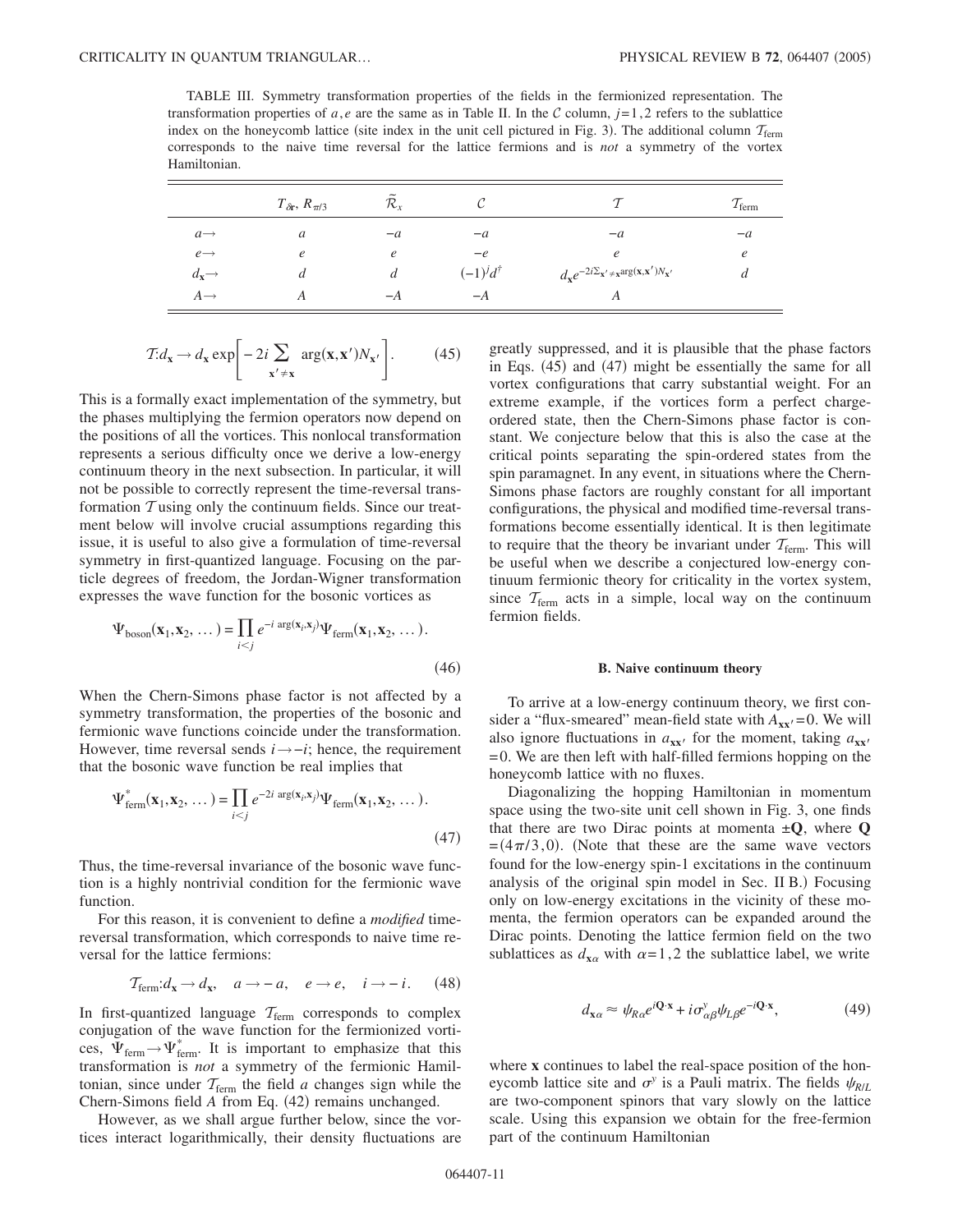TABLE IV. Transformation properties of the continuum fermion fields  $\psi_{R/L}$  and the fermion bilinears *J*,  $J_0$  under the microscopic symmetries. Here  $J_+ = J_x \pm iJ_y$ . The spatial coordinates, which should transform appropriately under the lattice symmetries, have been suppressed for conciseness. The last column *does not* correspond to the physical time-reversal symmetry, which we cannot realize in a local manner in the continuum theory. Rather, it corresponds to the naive time reversal in Eq. (48) for fermions hopping on the honeycomb lattice.

|                       | $T_{\delta\mathbf{r}}$                                  | $R_{\pi/3}$                       | R,         | U                                | $T_{\text{ferm}}$                           |
|-----------------------|---------------------------------------------------------|-----------------------------------|------------|----------------------------------|---------------------------------------------|
| $\psi \rightarrow$    | $e^{i\mathbf{Q}\cdot\delta\mathbf{r}\tau^z}\psi$        | $i\tau^x e^{-i\pi\sigma^z/6}\psi$ | ψ          | $\tau^x\sigma^x[\psi^\dagger]^t$ | $i\tau$ <sup>y</sup> io <sup>y</sup> $\psi$ |
| $J_z \rightarrow$     | J,                                                      | $-Jz$                             | $J_{\tau}$ | $-Jz$                            | $J_z$                                       |
| $J_{\pm} \rightarrow$ | $e^{\mp 2i \mathbf{Q} \cdot \delta \mathbf{r}} J_{\pm}$ | $J_{\pm}$                         | $J_{+}$    | $J_{\pm}$                        | $J_{\pm}$                                   |
| $J_0 \rightarrow$     | $J_{0}$                                                 | J <sub>0</sub>                    | $J_0$      | $J_0$                            | $-J_0$                                      |

$$
H_f^{(0)} = \int d\mathbf{x} \psi_a^{\dagger} v (p_x \sigma^x + p_y \sigma^y) \psi_a, \qquad (50)
$$

where  $\mathbf{p} = -i\nabla$  is the momentum operator, an implicit summation over the flavor index  $a \in [R, L]$  is understood, and we have suppressed the summation over the spinor indices  $\alpha, \beta$ . From now on, we absorb the nodal velocity  $v$  in the scaling of the coordinates.

It is convenient to work in the Euclidean path integral description. The free-fermion Lagrangian density is written in the form

$$
\mathcal{L}_f^{(0)} = \bar{\psi}_a \gamma^\mu \partial_\mu \psi_a,\tag{51}
$$

$$
\bar{\psi}_{R/L} \equiv \psi_{R/L}^{\dagger} \gamma^{0}, \qquad (52)
$$

with implicit sums over the flavor index  $a \in [R,L]$  and space-time index  $\mu \in [0,1,2]$ , defined so that  $\partial_{0,1,2} \equiv \partial_{\tau,x,y}$ . The 2 × 2 Dirac matrices  $\gamma^{\mu}$  are given by  $\gamma^{0} = \sigma^{z}$ ,  $\gamma^{1} = \sigma^{y}$ , and  $\gamma^2 = -\sigma^x$  and satisfy the usual algebra  $\{\gamma^\mu, \gamma^\nu\} = 2\delta^{\mu\nu}$ . These matrices act within each two-component field so that  $(\gamma^{\mu}\psi_{a})_{\alpha} \equiv \gamma^{\mu}_{\alpha\beta}\psi_{a\beta}$ . We will also find it useful to define Pauli matrices  $\tau^{x,y,z}$  that act on the *R/L* flavor indices—i.e.,  $(\tau^k \psi)_{a\alpha} \equiv \tau^k_{ab} \psi_{b\alpha}.$ 

Including the gauge-field fluctuations and the short-range fermion interactions, we arrive at a Lagrangian of the form

$$
\mathcal{L} = \bar{\psi}_a \gamma^\mu (\partial_\mu - ia_\mu - iA_\mu) \psi_a + \frac{1}{2e^2} (\epsilon_{\mu\nu\lambda} \partial_\nu a_\lambda)^2
$$

$$
+ \frac{i}{4\pi} \epsilon_{\mu\nu\lambda} A_\mu \partial_\nu A_\lambda + \mathcal{L}_{4f}.
$$
(53)

Here  $\epsilon_{\mu\nu\lambda}$  is the antisymmetric tensor, and for simplicity we wrote a space-time isotropic form for the Maxwell action of the gauge field  $a_{\mu}$ . We also used the standard  $(2+1)$ -dimensional form for the Chern-Simons action, which ensures the attachment of  $2\pi$  flux to the fermions, restoring the bosonic exchange statistics of the vortices. In the absence of the four-fermion terms  $\mathcal{L}_{4f}$ , there is a global SU(2) flavor symmetry, whose action on the fermion fields is generated by the  $\tau^k$  Pauli matrices.

The four-fermion interaction terms can be written as

$$
\mathcal{L}_{4f} = \lambda_0 J_0^2 + \lambda_z J_z^2 + \lambda_\perp (J_x^2 + J_y^2) + \lambda_0' (\bar{\psi}_a \gamma^0 \psi_a)^2, \quad (54)
$$

where we have defined a flavor  $SU(2)$  vector of fermion bilinears,

$$
\mathbf{J} \equiv \bar{\psi}_a \tau_{ab} \psi_b = \psi_a^{\dagger} \sigma^z \tau_{ab} \psi_b, \qquad (55)
$$

and a "mass term"

$$
J_0 \equiv \bar{\psi}_a \psi_a = \psi_a^{\dagger} \sigma^z \psi_a. \tag{56}
$$

The four-fermion terms arise from vortex density-density interactions and other short-range interaction processes. For example, the  $\lambda'_0$  term roughly represents an overall vortex repulsion, while the  $\lambda_z$  term represents the difference in repulsion between vortices on the same sublattice and opposite sublattices of the honeycomb.  $\mathcal{L}_{4f}$  contains all independent four-fermion terms that can arise from the microscopic shortrange fermion interactions (including possible short-range pieces mediated by the gauge fields).

The above constitutes the naive continuum limit obtained by inserting the slow-field expansion, Eq. (49), into the microscopic Hamiltonian and assuming small fluctuations in the gauge field *a* and the Chern-Simons field *A*. We now discuss the symmetries of the continuum formulation. Table IV shows the transformation properties of the continuum fermion fields deduced from the lattice fermion transformations in Table III. Also shown are the symmetry transformation properties of the fermion bilinears  $J$  and  $J_0$ . Missing from the table is the original time-reversal invariance, which we do not know how to realize in the continuum. In its place we have included the modified time reversal  $T_{\text{ferm}}$ , defined in Eq. (48), which corresponds to the naive time-reversal transformation for fermions hopping on the honeycomb lattice. Remarkably, the transformation properties of the flavor SU(2) vector *J* of fermionic bilinears are identical to the transformation properties of the bosonic flavor SU(2) vector defined in Sec. II B,  $K = \Phi_a^* \tau_{ab} \Phi_b$ . Surprisingly, the fermionic bilinear *J* transforms under the *modified* time-reversal transformation  $T_{\text{ferm}}$  in precisely the way that the bosonic bilinear **K** transforms under the physical time reversal T.

One can verify that the first four symmetries in Table IV (translation, rotation, modified reflection, and particle-hole) preclude all quartic fermion terms from the Lagrangian except the four terms exhibited in Eq. (54). Moreover, these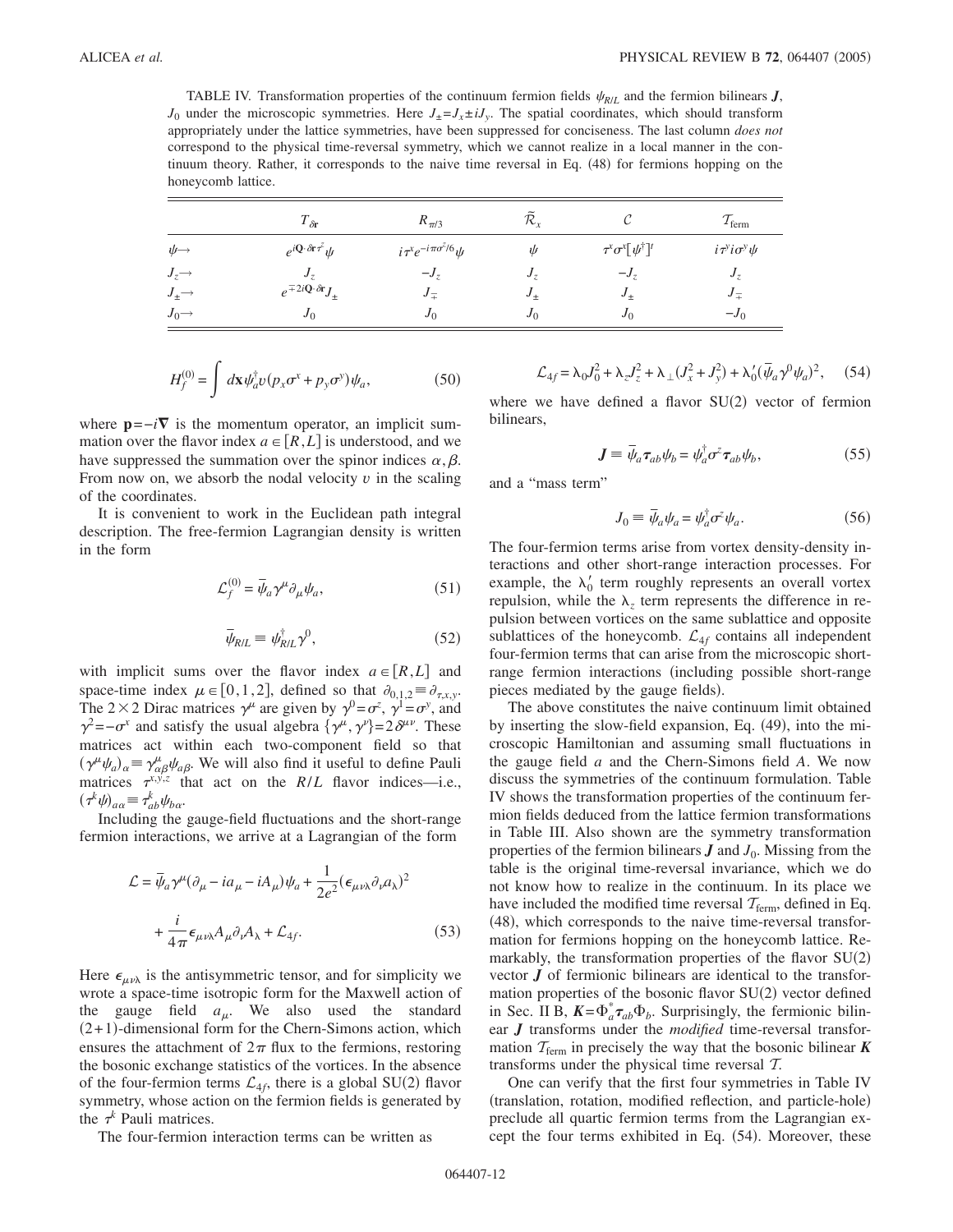symmetries prohibit all fermionic bilinears in the Lagrangian except a mass term of the form  $MJ_0=M\bar{\psi}\psi$ . This merits some discussion. In situations where it is legitimate to replace the time-reversal transformation by the modified symmetry  $T_{\text{ferm}}$ , we can use this modified symmetry to preclude such a mass term. However, generally this might not be possible. Indeed, as we shall see in the next subsection, a large mass term of this form when added to the Lagrangian places the system in the spin paramagnetic phase, *provided* the mass *M* has a specific sign relative to the Chern-Simons term. Since we know that the spin paramagnet does not break time-reversal symmetry  $T$ , it is clear that at least in this phase it is *not* legitimate to replace  $T$  with  $T_{\text{ferm}}$ . The reasons for this will become clear in the next subsection where we describe how the spin paramagnet and the spin ordered phases can be correctly described using the fermionized-vortex formulation. The discussion of whether or not it is legitimate to replace  $T$  with  $T_{\text{ferm}}$  at the critical points separating these phases will be deferred until Sec. IV D.

### **C. Phases in the fermionic representation**

We now discuss how to recover the phases of the original spin model using the fermionic vortex fields. This extends our earlier discussion using the bosonic vortices in Sec. III B. The paramagnetic phase of the original spin model is the bosonic vortex superfluid (Higgs) phase. In terms of the fermionic vortex fields, the paramagnet is obtained as an integer quantum Hall state, which in the continuum description corresponds to the presence of a mass term  $M\bar{\psi}\psi$ . Both fermion fields  $\psi_R$  and  $\psi_L$  then have the same mass M with the same sign. Let us see that we indeed recover the correct description of the original spin paramagnet. Integrating out the massive fermions induces a Chern-Simons term for the sum field  $(a+A)_{\mu}$ , so the Lagrangian for the fields  $a_{\mu}$  and  $A_{\mu}$ becomes

$$
\mathcal{L}_{a,A} = \frac{1}{2e^2} (\epsilon_{\mu\nu\lambda} \partial_{\nu} a_{\lambda})^2 + \frac{i}{4\pi} \epsilon_{\mu\nu\lambda} A_{\mu} \partial_{\nu} A_{\lambda}
$$
 (57)

$$
+\frac{i \operatorname{sgn}(M)}{4\pi} \epsilon_{\mu\nu\lambda}(a+A)_{\mu}\partial_{\nu}(a+A)_{\lambda}.
$$
 (58)

We now stipulate that the sign of the mass *M* be taken to cancel the original Chern-Simons term for the field *A*. One can then verify that the spectrum corresponding to the above Lagrangian is gapped. For example, upon integrating out *A* the gauge field *a* obtains a mass. This is as expected, since there are no gapless excitations in this phase. Gapped quasiparticles of the paramagnetic phase of the spin model are described as follows. Consider acting with the fermion field  $\psi_{R/L}^{\dagger}$  on the ground state. This is essentially the same as inserting a *vortex in the vortex field*  $\theta$ . The added fermion couples to  $a+A$ , and by examining  $\mathcal{L}_{a,A}$  we find that it binds  $\nabla \times a = -2\pi$  flux to the fermion. Thus, the fermion is turned into a localized bosonic excitation, which is the familiar screened vortex in the vortex field  $\theta$  (the sign of the flux is of course consistent with our minimal coupling convention  $\nabla \theta + \mathbf{a}$ ). In terms of the original spin model, this bosonic

excitation carries spin 1 and is precisely the magnon of the paramagnet.

It is worth remarking about the role of time-reversal symmetry and the modified time-reversal transformation  $T_{\text{ferm}}$  of Eq. (48) in the spin paramagnetic phase. Since the spin paramagnet corresponds to an integer quantum Hall state for the fermions, it is clear that  $T_{\text{ferm}}$  will *not* be respected in this phase. This is consistent with Table IV, which shows that the mass term  $\bar{\psi}\psi$  is odd under  $T_{\text{ferm}}$ . On the other hand, the phase factors in the fermionic integer quantum Hall wave function will conspire to cancel the Chern-Simons phase factors in Eq. (47) leading to a wave function for the bosonic vortices which is real—consistent with physical timereversal invariance.

Consider now the magnetically ordered phases of the original spin model. These correspond to vortex insulators and are obtained in the fermionic theory as a result of spontaneously generating a fermion mass of the form

$$
\langle \mathbf{J} \rangle = \langle \bar{\psi} \boldsymbol{\tau} \psi \rangle \neq 0. \tag{59}
$$

In the presence of such mass terms we have two massive Dirac fermion fields with opposite-sign masses, and integrating out the fermions produces only a generic Maxwell term for the sum field  $(a+A)_{\mu}$ . The gapless photon mode of the gauge field *a* then corresponds to the spin wave of the magnetically ordered phase. Acting with a fermion creation operator also binds  $2\pi$  flux of the Chern-Simons field *A* and turns the fermion back into the original bosonic vortex. Because of the gapless gauge field *a*, such an isolated vortex costs a logarithmically large energy as expected in the spinordered phase.

Spontaneous mass generation is driven by interaction terms in the Hamiltonian such as the  $\lambda_7$  and  $\lambda_1$  interactions. The details of the magnetic order are determined by the specific mass term that is generated. For example, the mass term  $m_z J_z$  in the Lagrangian corresponds to the vortex "chargedensity-wave" (CDW) state wherein vortices preferentially occupy one sublattice of the honeycomb lattice as shown in Fig. 4(a). Indeed, from Table IV, this mass term is odd under the  $\pi/3$  rotation and particle-hole symmetries, and can be identified with a staggered chemical potential for the lattice fermions that selects one of the charge-ordered states over the other. Therefore such spontaneously generated mass gives rise to the translation symmetry breaking in the vortex system that produces the CDW state. In the original spin model, this corresponds to the coplanar spin state of Fig.  $1(a)$ .

On the other hand, the mass term  $m_x J_x + m_y J_y$  corresponds to the vortex valence-bond-solid (VBS) state. The specific pattern is not resolved with only the four-fermion interactions, but we expect that because of the underlying lattice, there are higher-order terms in the action that pin the direction in the  $(J_x, J_y)$  plane so that  $\langle J_+ \rangle^3$  is either +1 or -1. The corresponding bond orders are deduced by interpreting the spontaneously generated mass term  $|m|(e^{i\alpha}J_+ + e^{-i\alpha}J_-)/2$  as inducing a modulated vortex hopping amplitude  $t_{\mathbf{x} \cdot \mathbf{x}'} = 1$ + $|m|\cos[\mathbf{Q}\cdot(\mathbf{x}+\mathbf{x}')+\alpha]/2$ . For  $e^{i3\alpha}=-1$  the stronger bonds form hexagons and produce the vortex "plaquette" VBS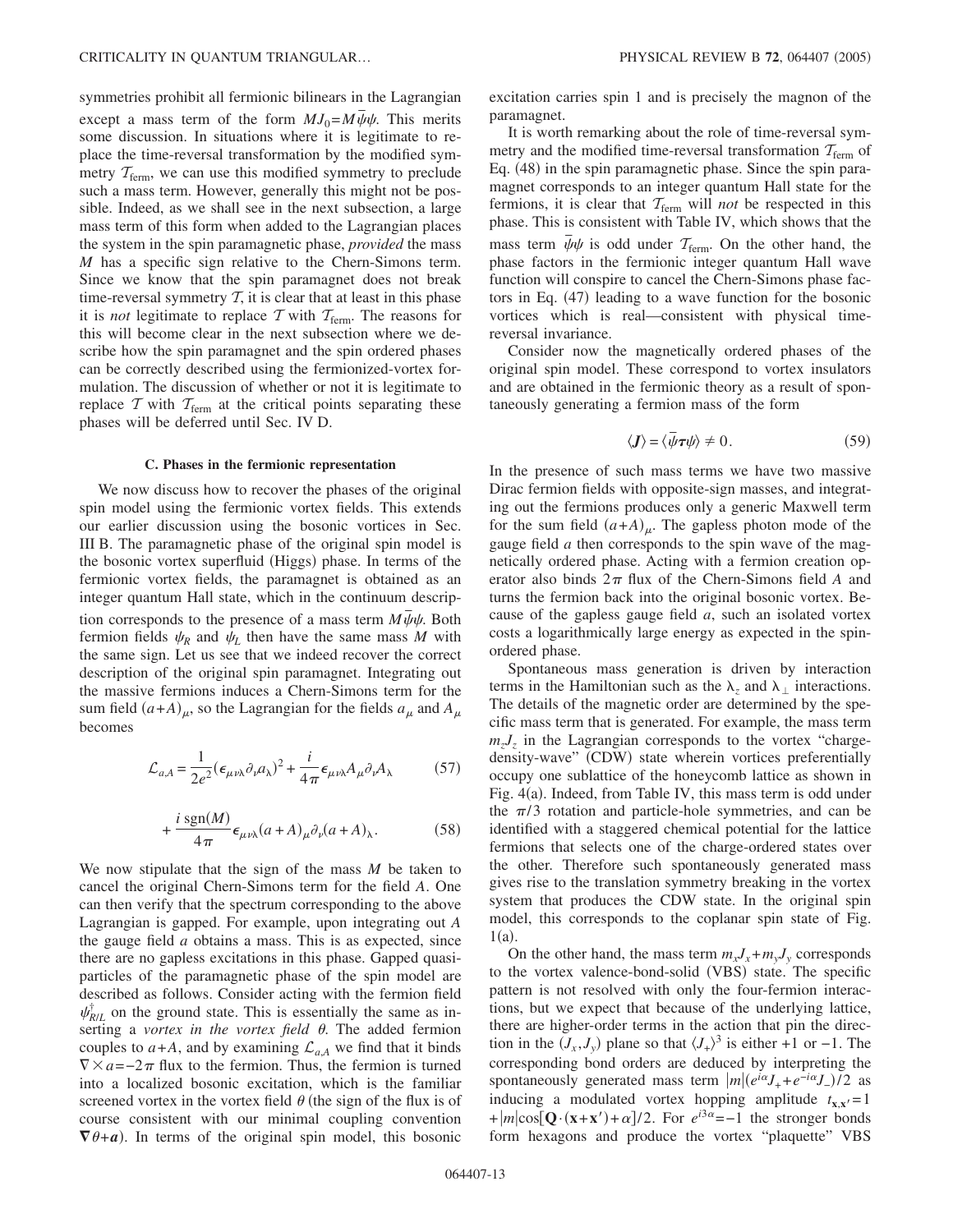

FIG. 4. Vortex insulators that correspond to the spin-ordered states of Fig. 1. (a) Staggered vortex "charge-density-wave" (CDW) state, corresponding to the coplanar  $\sqrt{3} \times \sqrt{3}$  state in the original spin variables. Vortices preferentially occupy one of the two sublattices. (b) "Plaquette" vortex valence-bond-solid (VBS) state, corresponding to the dice-lattice collinear antiferromagnetic spin order. Vortex density is spread over the bold hexagons. (c) Vortex VBS, corresponding to the hexagonal collinear antiferromagnetic spin order. Vortices preferentially occupy the lattice of bold links.

shown in Fig. 4(b), which in the original spin model corresponds to the dice-lattice collinear spin order of Fig.  $1(b)$ . On the other hand, for  $e^{i3\alpha} = 1$  the strong bonds form the lattice shown in Fig.  $4(c)$ ; the resulting vortex VBS corresponds to the hexagonal collinear spin state in Fig.  $1(c)$ .

It is worth recalling from Sec. II B that in the Landau theory of the spin model, the chirality order parameter  $(\kappa)$ that develops in the coplanar state and the bond energy wave (complex) order parameter  $(B)$  that is nonvanishing in the collinear spin states are both expressible in terms of the SU(2) vector  $K$  defined in Eq. (22):

$$
\kappa \sim \langle K_z \rangle, B \sim \langle K_x + iK_y \rangle. \tag{60}
$$

Thus, the magnetically ordered states are characterized by

$$
\langle K \rangle = \langle \Phi^* \tau \Phi \rangle \neq 0, \tag{61}
$$

with coplanar order corresponding to ordering  $K<sub>z</sub>$  and collinear order corresponding to an ordering in the  $(K_x, K_y)$  plane. This is directly analogous to the ordering patterns of the SU(2) vector  $J = \bar{\psi} \tau \psi$  as discussed above.

The fermionic formulation of the dual vortex theory thus allows us to correctly describe the phases of the original spin model. From the point of view of the bosonic vortex system at half-filling, this is rather nontrivial. For example, the fermionic formulation correctly captures the two low-energy spin-1 excitations with wave vectors  $\pm Q$  in the spin paramagnet phase, even though these wave vectors are not apparent in terms of the bosonic vortices. Moreover, the magnetically ordered phases are accessed in a unified manner within the fermionic formulation, via a spontaneous mass generation driven by the vortex interactions which produces either the vortex CDW or one of the VBS states, thereby "releasing" the dual photon. While the vortex CDW is perhaps natural in the bosonic vortex theory given the strong repulsive vortex interactions and the specific charge ordering, the VBS phases are nontrivial for the vortex bosons at half-filling. Indeed, a common approach for analyzing such VBS states of bosons is to study their dual formulation,  $37$  which in the present context corresponds to our analysis of the original spin model. Our alternative route via the fermionization achieves this due to the fact that it in some sense combines the direct and dual perspectives.

### **D. Criticality in the fermionic theory**

Encouraged by these successes, we now embark on a study of the transitions between the phases using the fermionic formulation. As a guide we use the anticipation that the original spin model has continuous transitions. We have confidence for the presence of the  $O(4)$  fixed point and its likely appearance as a multicritical point, and also for the continuous decoupled  $U(1) \times U(1)$  transition between the paramagnet and the collinearly ordered phase. Moreover, the paramagnet-to-coplanar ordering transition may also be continuous. We want to now see if we can access any of these critical points within the Dirac theory of fermionized vortices.

At criticality, we expect the vortices to be massless. We also expect the original spins to be critical, which corresponds to the dual gauge field *a* being critical. To proceed we first perform the following trick in the continuum action. The fermion current couples to the combination  $\tilde{a}_{\mu} = a_{\mu} + A_{\mu}$ , and it is instructive to retain only this field in the path integral by performing the Gaussian integration over the field *A*. The resulting naive continuum Lagrangian has the form

$$
\mathcal{L} = \bar{\psi}_a \gamma^\mu (\partial_\mu - i \tilde{a}_\mu) \psi_a + \mathcal{L}_{4f} + \frac{1}{2e^2} (\nabla \times \tilde{a})^2
$$

$$
+ i \frac{\pi}{e^4} (\nabla \times \tilde{a}) \cdot (\nabla \times \nabla \times \tilde{a}). \tag{62}
$$

Since  $\tilde{a}$  should be massless at criticality, it seems likely that the last term above which can be viewed as a higherderivative Chern-Simons term) is irrelevant compared with the Maxwell term at long wavelengths. Indeed, ignoring the effects of this term on the field  $\tilde{a}_{\mu}$  gives a correct description in the vortex insulator phases, where the fluctuations of  $\tilde{a}_{\mu}$ are essentially the same as  $a_{\mu}$  and represent gapless spin waves of the original spin model. As a putative description of criticality in the original spin model, we henceforth drop this term altogether. The theory is then equivalent to quantum electrodynamics in 2+ 1 dimensions,

$$
\mathcal{L}_{QED3} = \bar{\psi}_a \gamma^\mu (\partial_\mu - i \tilde{a}_\mu) \psi_a + \frac{1}{2e^2} (\nabla \times \tilde{a})^2 + \mathcal{L}_{4f}.
$$
 (63)

We conjecture that this QED3 theory with two Dirac fermions contains a description of the critical properties of the original spin model.

Words of caution are in order here. Dropping the higherderivative Chern-Simons term changes the symmetry of the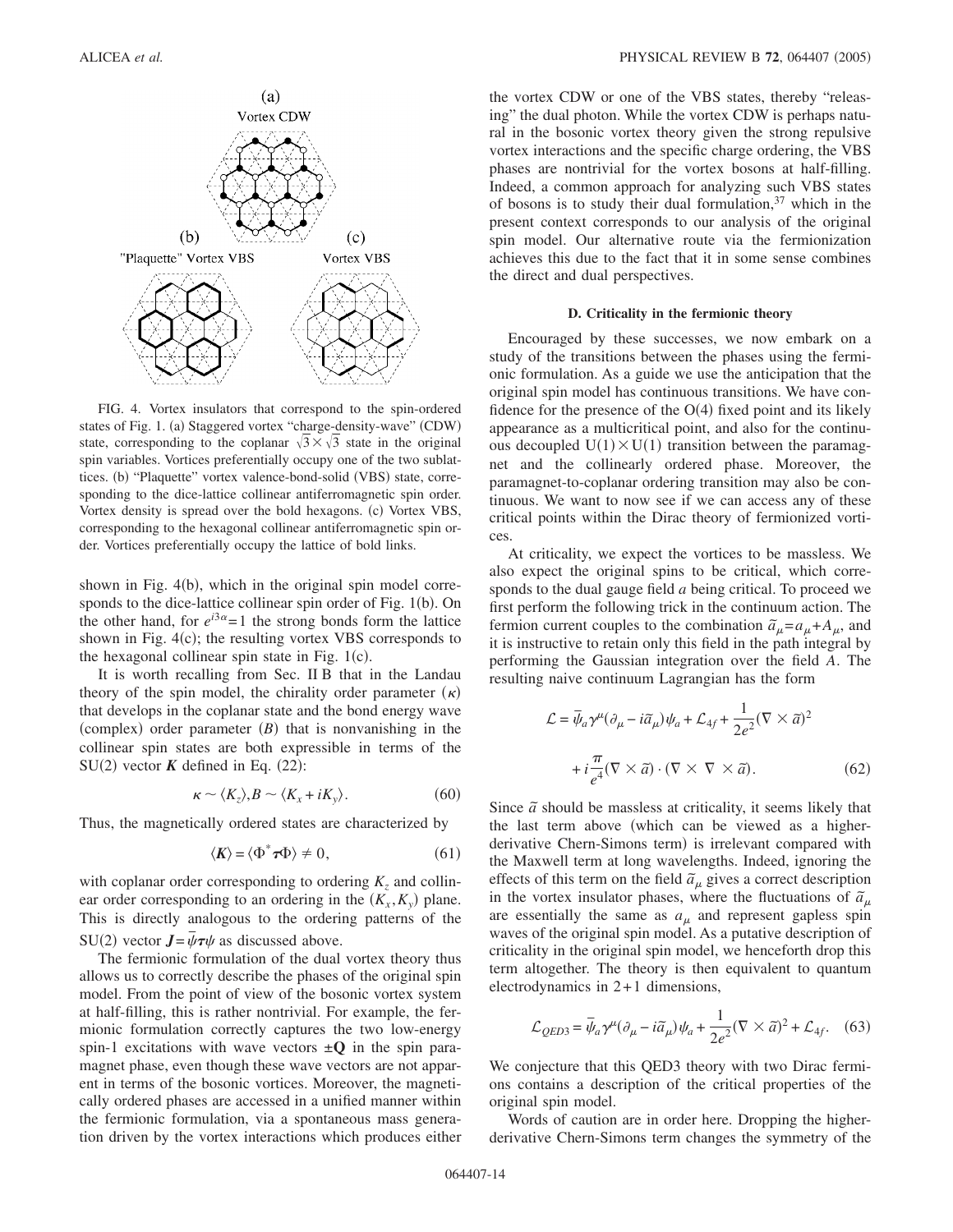continuum Lagrangian, which is now invariant under the modified time-reversal symmetry  $T_{\text{ferm}}$ , as can be seen from Table IV. Apparently, neglecting the higher-derivative Chern-Simons term is tantamount to replacing the physical time-reversal symmetry transformation by the modified one. This seems reasonable on physical grounds since the vortices are strongly interacting and power counting in the Lagrangian lends further mathematical support to the validity of this approximation. Once we have replaced T by  $T_{\text{ferm}}$ , both the fermion mass term  $M\bar{\psi}\psi$  and the higher-derivative Chern-Simons term are symmetry precluded. This seems consistent since we are looking for a fixed-point theory with massless fields.

It is worth emphasizing that the above QED3 Lagrangian is the proper continuum theory for fermions hopping on the honeycomb lattice coupled to a noncompact gauge field (no Chern-Simons field). Invariance under the modified timereversal symmetry  $T_{\text{ferm}}$  follows provided the fermionic hopping Hamiltonian is real. Our proposal is that such a critical QED3 theory faithfully describes the continuous transitions of our bosonic vortices at half-filling. Again, the strong logarithmic interaction between vortices greatly suppresses their density fluctuations, and one expects that as a result the vortex statistics might not be so important. The trick that eliminated the Chern-Simons gauge field *A* leaving only the higher-derivative Chern-Simons-like term for  $\tilde{a}$  can be viewed as a more formal argument for this. If we are allowed to drop such higher-derivative terms, then we can essentially eliminate the statistical Chern-Simons field by absorbing it into the already present gauge field *a*, which is precisely the field that mediates the vortex repulsion.

Assuming that QED3 is appropriate for describing criticality in the spin model, it is not at first clear whether or not this requires a further fine-tuning of the mass term  $M\bar{\psi}\psi$  to zero in the continuum theory. However, once we assume that it is legitimate to replace  $T$  by  $T_{\text{ferm}}$  at criticality, then this fermion mass term is symmetry precluded, and we are not allowed to add it to the critical Lagrangian as a perturbing field.

In the next section we will analyze the QED3 Lagrangian *per se*, focusing on its potential to describe criticality in the spin model.

# **V. ANALYSIS OF QED3**

The QED3 theory with two Dirac fermions as realized on the half-filled honeycomb lattice is a difficult problem with its own phase diagram. As we will argue below, it is likely that the lattice model generically ends up in a phase with a spontaneously generated fermion mass. In this case, the continuum Lagrangian L*QED*<sup>3</sup> with massless fields potentially applies only to critical points of the lattice model.

### **A. Critical theory**

In addition to the discrete symmetries tabulated in Table IV, the Lagrangian  $\mathcal{L}_{QED3}$  has a number of continuous global symmetries. The full Lagrangian is invariant under the (dual) global U(1) symmetry,  $\psi_a \rightarrow e^{i\alpha} \psi_a$ . Associated with this sym-

metry is a conserved vortex current  $G^{\mu} = \bar{\psi} \gamma^{\mu} \psi$ , which satisfies  $\partial_{\mu}G^{\mu}=0$ . Here  $G^0$  is simply the vortex density. In the absence of the four-fermion interaction terms, the Lagrangian also enjoys a global flavor SU(2) symmetry, being invariant under

$$
\psi_a \to U_{ab}\psi_b, \quad \bar{\psi}_a \to \bar{\psi}_b U_{ba}^{\dagger}, \tag{64}
$$

for arbitrary SU(2) rotation,  $U^{\dagger} = U^{-1}$ . The associated SU(2) conserved currents are given by  $j^{\mu} = \bar{\psi}\gamma^{\mu}\tau\psi$  and satisfy  $\partial_{\mu}j^{\mu}=0$ . The remaining fermionic bilinears  $J_0 = \bar{\psi}\psi$  and *J*  $=\bar{\psi}\tau\psi$  are not parts of any conserved current; *J*<sub>0</sub> is a scalar while  $J$  rotate as a vector under the flavor SU(2). In the special case  $\lambda_z = \lambda_{\perp}$ , the four-fermion interaction terms are also invariant under SU(2) flavor rotations, but more generally are not.

Due to the gauge interactions, QED3 is a strongly interacting field theory.<sup>38</sup> Specifically, expanding about the freefield limit with  $e^2=0$  and  $\mathcal{L}_{4f}=0$ , the continuum fermion fields have scaling dimension  $\Delta_{\psi} = 1$  so that the four-fermion interactions are irrelevant. However, gauge invariance dictates that  $\tilde{a}$  has scaling dimension  $\Delta_{\tilde{a}} = 1$ , implying that  $e^2$  is relevant and grows in the infrared.

To seek a controlled limit one is forced to generalize the model in some way. Perhaps the simplest approach is to introduce *N* copies of the fermion fields,  $\psi_{a\alpha} \rightarrow \psi_{j\alpha\alpha}$  with *j*  $=1, \ldots, N$ , each of which is minimally coupled to the same gauge field, and to then study the model in the large-*N*  $\lim$ it.<sup>38–43</sup> [Note that the theory with two fermion flavors corresponds to  $N=1$ , and the flavor symmetry of the theory thus generalized is SU(2N).] Upon integrating out the fermions and expanding to quadratic order in the gauge field one obtains an effective gauge action of the form,

$$
S_a = \frac{1}{2g} \int \frac{d^3 \mathbf{q}}{(2\pi)^3} |\mathbf{q}| \left( \delta_{\mu\nu} - \frac{q_\mu q_\nu}{|\mathbf{q}|^2} \right) \tilde{a}_\mu(-\mathbf{q}) \tilde{a}_\nu(\mathbf{q}), \quad (65)
$$

with a small coupling constant *g*=8/*N*. The gauge propagator proportional to  $g/|q|$  mediates a screened interaction between the fermions which falls off as  $1/|r|$  in real space and is much weaker than the bare logarithmic interaction. At infinite *N* the gauge fluctuations are completely suppressed, and, except for some subtleties that will not be important here,<sup>39</sup> the model reduces to free Dirac fermions. It is then possible<sup>38-43</sup> to perform a controlled analysis perturbative in inverse powers of *N*. Specifically, one can compute the scaling dimension of various perturbations, such as the quartic fermion terms, order by order in 1/*N*.

To obtain the leading-1/*N* corrections it suffices to retain only the original two fermion fields  $\psi_{R/L}$  that appear in  $\mathcal{L}_{OED3}$ and to replace the Maxwell term by the singular gauge interaction from Eq. (65). One can then perform a simple Wilsonian renormalization group analysis perturbative in the single coupling constant *g*. After integrating out a shell of modes between a cutoff  $\Lambda$  and  $\Lambda/b$  with  $b > 1$ , the fermion fields can be rescaled to keep the  $\bar{\psi}\gamma^{\mu}\partial_{\mu}\psi$  term unchanged. Gauge invariance then automatically ensures that  $\bar{\psi} \gamma^{\mu} \tilde{a}_{\mu} \psi$  is also unchanged. Due to the singular momentum dependence in Eq.  $(65)$ ,  $1/g$  cannot pick up any diagrammatic contributions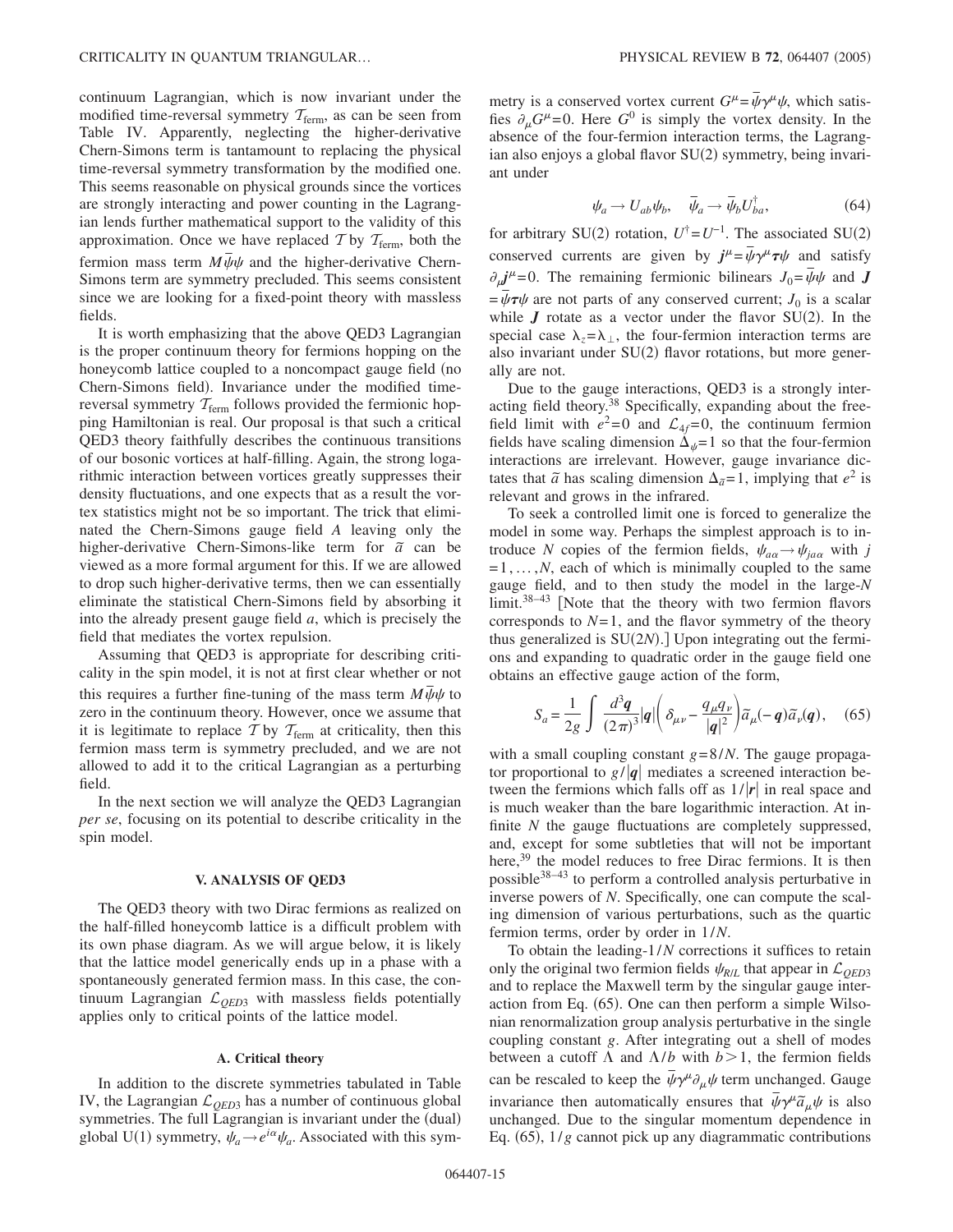from the high-momentum mode integration. With  $\Delta_{\tilde{a}} = 1$  assured by gauge invariance, rescaling will not modify *g*, and the theory describes a fixed line parametrized by the coupling *g*.

With this simple Wilsonian renormalization group in hand, one can easily compute the scaling dimensions of the quartic fermion operators perturbatively in *g*. We find that to leading order in *g* the scaling dimension of the  $\lambda'_0$  term is unmodified, with  $\Delta_{\lambda'_0} = 4 + O(g^2)$ .

The other three quartic fermion terms mix already at firstorder in *g*. Of the three renormalization group eigenoperators, we find two that are singlets under the flavor  $SU(2)$ ,

$$
\hat{Q}_0 = J^2 - J_0^2, \quad \hat{Q}'_0 = J^2 + 3J_0^2,\tag{66}
$$

and one that transforms as spin 2 under the flavor  $SU(2)$ ,

$$
\hat{Q}_2 = J^2 - 3J_z^2.
$$
 (67)

To first order in *g* the respective scaling dimensions are

$$
\Delta_{Q_0} = 4 - 4g/\pi^2, \quad \Delta_{Q'_0} = \Delta_{Q_2} = 4 + 4g/(3\pi^2). \tag{68}
$$

The above discussion is based on a particular generalization of the terms in  $\mathcal{L}_{4f}$  to the SU(2*N*)-symmetric theory, where quartic terms contain only two fermion flavors. Another natural generalization proceeds by classifying all fourfermion terms in the  $SU(2N)$ -symmetric theory according to the irreducible representation of flavor and Lorentz symmetry under which they transform. It is possible to establish a natural correspondence between four of these multiplets and the multiplets in the SU(2) theory to which the terms in  $\mathcal{L}_{4f}$ belong. One can then calculate the scaling dimensions of the resulting terms order by order in 1/*N*. For the terms corresponding to  $\hat{Q}_0$ ,  $\hat{Q}'_0$ , and  $\hat{Q}_2$ , we reproduce the same scaling dimensions above. On the other hand, the analog of the  $\lambda'_0$ term has dimension  $6 + O(1/N)$ , as can be seen by a calculation of its autocorrelation function at  $N=\infty$ . We remark that both generalizations of this term strongly suggest it is an irrelevant perturbation.

At sufficiently large *N* all of the quartic terms have scaling dimensions greater than  $D=2+1$  and are thus irrelevant. The Lagrangian  $\mathcal{L}_{OED3}$  is then critical and describes a conformally invariant, strongly interacting fixed point. Our hope is that this fixed point (at  $N=1$ ) corresponds to one of the three critical points of the original spin model discussed in Sec. II D. We will try to identify which one in the next subsection. In Sec. V C, we will return to the important issue of the stability of this fixed point in the physically relevant *N*  $= 1$  case.

## **B. Multicritical point in the spin model**

In the absence of the quartic terms, the critical theory described by  $\mathcal{L}_{QED3}$  has a global SU(2) symmetry shown explicitly in Eq. (64). Since the three fermionic bilinears comprising  $J$  rotate as a vector under this  $SU(2)$  symmetry, at the critical point each component must have the same scaling dimension. As noted in the previous section, the vector *J* and the vector of bosonic bilinears *K* have identical symmetry properties under all of the microscopic lattice and internal symmetries. Moreover, giving *J* and *K* an expectation value in the two descriptions corresponds to the same magnetic ordering in the spin system; therefore, these vectors can be equated at criticality. So we then ask, at which of the three putative critical points in the original spin model does  $K$  transform as an SU(2) vector?

Recall that the transition between the paramagnet and the collinearly ordered spin state is described by two independent  $U(1)$  models, one for each of the two complex fields  $\Phi_{R/L}$ . Since  $K_{+} = \Phi_R^* \Phi_L$ , it is evident that  $K_z = |\Phi_R|^2 - |\Phi_L|^2$ most definitely does *not* have the same scaling dimension as  $K<sub>x</sub>$  and  $K<sub>y</sub>$  at this transition. Moreover, at the transition from the paramagnet into the coplanar spin state with long-range chiral order, one expects the chirality  $\kappa \sim K_z$  correlator to decay substantially more slowly than the bond density wave operator  $B \sim K_{+}$ , which only orders with collinear spin order. This leaves only the multicritical point in the spin model as a candidate fixed point described by QED3 with the full  $SU(2)$ .

Since the multicritical point is the special point where the paramagnet merges with both the coplanar and collinear spin-ordered states, one expects both  $K_z$  and  $K_{\pm}$  to have slowly decaying correlators. In fact, as the Landau-Ginzburg-Wilson analysis demonstrates, the multicritical point has an emergent global O(4) symmetry. Moreover, the three components of  $K$  together with six other bosonic bilinears transform as a symmetric and traceless second-rank tensor representation of  $O(4)$ . Indeed, the vector  $K$  transforms as a vector under an  $SU(2)$  subgroup of the  $O(4)$ . We are thus led to the rather bold conjecture: *The critical theory described by QED3 with two Dirac spinors is identical to the*  $O(4)$  critical point of  $\Phi^4$  scalar field theory.

As detailed in Sec. II, at the  $O(4)$  critical point of scalar field theory, the operators can be arranged into multiplets which transform under irreducible representations of the O(4) symmetry group. For example, the real and imaginary parts of  $\Phi_{R/L}$ , denoted  $\chi_i$  with  $i=1,\ldots,4$  in Eq. (24), transform as a vector under  $O(4)$ , while the ten independent bilinears formed from  $\chi_i \chi_j$  decompose into an O(4) scalar,  $K_0 = \sum_{i=1}^4 \chi_i^2$ , and the nine components of a symmetric, traceless matrix that transforms as a second-rank tensor under  $O(4)$ . Moreover, at the  $O(4)$  multicritical point of the spin model there are precisely two relevant operators that must be tuned to zero: the quadratic mass term

$$
\hat{Q}_0 = K_0 = |\Phi_R|^2 + |\Phi_L|^2,\tag{69}
$$

which is an  $O(4)$  scalar, and the quartic term

$$
\hat{Q}_2 \equiv \mathbf{K}^2 - 3\mathbf{K}_z^2,\tag{70}
$$

which transforms as spin-2 under  $O(4)$  and breaks the global  $O(4)$  symmetry down to  $U(1) \times U(1)$ . When the coupling of  $\mathcal{Q}_2$  is positive in the Hamiltonian, it favors the coplanar spinordered state  $(\langle K_z \rangle \neq 0)$  over the collinear states  $(\langle K_{x,y} \rangle \neq 0)$ , and vice versa when it is negative.

In order to back up our bold conjecture that the critical QED3 theory describes this  $O(4)$  multicritical point, it is clearly necessary, at the very least, to find operators in the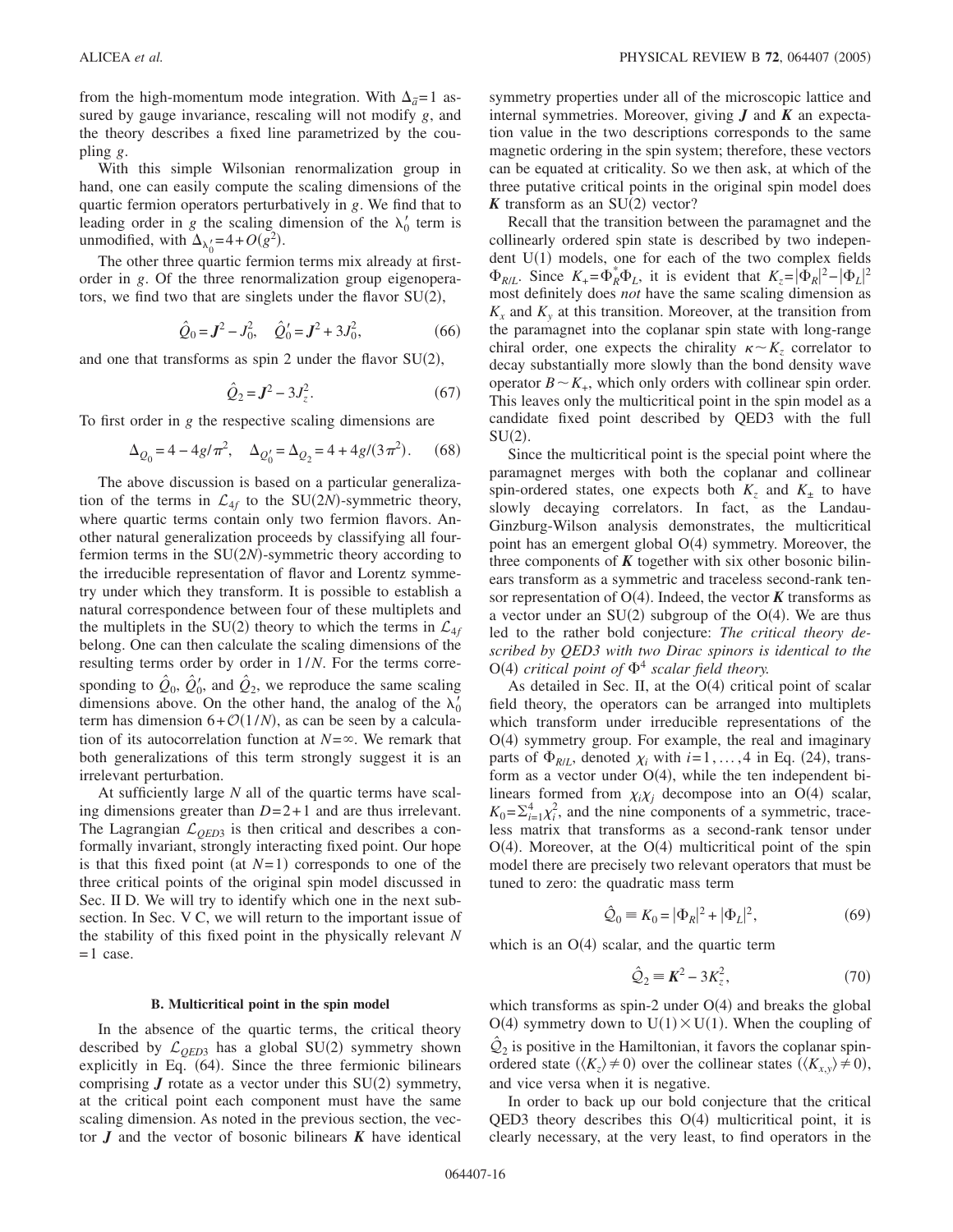QED3 theory that can be associated with each of the  $O(4)$ multiplets mentioned above. That is, one must find operators in the QED3 theory which under the microscopic symmetries transform identically to their Landau theory counterparts. Moreover, one should identify the two relevant operators in the QED3 theory that transform identically to  $Q_{0,2}$  above. Completing the latter task requires revisiting the issue of stability of the QED3 fixed point.

### **C. Stability of the QED3 fixed point**

To assess the stability of the QED3 fixed point, we need to determine which of the quartic interactions are relevant perturbations. Equivalently, we need to see which of the quartic interactions have scaling dimensions smaller than *D* = 3. In general this is a very difficult task. The best we can do is to examine the trends in the 1/*N* expansion. To leading order in  $1/N$  only the SU(2) scalar  $\hat{Q}_0$  in Eq. (66) has a scaling dimension which is reduced below 4, and if we naively put *N*=1, we find  $\Delta_{Q_0}$ =0.76 < 3. Let us assume that  $\hat{Q}_0$ is indeed relevant at the  $N=1$  critical QED3 fixed point. Can we then identify  $\hat{Q}_0$  with one of the two relevant perturbations at the O(4) Landau critical point? Since  $\hat{Q}_0$  is invariant under all of the symmetries, it has the same symmetry as the Landau mass term,  $\mathcal{Q}_0 = K_0$ . Moreover, if we add  $\mathcal{Q}_0$  to the fixed-point QED3 Lagrangian with a positive coupling the paramagnetic spin state with  $\langle J_0 \rangle \neq 0$  is favored, whereas a negative coupling drives magnetic spin order,  $\langle J \rangle \neq 0$ . Likewise, a positive mass term  $\hat{Q}_0$  when added to the O(4)symmetric fixed point of the Landau action drives one into the paramagnet, while a negative mass leads to magnetic order. Apparently, it is then entirely consistent to identify the mass term  $\mathcal{Q}_0$  in the Landau theory with the QED3 perturbation  $\ddot{Q}_0$ .

Similarly, it is possible to identify the second relevant perturbation at the O(4) Landau fixed point,  $\hat{Q}_2 = K^2 - 3K_z^2$ , with the quartic perturbation  $\hat{Q}_2 = J^2 - 3J_z^2$  in QED3. We have already established that the two vectors  $\boldsymbol{K}$  and  $\boldsymbol{J}$  transform identically under all of the microscopic symmetries (see Tables I and IV). Moreover, adding the two operators to their respective Lagrangians breaks the energetic degeneracy between the coplanar and collinear spin-ordered phases. If this identification is indeed correct, it would imply that the quartic perturbation  $\hat{Q}_2$  is (weakly) relevant when added to the critical QED3 Lagrangian. Based on our leading-order 1/*N* calculation this is surprising since we found that the leading correction increased the scaling dimension of this operator:  $\Delta_{Q_2} = 4 + 4g/(3\pi^2) + O(g^2)$ . But it is conceivable that higherorder corrections are negative and dominate when *N*=1.

At this stage our precise operator correspondence between O(4) scalar field theory and QED3 has been limited to operators which are invariant under the global  $U(1)$  spin symmetries. In order to complete the task, then, we must identify operators within QED3 that are symmetry equivalent to the spin fields,  $\Phi_{R/L}$ , as well as the anomalous bilinears *I*  $=\Phi_a[\tau \tau^y]_{ab} \Phi_b$  and  $I^{\dagger}$ . Since these operators carry nonzero

spin, they correspond to operators in QED3 which add (dual) gauge flux  $(\Delta \times a)$  in discrete units of  $2\pi$ . We study the properties of such "monopole" operators in the next subsection.

### **D. Monopole operators in QED3**

It is important to note that since we are dealing with a noncompact gauge theory, we do not have monopoles as dynamical degrees of freedom in the system. We can still, however, consider states with monopoles inserted by hand. Our treatment is motivated by the work of Borokhov *et al.*, <sup>44</sup> who discussed such topological disorder operators in threedimensional QED.

Let us first consider the monopole operators in our dual QED3 formulation that correspond to  $\Phi_{R/L}$  and  $\Phi_{R/L}^*$ . Since these fields carry spin  $\pm 1$ , the corresponding monopole operators add  $\pm 2\pi$  gauge flux. In what follows, we will treat this gauge flux as a classical, static background to which the fermions respond. Moreover, we will assume that the flux is spread out over a large area compared to the lattice unit cell since these configurations have low energy. In the presence of such monopoles, the Hamiltonian density in Eq. (50) generalizes to

$$
\mathcal{H}_{f,q}^{(0)} = \psi_a^{\dagger} [(p_x - a_x^q) \sigma^x + (p_y - a_y^q) \sigma^y] \psi_a, \tag{71}
$$

where as before  $a = R/L$  denotes the fermion flavor and is implicitly summed. In Eq. (71),  $a_{x,y}^q$  denotes the vector potential giving rise to  $2\pi q$  flux, where  $q \in \mathbb{Z}$  is the monopole "charge." We will define monopole creation and annihilation operators by specifying their action on the zero-flux state and, therefore, focus on the  $q = \pm 1$  sectors.

In the presence of a charge  $q = \pm 1$  monopole, the above Hamiltonian admits two zero-energy states, one for each fermion flavor.45 Moreover, one of these states must be occupied in order to obtain a physical (i.e., gauge-invariant) q  $= \pm 1$  ground state. To see this explicitly, first note that since the honeycomb lattice is bipartite, sending  $d_x \rightarrow -d_x$  on one of the two sublattices changes the sign of the fermion hopping part of the lattice Hamiltonian, Eq. (41). Hence there is a one-to-one correspondence between states with energy *E* and −*E*. Since the fermions are at half-filling, the lowestenergy  $q = \pm 1$  states will therefore have all of the  $E < 0$ modes and one of the two zero modes occupied.

Thus, we see that our dual QED3 by its own dynamics has two species of monopole insertions carrying *R*/*L* momentum (see below). Such topological disorder operators are expected to have nontrivial scaling dimensions in the interacting conformal field theory.<sup>44</sup> We can also ask how these monopoles transform under the various microscopic symmetries. For the lattice symmetries, we can guess the answer from the transformation properties of the  $\psi_{R/L}$  fermion fields in Table IV by simply retaining the  $\tau$  matrix structure acting on the *R*/*L* flavor indices. However, the transformations of the fermion fields have  $U(1)$  ambiguity, while the monopole insertions are gauge-invariant objects and therefore have definite transformation properties. To fix this ambiguity we need to examine the monopole states more carefully, which is outlined below.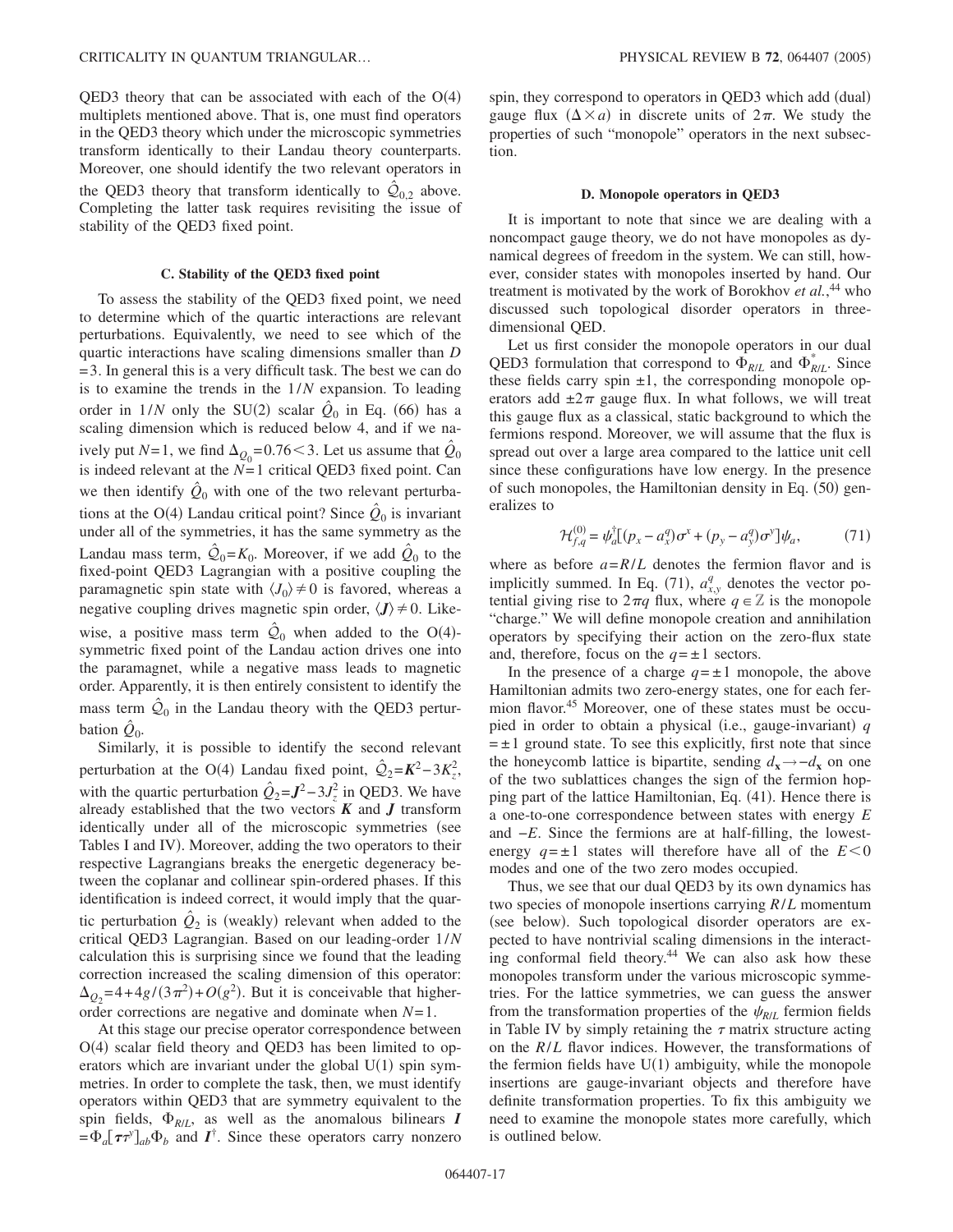TABLE V. Transformation properties of the zero-mode operators  $f_{RLLq}$  in the charge  $q = \pm 1$  monopole sectors. Note that these transformations were obtained by employing the Coulomb gauge.

|                                               | $1 \delta r$                                   | $K_{\pi/3}$            | $\tilde{\phantom{a}}$<br>`Vr |            | $\mu$ ferm   |
|-----------------------------------------------|------------------------------------------------|------------------------|------------------------------|------------|--------------|
| $f_{R,q}$                                     | $e^{i\mathbf{Q}\cdot\delta\mathbf{r}}f_{R,q}$  | $ie^{-iq\pi/6}f_{L,q}$ | $J_{R,q}$                    | $J_{L,-q}$ | $qJ_{L,-q}$  |
| $f_{L,q}$ <sup><math>\rightarrow</math></sup> | $e^{-i\mathbf{Q}\cdot\delta\mathbf{r}}f_{L,q}$ | $ie^{-iq\pi/6}f_{R,q}$ | J L, q                       | $J_{R,-q}$ | $-qf_{R,-q}$ |

The analysis is performed in a fixed gauge and starts by considering the zero modes and how they transform under the microscopic symmetries. We obtain the zero-energy states of Eq. (71) in the presence of a charge  $q = \pm 1$  monopole following the approach of Jackiw in Ref. 45. In the Coulomb gauge, the vector potential may be written in terms of a scalar function  $\alpha_q$  as  $a_i^{\bar{q}} = \epsilon_{ij} \partial_j \alpha_q$ . Assuming an azimuthally symmetric flux distribution centered around the origin, we can choose  $\alpha_q$  ∼ − q ln|x| as  $x \rightarrow \infty$  to achieve a total gauge flux of  $2\pi q$ . Focusing only on the unit-strength monopoles, we make the replacement

$$
\psi_a(\mathbf{x}) \to \phi_{aq}(\mathbf{x}) f_{aq} \tag{72}
$$

in Eq. (71), where for each  $a=R/L$  and  $q=\pm 1$ ,  $\phi_{aq}(\mathbf{x})$  is the corresponding two-component, zero-energy wave function, and the operator  $f_{aq}$  annihilates this state. It is straightforward to show<sup>45</sup> that with the above gauge choice, the only suitable wave functions are

$$
\phi_{a,+1} \sim \frac{1}{|\mathbf{x}|} \binom{1}{0},\tag{73}
$$

$$
\phi_{a,-1} \sim \frac{1}{|\mathbf{x}|} \binom{0}{1}.
$$
\n(74)

These states are quasilocalized since their normalization integrals diverge logarithmically with system size, but the only information that we actually need is the spinor structure of these wave functions.

The symmetry transformation properties of the zero-mode operators  $f_{aq}$  can be deduced from Eq. (72) together with the transformation properties of the continuum fields  $\psi_a$  in Table IV. Under translations, for instance,  $\psi_R \rightarrow e^{i\mathbf{Q}\cdot\delta\mathbf{r}} \psi_R$ , which implies that  $f_{Rq} \rightarrow e^{i\mathbf{Q} \cdot \delta t} f_{Rq}$ . Since the flux changes sign under particle-hole and fermionic time reversal, one must additionally transform *q*→−*q* under these symmetries. Thus, particle-hole symmetry transforms  $\psi_R \rightarrow \sigma^x[\psi_L^{\dagger}]^t$  and  $f_{R,q}$  $\rightarrow$  *f*<sub>L,−*q*</sub>, while time reversal sends  $\psi_R$   $\rightarrow$  *i* $\sigma$ <sup>*y*</sup> $\psi_L$  and *f<sub>R,q</sub>* →*qfL*,−*<sup>q</sup>*. The transformation properties of *fR*/*L*,*<sup>q</sup>* are summarized in Table V.

With the zero modes in hand, we are now in position to introduce the monopole operators that correspond to  $\Phi_{R/L}$ and  $\Phi_{R/L}^*$ . First, we define operators  $M_{R/L}^{\dagger}$  that insert +2 $\pi$  flux and add momentum  $\pm Q$  by filling the resulting  $R/L$  zero mode. Their Hermitian conjugates  $M_{R/L}$  insert −2 $\pi$  flux and add momentum  $\overline{+}\mathbf{Q}$  by filling the *L*/*R* zero mode. In particular,  $M_{R/L}^{\dagger}$  and  $M_{R/L}$  act on the zero-flux ground state  $|0\rangle$ according to

$$
M_{R/L}^{\dagger}|0\rangle \equiv e^{i\alpha_{R/L}} f_{R/L,+1}^{\dagger}|DS, +1\rangle, \tag{75}
$$

$$
M_{R/L}|0\rangle \equiv e^{i\beta_{R/L}} f_{L/R,-1}^{\dagger}|DS, -1\rangle,\tag{76}
$$

where  $|DS, \pm 1\rangle$  denotes the filled negative-energy Dirac sea in the presence of  $\pm 2\pi$  gauge flux, with both zero modes vacant. The right-hand sides of the above equations are gauge-invariant quantum states and can be chosen with arbitrary phases  $\alpha_{R/L}$  and  $\beta_{R/L}$  (indeed, for any orthogonal  $|0\rangle |X\rangle$ , *Y*), we can define  $\hat{A} = |X\rangle\langle 0| + |0\rangle\langle Y|$  such that  $\hat{A}|0\rangle = |X\rangle$  and  $\hat{A}^{\dagger} |0\rangle = |Y\rangle$ ). We emphasize that we have defined the monopole creation and annihilation operators by constructing the corresponding physical states with one monopole and one antimonopole, and we have the full freedom to specify the phases  $\alpha_{R/L}$  and  $\beta_{R/L}$  to our convenience.

The transformation properties of *MR*/*<sup>L</sup>* can be inferred from Eqs.  $(75)$  and  $(76)$ , provided we know how the states  $|0\rangle$  and  $|DS, \pm 1\rangle$  transform. While  $|0\rangle$  transforms simply, deducing the symmetry properties of the negative-energy Dirac sea in the presence of  $\pm 2\pi$  flux is challenging since this would require the knowledge of all wave functions and not only the zero-energy modes. Nevertheless, even without such knowledge, by employing relations among the symmetries we can infer the needed transformation properties of  $|DS, q\rangle$ so as to be able to fix the transformation properties of  $M_{R/L}$ almost completely by appropriate choices of  $\alpha_{R/L}$  and  $\beta_{R/L}$ . As this is somewhat involved, we relegate the details to Appendix B and simply recall the results here. We find that the filled negative-energy Dirac sea in the presence of a charge  $q = \pm 1$  monopole transforms as follows:

$$
T_{\partial r}|DS, q\rangle = |DS, q\rangle,
$$
  
\n
$$
R_{\pi/3}|DS, q\rangle = \zeta_{\pi/3}e^{-iq2\pi/3}|DS, q\rangle,
$$
  
\n
$$
\tilde{\mathcal{R}}_{x}|DS, q\rangle = \zeta_{x}|DS, q\rangle,
$$
  
\n
$$
\mathcal{C}|DS, q\rangle = f_{R, -q}^{\dagger}f_{L, -q}^{\dagger}|DS, -q\rangle,
$$
  
\n
$$
\mathcal{T}_{\text{ferm}}|DS, q\rangle = |DS, -q\rangle.
$$
 (77)

Here  $\zeta_{\pi/3}$ ,  $\zeta_x = \pm 1$  are possible overall signs which have not been determined in our analysis.

With the help of Table V, we now know the transformation properties of the gauge-invariant states in Eqs. (75) and (76), and it is easy to check that we can choose the phases  $\alpha_{R/L}$  and  $\beta_{R/L}$  such that the monopole operators transform as follows:

$$
T_{\delta r}:M_{R/L}\to e^{\pm i\mathbf{Q}\cdot\delta r}M_{R/L},
$$
  

$$
R_{\pi/3}:M_{R/L}\to M_{L/R},
$$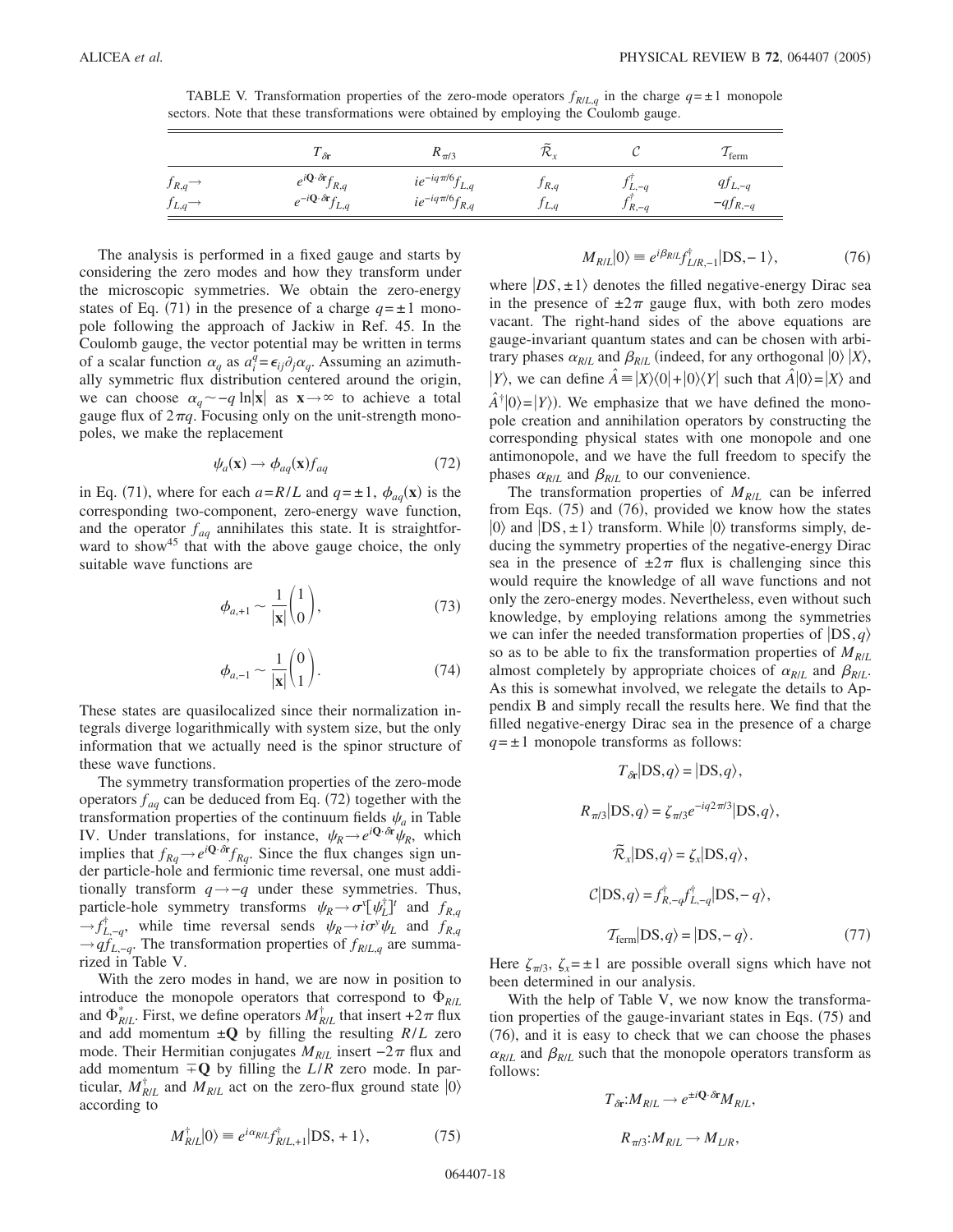$$
\tilde{\mathcal{R}}_{x}:M_{R/L} \to M_{R/L},
$$
\n
$$
C:M_{R/L} \to M_{L/R}^{\dagger},
$$
\n
$$
\mathcal{T}_{\text{ferm}}:M_{R/L} \to sM_{R/L}^{\dagger}.
$$
\n(78)

Here the sign  $s = \pm 1$  is in principle fixed, but cannot be determined from our analysis. Comparing with Table I we see that we have constructed monopole insertion operators  $M_{R/L}$ in the dual QED3 that transform identically to  $\Phi_{R/L}$  in the spin system under the lattice and particle-hole symmetries. Additionally,  $M_{R/L}$  transform under  $T_{\text{ferm}}$  in the same way that  $\Phi_{R/L}$  transform under the physical time reversal, up to a possible overall minus sign. We are thus content with the agreement obtained here between the discrete symmetries in the two systems (a more precise analysis would of course be welcome).

We turn next to double-strength charge  $q = \pm 2$  monopoles. Although the operators  $M_{R/L}$  defined above are insufficient to create all such monopoles (see below), we can nevertheless deduce from  $M_{R/L}$  the transformation properties of the *most relevant* double-strength monopole operators using the following argument. For example, one can use  $M_{R/L}^{\dagger}$  to create two isolated  $q = +1$  monopoles separated by a large distance. If we fuse these monopoles together, the quantum numbers of the resulting double-strength monopole will be the sum of those for the two unit-strength monopoles since the quantum numbers are conserved. Such double-strength monopole operators must therefore transform identically to the "bilinears"  $M_R^2$ ,  $M_L^2$ , and  $M_R M_L$ , where we treat  $M_{R/L}$  as bosonic fields. These bilinears can be grouped into an  $SU(2)$  vector,

$$
\mathbf{D} = M_a [\boldsymbol{\tau} \boldsymbol{\tau}^y]_{ab} M_b, \tag{79}
$$

which transforms identically to the  $SU(2)$  vector  $I$  defined in Eq. (26). Thus, we have established the correspondence between the anomalous spin-field bilinears and double-strength monopole operators.

As remarked above, the preceding argument pertains only to the most relevant double-strength monopoles. In the presence of  $4\pi$  flux there are four zero modes (two for each flavor), and two of these need to be occupied to obtain a gauge-invariant state. Hence, one has to consider *six* doublestrength monopole operators since there are six ways of filling the zero modes. However, three of these states are not locally gauge neutral and have contributions to the gauge charge density with dipolar angular dependence. Such states have higher energy due to associated electric fields than the remaining three states which have rotationally invariant locally neutral charge distributions. Operators that create such dipolar states are expected to have higher scaling dimensions and are neglected, leaving only the three double-strength monopole operators considered above.

To summarize our discussion, the monopole insertions  $M_{R/L}$  in QED3 correspond to the  $\Phi_{R/L}$  fields in the spin model. We predict that the scaling dimension of such monopole operators in QED3 with  $N=1$  and full SU(2) flavor symmetry is given by the scaling dimension of the ordering field  $\Phi$  at the O(4) critical point of  $\Phi^4$  scalar field theory.

Furthermore, we identified double-strength monopoles *D*, *D*† in QED3 that correspond to the spin-field bilinears  $I, I^{\dagger}$ . Recall also that the fermionic bilinears *J* correspond to the spin bilinears *K*. At the O(4) fixed point, *K*, *I*, and  $I^{\dagger}$  all have the same scaling dimension—these are the quadratic anisotropy fields of the  $\Phi^4$  theory. Thus, we are led to a rather unusual prediction: *the fermionic bilinears and the doublestrength monopole insertions have the same scaling dimension in our QED3 theory*. We emphasize that this is striking from the perspective of the large-*N* limit, where the monopole operators have large scaling dimension, gauge fluctuations being strongly suppressed, while the fermionic bilinears have scaling dimension 2– $O(1/N)$ . It would be quite remarkable if the scaling dimensions of these operators which have no obvious relation indeed merge in the physically relevant *N*= 1 case.

#### **E. Dual picture for the honeycomb QED3**

We conclude this section with a separate argument for the applicability of the critical QED3 theory to the description of the continuous phase transitions in the original spin model. We intend to further address the question of whether it is appropriate to drop the higher-derivative Chern-Simons-like term in the fermionized-vortex Lagrangian, Eq. (62), as irrelevant at criticality and at the same time prohibit the mass term  $M\bar{\psi}\psi$ . The setting below, which in many respects is a reversal of the preceding line of attack (but *not* a circular argument), gives us good control on the effects of the Chern-Simons gauge field in a situation where the particles in the theory already have strong interactions mediated by a photon field. Our difficulties in Sec. IV D, which we distilled to the question regarding the realization of the physical spin timereversal symmetry in the continuum dual action, stem from the inability to treat the statistical interactions accurately in this context. Specifically, the local symmetries of the formal Lagrangian, Eq.  $(62)$ , allow a generic mass term  $M\bar{\psi}\psi$  which is of course a very relevant perturbation in the Dirac field theory. On the other hand, all such  $T_{\text{ferm}}$ -violating terms have to conspire to recover the original spin time-reversal invariance which appears lost in the continuum theory.

We therefore look for a similar situation where the statistical interactions can be treated accurately. In the present context, it is natural to consider the honeycomb lattice QED3 problem *per se* and seek a "dual" description of this fermionic theory in a manner familiar from the treatment of "vortices" in fractional quantum Hall systems.46–48 This is achieved by viewing the lattice fermions as bosons carrying fictitious  $2\pi$  flux and performing a duality transformation on these Chern-Simons bosons. The Chern-Simons bosons are governed by a Hamiltonian similar to Eq. (34), but with additional statistical interactions mediated by the corresponding Chern-Simons gauge field. The duality transformation essentially reverses the steps in Sec. III, but in the presence of the Chern-Simons gauge field coupled to the currents conjugate to the  $\theta$  fields. In the absence of the Chern-Simons gauge field, we would of course recover the original *XY* spin model on the frustrated triangular lattice. For example, in terms of the integer-valued currents  $j$  conjugate to the  $\phi$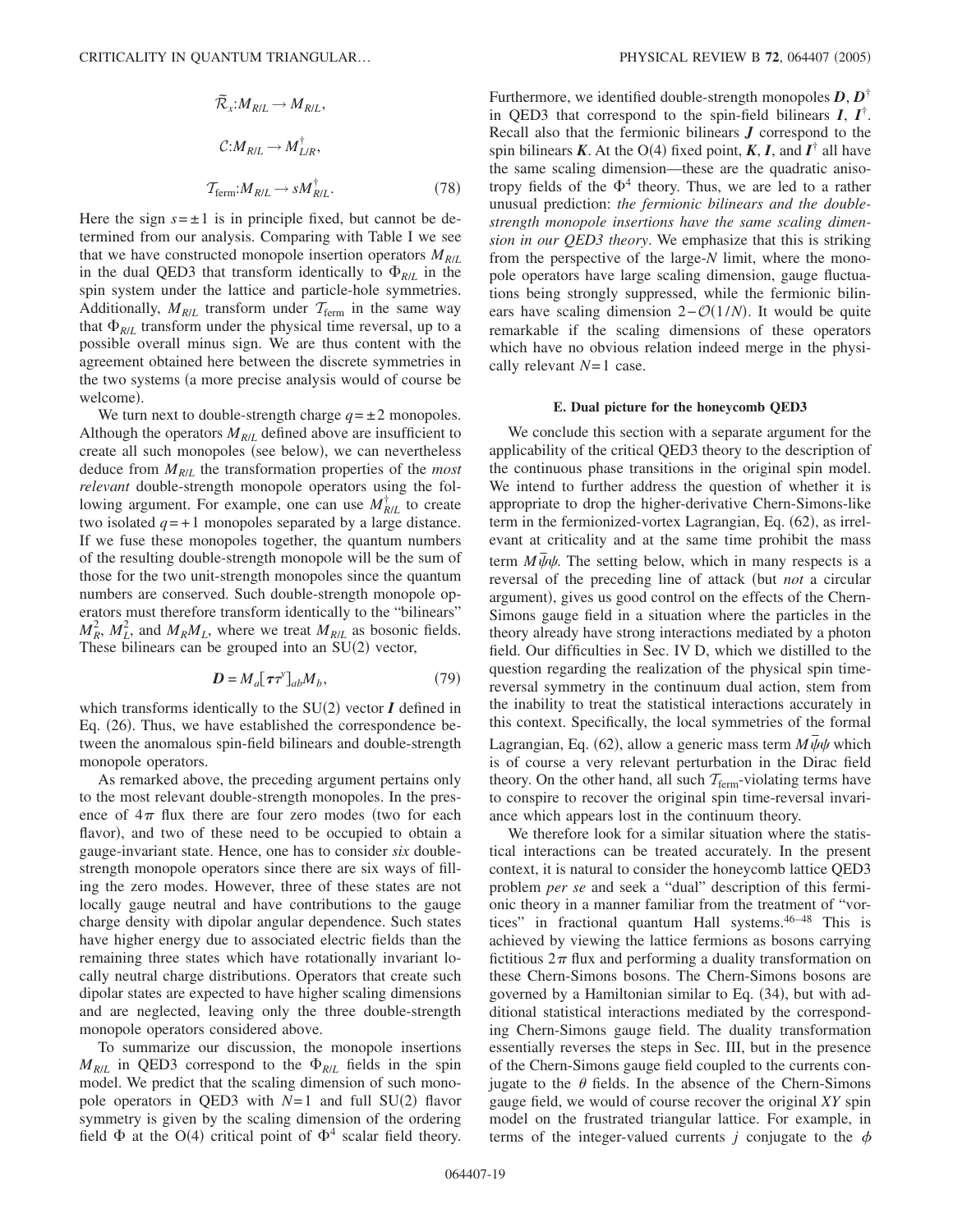fields, we would obtain a Euclidean action of the form

$$
S_{XY}[j] = \sum \frac{j^2}{2\beta} - i \sum j_{\mathbf{rr}'} \mathcal{A}_{\mathbf{rr}'}^0,
$$
 (80)

where the first term denotes schematically generic shortrange repulsion between the currents and the second term encodes the frustration for the  $\phi$ -boson hopping. Including the Chern-Simons gauge field, the corresponding integration can be performed essentially exactly and leads to a new contribution of the form

$$
\delta S[j] = i\kappa \sum j \cdot (\nabla \times j),\tag{81}
$$

with some nonuniversal numerical coefficient  $\kappa$ . Thus, the dual of the honeycomb lattice QED3 model is the stacked triangular lattice antiferromagnetic *XY* spin model with additional current-current interactions that break spin timereversal and *x*-reflection symmetry.

The advantage here compared with our fermionized vortex system of Sec. IV is that the new interactions  $\delta S[j]$  are *local* in terms of the spin fields of the new spin model. We also observe that the new model still respects the translation  $(T_{\delta r})$ , rotation  $(R_{\pi/3})$ , *modified* reflection  $(\bar{R}_x)$ , and particlehole  $(C)$  symmetries defined in Sec. II B. Furthermore, the expected charge-ordered and integer quantum Hall fermionic states of the honeycomb QED3 model are recovered as, correspondingly, the spin-ordered and paramagnetic phases in the dual description. Performing the continuum analysis of the new spin model, we conclude that the above symmetries preclude all relevant terms other than the ones already exhibited in the action, Eq. (17). In particular, the additional terms that violate spin time-reversal symmetry necessarily have more derivatives and cannot generate new relevant terms. We therefore conclude that these terms are irrelevant in the  $\Phi^4$ theories that govern criticalities in the spin model and that the spin time-reversal symmetry emerges at the corresponding fixed points. Thus, it appears that we have identified the continuum  $N=1$  massless QED3 with the criticality in our original classical spin system discussed in detail in Sec. II. A possible flaw in this identification is that the new interactions  $\delta S[j]$  are numerically very large and, therefore, put the spin system corresponding to the lattice QED3 into some very different regimes of the phase diagram. We cannot rule this out with the present approach, but our predictions for the QED3 criticality can be in principle tested in direct lattice simulations.

## **VI. CONCLUSION**

In this paper we have introduced a dual-vortex approach to easy-plane frustrated quantum spin systems which is well suited for the study of novel critical points and critical phases. Specifically, we demonstrated how one can formulate a low-energy dual description of frustrated systems by fermionizing the vortices, which are at finite density due to frustration, via Chern-Simons flux attachment. A detailed analysis was carried out for the easy-plane integer-spin triangular antiferromagnet, guided by the known results from a direct Landau analysis of the spin model. The fermionizedvortex approach led naturally in this case to a low-energy Dirac theory for two species of fermions coupled to a Chern-Simons field and a  $U(1)$  gauge field that mediates logarithmic vortex interactions. We demonstrated how the ordered phases of the spin model are captured in the continuum dual theory via spontaneous fermion mass generation and conjectured that the critical QED3 theory obtained by essentially ignoring the Chern-Simons field describes the  $O(4)$  multicritical point of  $\Phi^4$  theory. This rather bold conjecture led us to some surprising yet testable predictions for the scaling dimensions of various operators in QED3. Future work, such as lattice simulations of QED3 (Ref. 14) and a higher-order renormalization group analysis assessing the stability of the QED3 fixed point, may provide further insight into the validity of this correspondence.

To put our result in perspective, we have established duality between the two interacting conformal field theories by considering microscopic models, transforming to appropriate topological disorder variables, and studying the detailed correspondence of the phases and transitions in the two systems. Our approach may also be useful in other contexts where such dualities have been conjectured.<sup>49,50</sup>

Another physically interesting setting in which this dual approach can be applied is the easy-plane spin-1/2 triangular antiferromagnet. In this case a direct Landau approach is *not* accessible, while the techniques introduced here permit an analysis in the dual language. Such an analysis can provide insight into critical spin-liquid phases and will be carried out in a forthcoming paper. This may be useful for understanding recently observed spin liquids in the quasi-2D spin-1/2 triangular antiferromagnets<sup>1,3</sup> Cs<sub>2</sub>CuCl<sub>4</sub> and  $\kappa$ -(ET)<sub>2</sub>Cu<sub>2</sub>(CN)<sub>3</sub>. The easy-plane kagomé antiferromagnet is another example of a frustrated spin system that might be fruitfully explored within a dual fermionic formulation. More generally, we expect that fermionization can provide an effective tool for describing criticality of bosons at finite density in situations where the bosons are strongly interacting,  $20,51$  leading to a diminished role of exchange statistics.

## **ACKNOWLEDGMENTS**

This work was supported by the Department of Defense NDSEG program (M.H.) and the National Science Foundation (J.A.) through Grant No. PHY-9907949 (O.I.M. and M.P.A.F.) and No. DMR-0210790 (M.P.A.F.).

## **APPENDIX A: APPLICATION OF FERMIONIZED VORTICES TO BOSONS AT**  $\nu=1$

In this appendix, we provide some details of the fermionized-vortex approach to bosons at filling factor  $\nu = 1$ discussed in the Introduction. This proceeds as for the easyplane spins, which in fact we viewed as bosons in a magnetic field. To be closer to the continuum, we now imagine bosons, say, on a square lattice at low average density  $\bar{\rho} \le 1$  per site. The dual theory in the present  $\nu = 1$  case has bosonic vortices at filling factor  $\nu_{\text{dual}} = 1/\nu = 1$ . Vortices are at finite density because of the original magnetic field, while the dual magnetic field arises because the original bosons are at finite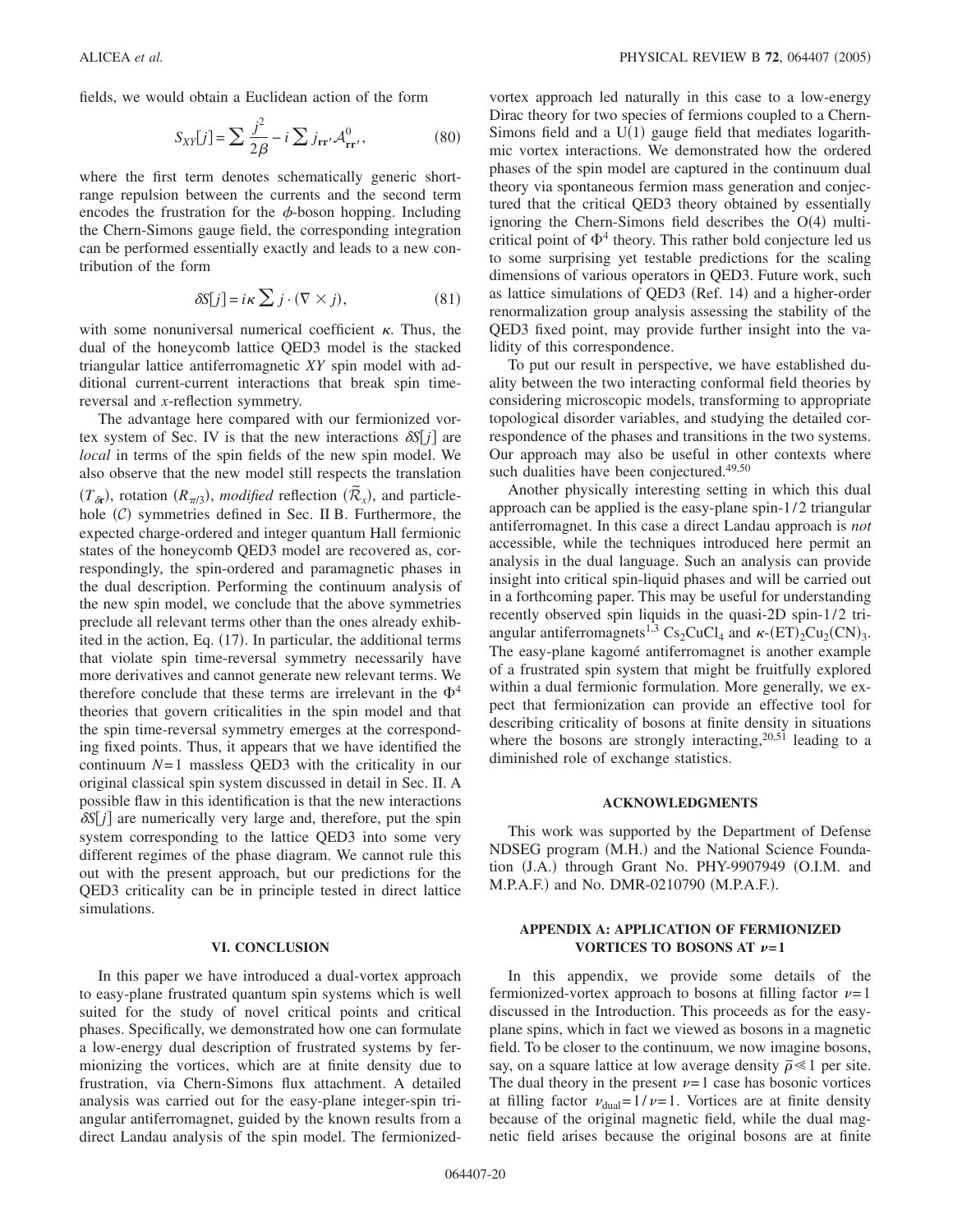density. However, unlike the original bosons, vortices interact via a 2D electromagnetic interaction and fermionization of vortices is more controlled. Upon Chern-Simons flux attachment and taking a flux-smeared mean-field state in which the statistical flux cancels the dual magnetic field, we obtain fermionic vortices in zero average field coupled to U(1) gauge field and Chern-Simons gauge field. This theory is very similar to Eq.  $(3)$ , except that vortices are nonrelativistic at finite density  $\bar{\rho}$ , which is the same as the density of the original bosons. The fermionic vortex Lagrangian reads

$$
\mathcal{L}_{\nu=1} = \psi^{\dagger} \left( \partial_{\tau} - \frac{[\nabla - i(a + A)]^2}{2m_{\text{vort}}} \right) \psi - i(a_0 + A_0)(\psi^{\dagger} \psi - \overline{\rho})
$$

$$
- \frac{i}{4\pi} A \cdot \nabla \times A - \frac{i}{2\pi} A^{\text{ext}} \cdot \nabla \times a. \tag{A1}
$$

Here  $m_{\text{vort}}$  is a vortex mass which we treat as a phenomenological parameter. To allow computation of physical response properties, we have included an external probing field *A*ext minimally coupled to the original boson three-current  $\delta j$  $=(\nabla \times a)/2\pi$ . We also need to add the following bare action for the dual gauge field *a*:

$$
S_{\text{bare}}[a] = \frac{m_0}{2(2\pi)^2} \int d\tau d\mathbf{r} (\nabla a_0 - \partial_{\tau} \mathbf{a})^2
$$

$$
+ \frac{1}{2(2\pi)^2} \int d\tau d\mathbf{r} d\mathbf{r}' v_{\mathbf{r}\mathbf{r}'} (\nabla \wedge \mathbf{a})_{\mathbf{r}} (\nabla \wedge \mathbf{a})_{\mathbf{r}'}.
$$

Here  $m_0$  is roughly the original boson mass and  $v_{rr}$  encodes the boson density-density interaction. The limit  $m_0 \rightarrow 0$  corresponds to restricting the original bosons to the lowest Landau level. With the above ingredients and using an RPA for integrating out the fermions, we can, e.g., obtain the physical response properties of the compressible state in agreement with Ref. 16.

From the above action, we see that the statistical gauge field *A* is "screened" by the dual gauge field *a*. More formally, changing to  $\tilde{a} = a + A$  and integrating over the field *A*, we obtain

$$
\mathcal{L}_{\nu=1} = \psi^{\dagger} \left( \partial_{\tau} - \frac{\left[ \nabla - \tilde{a} \right]^2}{2m_{\text{vort}}} \right) \psi - i \tilde{a}_0 (\psi^{\dagger} \psi - \bar{\rho}) + \cdots , \tag{A2}
$$

which is the equivalent of Eq. (4) for nonrelativistic vortices. For simplicity, we do not write the quadratic terms for the gauge field  $\tilde{a}$  that arise from  $S_{\text{bare}}[a]$ . For finite  $m_0$  and shortrange  $v_{rr}$  these have the general structure shown in Eq. (4).

We now specialize to the lowest Landau level limit  $m_0$  $\rightarrow$  0. The final action then describes fermions coupled to the gauge field  $\tilde{a}$  with *no* Chern-Simons term, which is similar to the result of Ref. 16.

Observe that in the present formulation the fermions are neutral by construction and do not couple directly to the probing field *A*ext. However, as the following calculation shows, fermions carry *electrical dipole moments* oriented perpendicular to their momentum *k* and of strength proportional to  $|k|$ . Indeed, from the action, Eq.  $(A2)$ , we obtain the equations of motion

$$
\psi^{\dagger}\psi = \overline{\rho},\tag{A3}
$$

$$
\widetilde{a}\psi^{\dagger}\psi = -\frac{i}{2}[\psi^{\dagger}\,\nabla\,\psi - (\nabla\,\psi^{\dagger})\psi].\tag{A4}
$$

(Incidentally, the first equation simply means that in the  $m_0$  $\rightarrow$ 0 limit the field  $a_0$  is completely soft and its fluctuations fix the vortex density; clearly, the vortex fermionization procedure is the simplest here.) Now, the original boson density is given by

$$
\delta \rho_{\rm bos} = \frac{\nabla \wedge \widetilde{a}}{2\pi} - \frac{\nabla \wedge A}{2\pi} = \frac{\nabla \wedge \widetilde{a}}{2\pi} + (\psi^{\dagger} \psi - \overline{\rho}), \quad (A5)
$$

and using the equations of motion we find

$$
\delta \rho_{\rm bos}(q) = \frac{1}{2\pi\overline{\rho}} \int \frac{d^2k}{(2\pi)^2} i\mathbf{q} \wedge k \psi_{\mathbf{k}-\mathbf{q}/2}^\dagger \psi_{\mathbf{k}+\mathbf{q}/2}.
$$
 (A6)

Writing  $\delta \rho_{\text{bos}}(q) = -i q \cdot P(q)$ , we interpret this as a charge density created by a medium with bound charges and polarization

$$
P(q) = \int \frac{d^2k}{(2\pi)^2} (-1) \frac{\lambda k}{2\pi \bar{\rho}} \psi_{k-q/2}^{\dagger} \psi_{k+q/2}.
$$
 (A7)

As claimed, fermions carry dipole moment  $\sim \land k$ . Thus, the fermionized-vortex formulation reproduces the dipole picture of the  $\nu=1$  state of bosons.

# **APPENDIX B: TRANSFORMATION PROPERTIES OF THE NEGATIVE-ENERGY DIRAC SEA**

In this appendix we obtain the transformation properties given in Eq. (77) of the filled negative-energy Dirac sea in the presence of a charge  $q = \pm 1$  monopole,  $|DS, q\rangle$ . We first note that the quoted action of  $T_{\text{ferm}}$  and C represents a convention for the phases of  $|DS,q\rangle$ . Time reversal sends the negative-energy Dirac sea of a monopole into the negativeenergy Dirac sea of an antimonopole, while particle-hole symmetry additionally fills the two zero-energy modes of the antimonopole. One can thus use the specified transformations of  $|DS, +1\rangle$  to define the phases of  $|DS, \pm 1\rangle$ , while the transformations of  $|DS, -1\rangle$  follow from  $T_{\text{ferm}}^2 = 1$  and  $C^2 = 1$ .

We can also give a more explicit construction by considering some general properties of the single-particle wave functions in the presence of a vector potential  $a_{xx}^q$ , that gives rise to  $2\pi q$  flux. The fermion hopping Hamiltonian is

$$
H_{t,q} = -t_v \sum_{\langle \mathbf{x} \mathbf{x}' \rangle} [d_{\mathbf{x}}^{\dagger} d_{\mathbf{x}'} e^{-i a_{\mathbf{x} \mathbf{x}'}^q} + \text{H.c.}]. \tag{B1}
$$

This can be formally diagonalized by expanding  $d_x$  in the energy basis:

$$
d_{\mathbf{x},\alpha} = \sum_{E} \phi_{q,\alpha}^{E}(\mathbf{x}) c_{Eq},
$$
 (B2)

where  $\alpha = 1, 2$  is the sublattice index,  $\phi_q^E(\mathbf{x})$  is a twocomponent wave function and  $c_{Eq}$  annihilates the state with energy *E* in the presence of  $2\pi q$  flux. The above sum is over all energy eigenstates.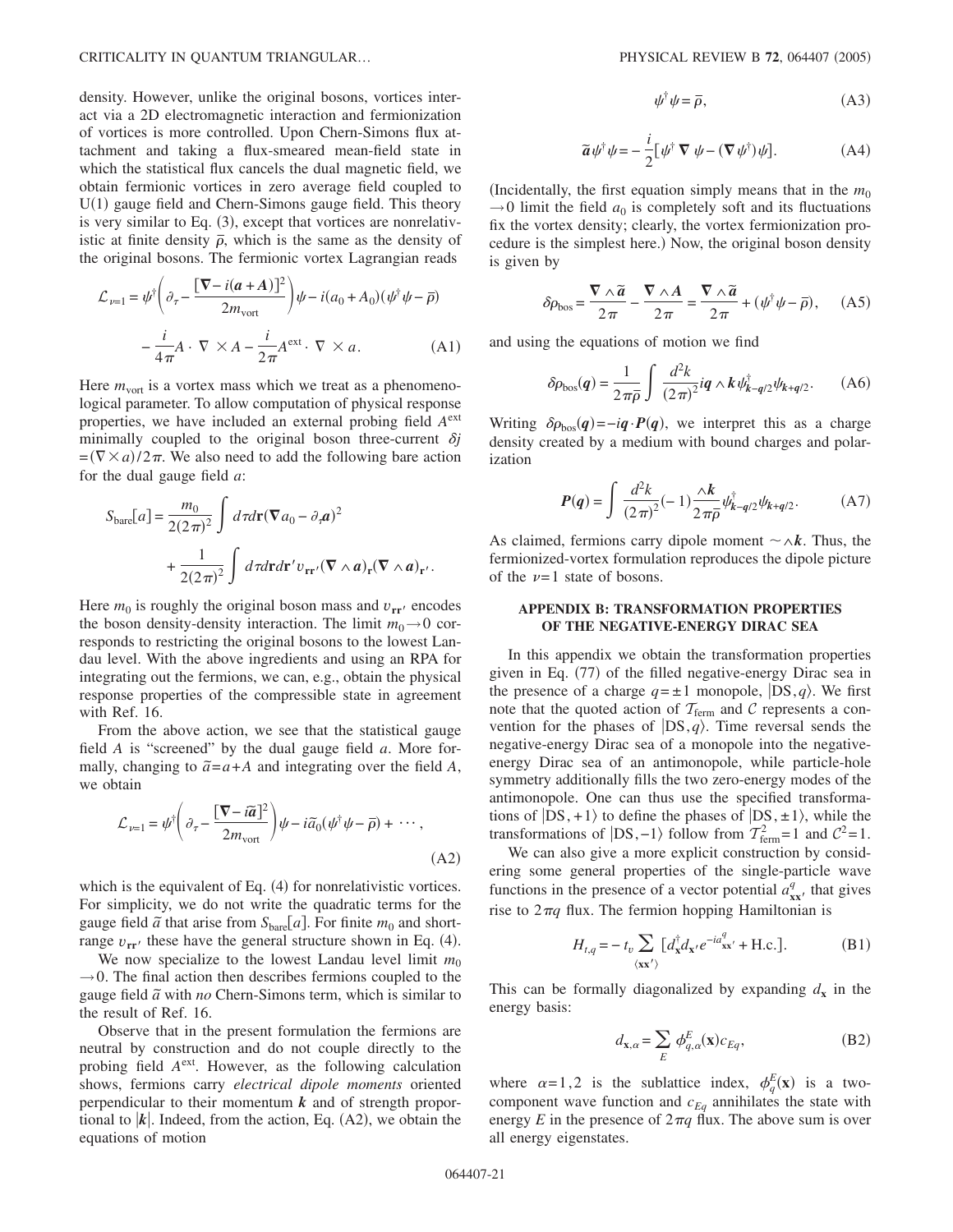With our gauge choice, we have  $a_{xx}^q = -a_{xx}^{-q}$ . Replacing  $d_{\mathbf{x},\alpha} \rightarrow \sigma_{\alpha\beta}^z d_{\mathbf{x},\beta}^{\dagger}$  therefore sends  $H_{t,q} \rightarrow H_{t,-q}$ . This implies a relation between charge *q* and −*q* wave functions,

$$
\phi_q^E(\mathbf{x}) = \phi_{-q}^{E^*}(\mathbf{x}).\tag{B3}
$$

Moreover, the transformation  $d_{\mathbf{x},\alpha} \to \sigma_{\alpha\beta}^z d_{\mathbf{x},\beta}$  sends  $H_{t,q} \to$ −*Ht*,*q*, which implies the following relation between wave functions with energy *E* and −*E*:

$$
\phi_q^{-E}(\mathbf{x}) = \sigma^z \phi_q^E(\mathbf{x}).\tag{B4}
$$

These properties allow us to determine how the operators  $c_{Eq}$ , and in turn  $|DS, q\rangle$ , transform under the internal symmetries  $T_{\text{ferm}}$  and C. Consider fermionic time reversal first. According to Eq. (48),  $T_{\text{ferm}}$  sends  $d_{\mathbf{x}} \rightarrow d_{\mathbf{x}}$  and  $q \rightarrow -q$  since the flux changes sign. We find using Eqs. (B2) and (B3) that  $\tau_{\text{ferm}}$  transforms  $c_{E,q} \rightarrow c_{E,-q}$ . According to Table III, particlehole symmetry sends  $d_{\mathbf{x}\alpha} \rightarrow \sigma_{\alpha\beta}^z d_{\mathbf{x}\beta}^\dagger$  and also changes the sign of the flux. Using Eqs. (B2)–(B4), we then find that  $c_{E,q}$  $\rightarrow$ *c*<sup> $†$ </sup><sub>−*E*,−*q*</sub> under *C*.

*Fermionic time reversal.* Define  $|vac,q\rangle$  to be the state with  $2\pi q$  flux and all fermion modes unoccupied. Since the flux changes sign under time reversal, one can choose the phases of the fermion vacua such that  $T_{\text{ferm}}|vac, q\rangle=|vac|$ , −*q*. We write the filled negative-energy sea as

$$
|DS, q\rangle = e^{iq\gamma} \prod_{E < 0} c_{Eq}^{\dagger} |vac, q\rangle,\tag{B5}
$$

where  $\gamma \in \mathbb{R}$  can be selected arbitrarily. Putting together the above results, we find that

$$
\mathcal{T}_{\text{ferm}}|DS,q\rangle = |DS,-q\rangle. \tag{B6}
$$

*Particle-hole symmetry*. Under particle-hole symmetry, we expect physically that the vacuum with  $2\pi q$  flux should transform to a state with  $-2\pi q$  flux and all energy states filled. Using  $C^2 = 1$ , one can write without loss of generality

$$
C|\text{vac}, q\rangle = e^{iq\delta} \prod_{E} c_{E,-q}^{\dagger} |\text{vac}, -q\rangle \tag{B7}
$$

by appropriately ordering the creation operators on the righthand side. Note that  $\delta$  is *not* arbitrary since the phases of  $\langle vac, q \rangle$  were already fixed. We now choose the phase  $\gamma$  so that the negative-energy sea transforms under particle-hole as follows:

$$
\mathcal{C}|DS,q\rangle = f_{R,-q}^{\dagger} f_{L,-q}^{\dagger} |DS,-q\rangle. \tag{B8}
$$

We are unable to determine how the operators  $c_{Eq}$  transform under the lattice symmetries without knowing the explicit forms of the wave functions. Nevertheless, under reasonable assumptions we can use various identities to determine how the negative-energy Dirac sea transforms under  $T_{\delta r}$ , and (up to overall signs)  $\tilde{\mathcal{R}}_x$  and  $\mathcal{R}_{\pi/3}$ .

*Translations*. To deduce how the Dirac sea transforms un-

der translations, we assume that  $|DS,q\rangle$  is an eigenstate of the translation and rotation operators,

$$
T_{\delta r} |DS, q\rangle = e^{i\mathbf{p}_q \cdot \delta \mathbf{r}} |DS, q\rangle, \tag{B9}
$$

$$
R_{\pi/3}|DS,q\rangle = e^{im_q \pi/3}|DS,q\rangle.
$$
 (B10)

Here,  $\mathbf{p}_q$  and  $m_q$  are the total momentum and angular momentum, respectively, of the Dirac sea. Define triangular lattice vectors  $\delta \mathbf{r}_1 = \hat{\mathbf{x}}$  and  $\delta \mathbf{r}_2 = -\frac{1}{2} \hat{\mathbf{x}} + (\sqrt{3}/2) \hat{\mathbf{y}}$ . The following operator relations are expected to hold:

$$
T_{\delta r_1} R_{\pi/3} = R_{\pi/3} T_{\delta r_2}^{-1},
$$
 (B11)

$$
T_{\delta \mathbf{r}_2} R_{\pi/3} = R_{\pi/3} T_{\delta \mathbf{r}_1} T_{\delta \mathbf{r}_2},
$$
 (B12)

since the left- and right-hand sides transform the lattice identically. Requiring these relations to hold on the negativeenergy Dirac sea, we find that  $|DS,q\rangle$  must carry no overall momentum—i.e.,

$$
T_{\delta r}|DS, q\rangle = |DS, q\rangle. \tag{B13}
$$

*Modified reflections*. The modified reflection  $\tilde{\mathcal{R}}_x$  is a simple coordinate reflection composed with time reversal and does not change the direction of the flux. We expect the negative-energy Dirac sea to be an eigenstate of this operator. Furthermore, commutation with particle-hole and time reversal can be used to show that the  $q = \pm 1$  states have the same eigenvalue  $\zeta_x$ , which can either be +1 or −1:

$$
\widetilde{\mathcal{R}}_x |DS, q\rangle = \zeta_x |DS, q\rangle. \tag{B14}
$$

To determine the sign  $\zeta_x$ , one would need to know the wave functions  $\phi_q^E$  in Eq. (B2) to deduce how the operators  $c_{Eq}$ transform under  $\widetilde{\mathcal{R}}_x$ .

*Rotations*. To obtain the angular momentum  $m_q$  defined in Eq. (B10), we first note that commutation with time reversal immediately implies that  $m_{-q} = -m_q$ . We restrict  $m_q$  further using the observation that the composite operation

$$
\mathcal{O} \equiv R_{\pi/3}^{-1} \mathcal{C} R_{\pi/3} \mathcal{C}
$$
 (B15)

sends  $d_{\mathbf{x},\alpha}$  → − $d_{\mathbf{x},\alpha}$  and leaves the flux unchanged. This can be readily verified from Table III, recalling that  $R_{\pi/3}$  interchanges the two sublattices. Equation (B2) then implies that *O* transforms  $c_{Eq} \rightarrow -c_{Eq}$ . The filled Dirac sea is therefore an eigenvector of this operation with eigenvalue  $(-1)^{N_f^<}$ , where  $N_f^{\le}$  is the total number of fermions residing in the filled negative-energy sea. Assuming that gauge-invariant states have even total fermion number and noting that such states require one of the two zero modes to be occupied, we conclude that in this case  $N_f^{\le}$  is odd. We thus have  $\mathcal{O}|DS,q\rangle =$ −DS,*q*. This implies that

$$
R_{\pi/3}|DS,q\rangle = \zeta_{\pi/3}e^{-iq2\pi/3}|DS,q\rangle, \tag{B16}
$$

where  $\zeta_{\pi/3}$  =  $\pm$  1 is an overall sign we are unable to determine without knowing the explicit wave functions  $\phi_q^E$ .